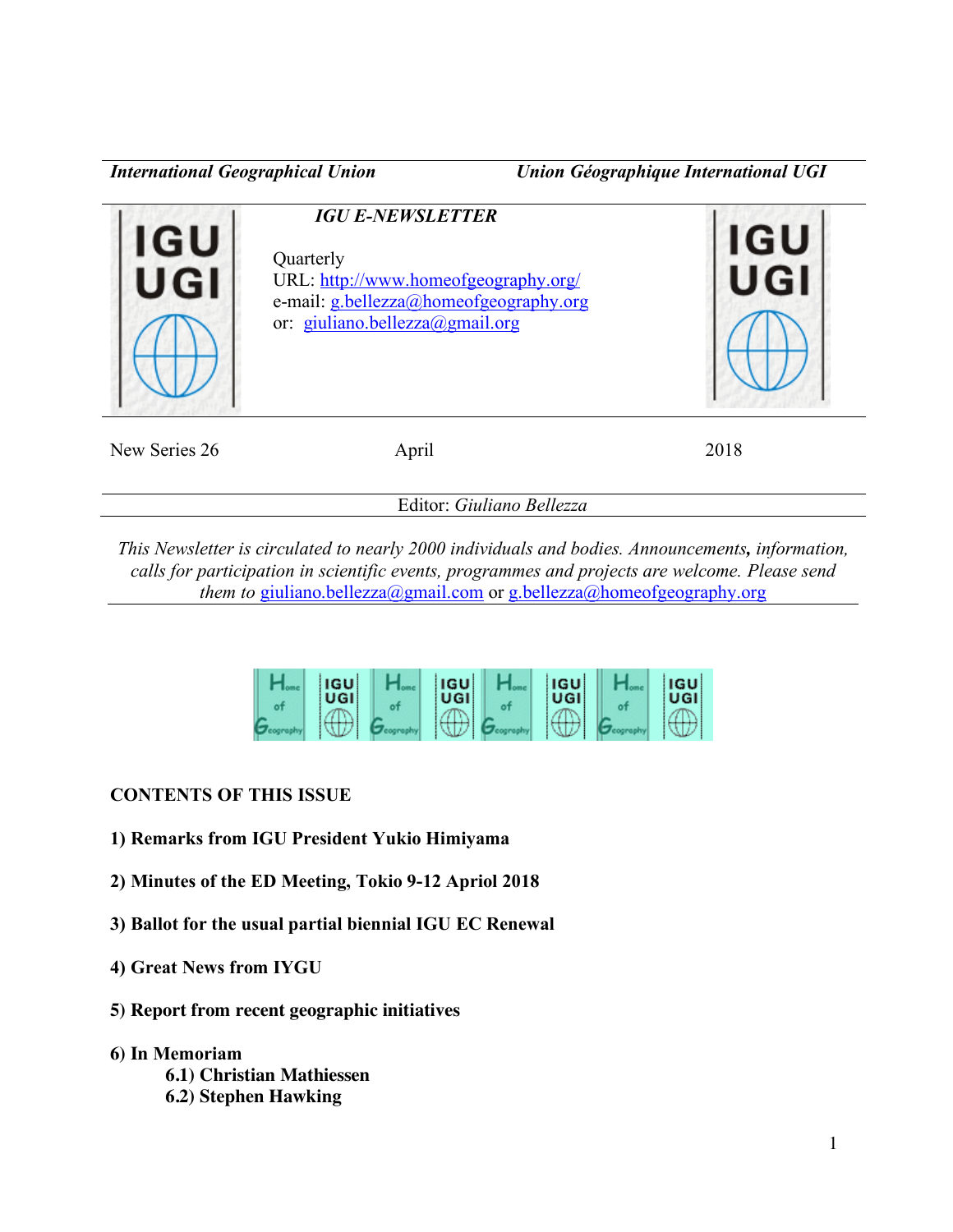**6.3) Dario César Sanchez**

- **7) News from ICSU**
- **8) News from Future Earth**
- **9) Forthcoming events**



### **1) REMARKS FROM PRESIDENT YUKIO HIMIYAMA**

At the beginning of February, i.e. immediately after the last issue of E-Newsletter, I flew to Delhi and then to Guwahati, India, to attend conferences. The conference at University of Delhi was on 'Livable Cities'. The air pollution in Delhi and in other big cities in India is very serious, and it was impressive to see many geographers being involved in improvement of the situation in close cooperation with high officials of the related governmental departments, as well as with wide-ranging specialists including planning/architecture specialists, environmental scientists and sociologists. I also had an opportunity to visit a suburban village called Budhpur, where 'Museum of Geographical Heritage' was just opened. It is an exciting initiative to promote geography and geography education. The conference held at B. Borooah College in Guwahati was on 'Environment and Sustainable Livelihood'. In both conferences and in the Museum, I felt the local geographers' deep concerns on sustainability and strong intention of capacity building and outreach.

In the middle of March, Secretary-General Meadows and I visited Istanbul for two parallel meetings, namely a meeting of GeoUnions and a meeting with the organizers of IGC 2020. The former was originally planned as a formal meeting held in association with the ISPRS (International Society for Photogrammetry and Remote Sensing) Conference, but was later changed to an informal one due to the failure in getting sufficient participation of the Union members. Nevertheless, the meeting was a good opportunity to talk with some of the leaders of ISPRS, URSI (International Union of Radio Science) and IUGG (International Union of Geodesy and Geophysics), and it convinced us of the importance of consolidating IGU's relation with the other Geo Unions. There are common interests, such as disaster & risk management and issues related with geo data, and we haven't been as close as desired so far.

The meeting with the organizers of the 34th International Geographical Congress Istanbul 2020 was also very fruitful. The discussion with the local organizers, headed by Vice President Barbaros Gönençgil and assisted by two experienced staffs from a convention company, was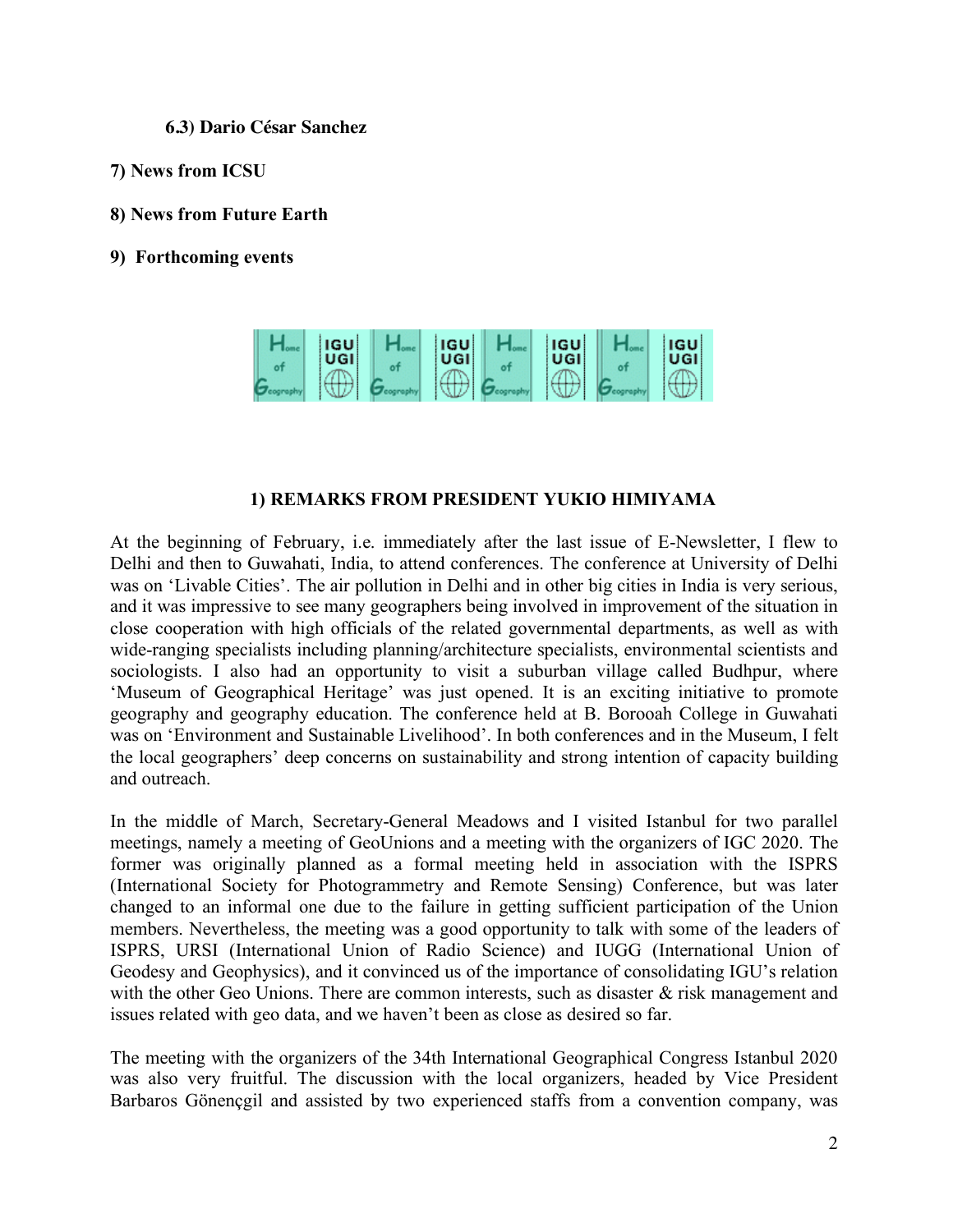practical and detailed, and the visit to Istanbul University, i.e. the Congress venue, showed every sign of willingness, preparedness, capability and hospitality of the local organizers and the University. Some tours in and around the city also showed good standard of public transportation, infrastructure, safety, and high level historical and cultural attractiveness of the region. It is also worth noting that the largest airport in Europe is expected to be opened in 2019, i.e. well in time for the IGC, in the suburbs of Istanbul.

In the middle of April, IGU Executive Committee held its first meeting this year in Tokyo-Sendai, Japan. The issues discussed and their outcomes are nicely outlined in the minute of the meeting as usual, thanks to our Secretary General, so I mention only a few here for your attention. The first is on the recent IGU EC elections. E-ballots for a Secretary General and three Vice Presidents were conducted in January-February successfully, with 48 voting out of 52 eligible national members. I would like to thank all the candidates and the national representative bodies, and congratulate those elected, namely:

- Secretary General and Treasurer: R.B. Singh (India)

- Vice Presidents: Elena dell'Agnese (Italy), Iain Hay (Australia), Bojie Fu (China-Beijing)

Another election of a Vice President is underway, as the VP post currently occupied by Professor Singh will become empty when he becomes Secretary General & Treasurer at the conclusion of the Québec Regional Conference in August 2018.

The second point to mention is on the election of the members of the inaugural Governing Board of the ISC (International Science Council). It is my great pleasure to inform you that two out of three nominees of the IGU have been shortlisted as candidates as below:

- Michael Meadows, Secretary General and Treasurer of the IGU till August 2018, for the post of Secretary of the Governing Board of the ISC
- Ruth Fincher, Board Member of the ISSC and former Vice-President of the IGU, for the post of Ordinary Member of the Governing Board of the ISC

I believe they can do very good job if elected, with their very rich experiences in international academic organizations and their outstanding background and achievements as geographers, which help them tackle SDGs, Future Earth, ESD, and other urgent global/regional issues in the ISC.

Last but not least, I would like to mention an exciting new for the world geographic community. On 24th March, UNESCO stated that "UNESCO honours the discipline of Geography with a Chair in Global Understanding for Sustainability. It will form part of worldwide network of over 700 UNESCO chairs to support the teaching and research goals of the world cultural organization. The social geographer Prof. Benno Werlen, will hold the chair at the Friedrich Schiller University Jena (Germany)." For detail, please see: https://igu-online.org/unescohonours-geography-and-establishes-the-unesco-chair-in-global-understanding-for-sustainability/

#### **Yukio Himiyama,**

*President of IGU*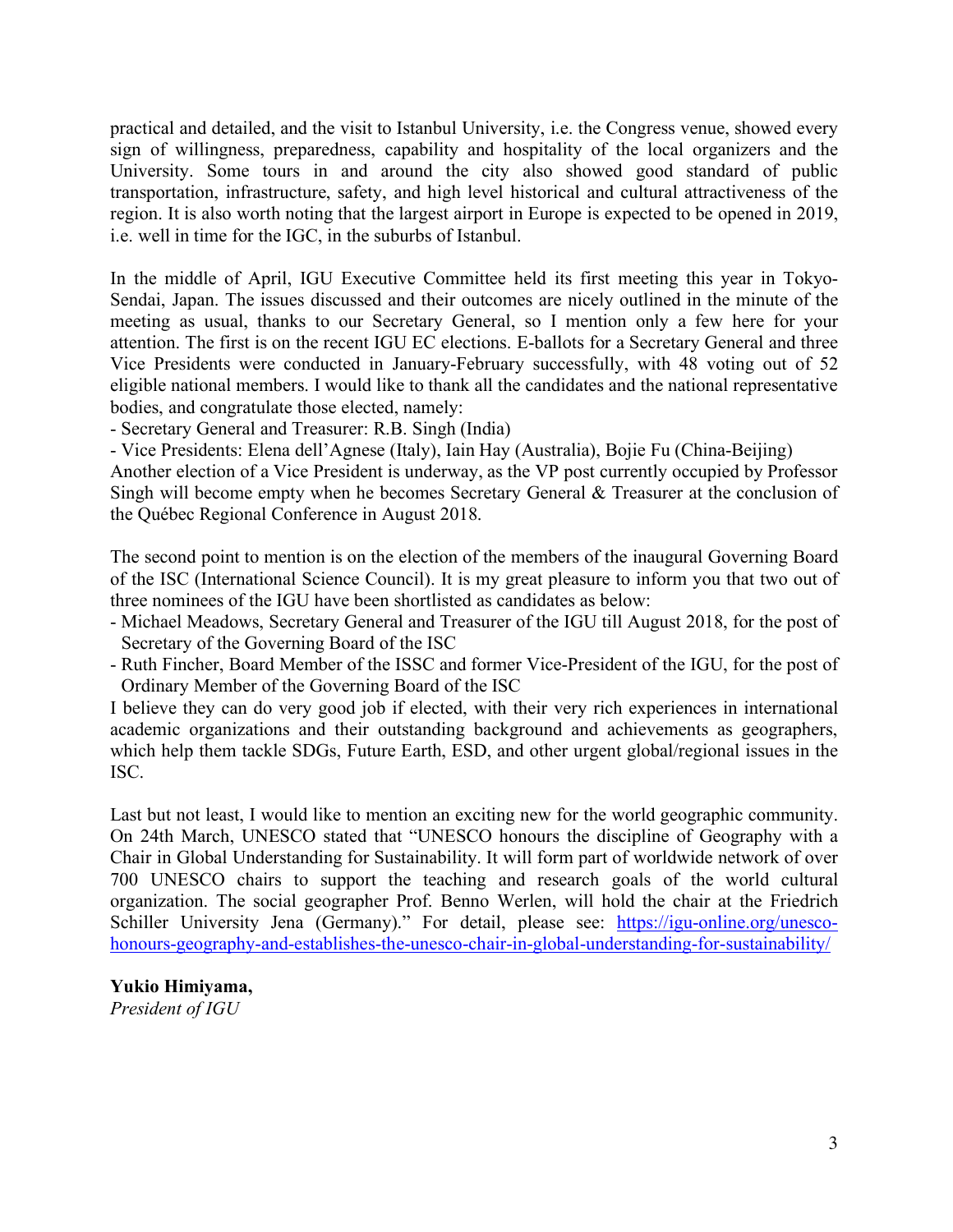

# **2) INTERNATIONAL GEOGRAPHICAL UNION MINUTES OF THE EC MEETING, GAKUSHI-KAIKAN, TOKIO, 9-12 2018**

#### **Welcome, Meeting Logistics and Introductions**

The meeting was hosted and chaired by President Himiyama, who welcomed Past President Vladimir Kolosov, Secretary-General Mike Meadows, First Vice-President Joos Droogleever-Fortuijn and Vice-Presidents, Barbaros Gönençgil, Iain Hay, Nathalie Lemarchand, RB Singh and Elena dell' Agnese. Apologies were received from Vice-Presidents Rémy Tremblay and Chenghu Zhou.

#### **Adoption of the Schedule and Agenda**

The schedule and agenda were discussed and adopted. President Himiyama outlined logistical issues for the meeting.

#### **Minutes**

The minutes of the Amsterdam meeting in September 2018, previously approved via email, were tabled and confirmed. Tremblay, assisted by Lemarchand, had kindly facilitated their translation into French for distribution in the IGU e-Newsletter.

#### **Organization and Operations**

**Executive Committee Member Reports**. All EC members tendered reports on their activities since the last meeting. A summary of all the EC activity reports will be made available to the General Assembly in Istanbul (2020).

**Executive Committee Meeting Calendar 2018 onwards.** The next meeting of the Executive Committee would be held in association with the upcoming IGU-CAG Regional Conference in (dates are  $6<sup>th</sup>$  to 10<sup>th</sup> August 2018) – i.e. arrivals on  $4<sup>th</sup>$  August, meeting on  $5<sup>th</sup>$  August and morning of 6<sup>th</sup>. Any newly elected EC members will be invited to attend the Québec meeting. Singh offered to host the autumn 2018 meeting in Aligarh with the following proposed schedule: Arrivals November 30<sup>th</sup> 2018, EC meeting December 1<sup>st</sup> and  $2<sup>nd</sup>$  December 2018, field excursion  $3<sup>rd</sup>$  December 2018, departures  $4<sup>th</sup>$  December 2018). It was initially suggested that an EC meeting should be held in association with the AAG in Washington DC, USA, in April 2019, although the alternative of a meeting in Ireland in May 2019 in association with the EUGEO Congress that several EC members will be attending anyway (venue and final dates to be confirmed). Gönençgil offered to host a meeting in Istanbul, Turkey, in September 2019. Hay offered to host a meeting in Adelaide in April 2020.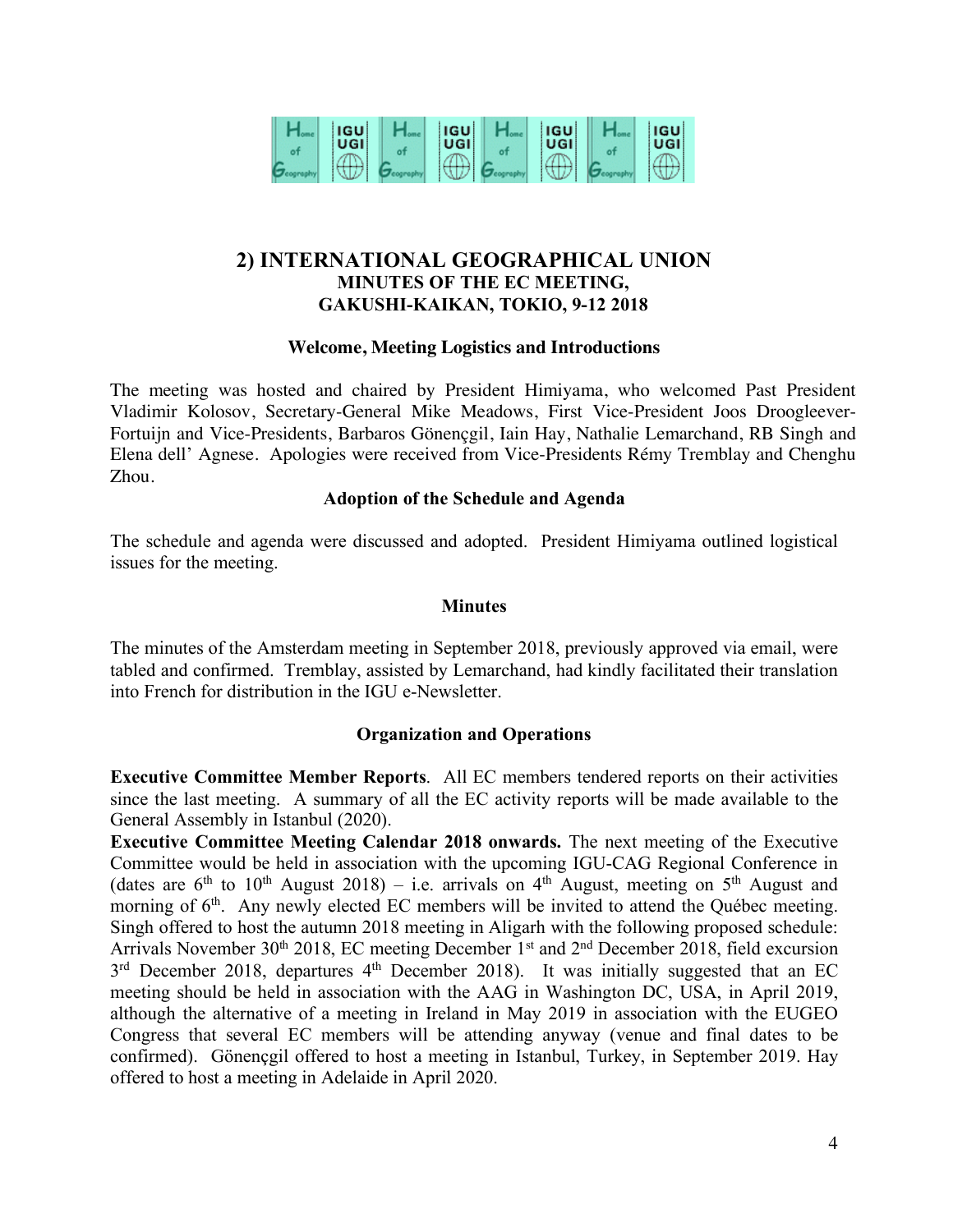**IGU Financial Report and Projection.** Meadows presented a brief update on the financial situation in the three accounts held in Cape Town, as well as on the status of the Promotion and Solidarity Fund held in the United States under responsibility of former IGU President Abler. The IGU financial situation is stable and, indeed, the Promotion and Solidarity Fund (endowment) continues to grow (the balance exceeds US\$100k).

**IGU National Membership update.** Following the e-ballot, Kyrgyz Republic is accepted as a full member country of the IGU. Philippines has expressed an interest again in bringing membership up to date. It was affirmed that the IGU should maintain open communications with all of its national committees irrespective of their timely payment of dues with the hope of resumption of payment. Communications with Honduras and Madagascar are showing some promise. There was considerable discussion around the issue of membership fees but it was agreed at this stage that there is no compelling reason to change the structure.

**IGU Commission and Task Force update.** The Commission Excellence award sub-committee has considered the 2016-17 Commission and Task Force reports and has decided that the award for 2017 should be presented to the IGU Commission on Tourism, Leisure and Global Change. Droogleever-Fortuijn has undertaken a detailed review of the IGU Commissions and Task Forces and noted that only two Commissions had failed to submit annual reports. While some commissions are less active (a small number reported no substantial activities in 2017) most continue to hold meetings, update their websites and distribute newsletters etc. The relevant EC members were requested to follow-up on those that were indicated to be less active. Droogleever-Fortujn noted that there are some cases of dual steering committee membership (i.e. where an individual is listed as a member on more than one commission) and that these should be identified. As Secretary-General, Meadows will write to the chairs of the commissions in question, as well as the individuals so identified requesting a resolution.

**IYGU**. Although the International Year of Global Understanding project has had its closing ceremony in Jena, in November 2017, Benno Werlen continues to work on the project with a view to its further development. The Executive Committee congratulated Professor Werlen on his appointment to a UNESCO Chair in Global Understanding for Sustainability, which will be inaugurated on 2nd May 2018 in Jena, Germany. Droogleever-Fortuijn will attend the event as representative of the IGU.

**IGU EC elections.** Meadows, as electoral officer, reported on the outcome of the e-Ballot for three Vice-President positions on the Executive Committee. Of the 52 eligible national member countries, 48 voted as indicated below. The votes were tallied by former IGU President Ron Abler, as well as Meadows himself as electoral officer. The results of the e-ballot are as follows: *Secretary-General and Treasurer*: Nominated: RB Singh; Votes for: 45; abstentions: 3. Professor RB Singh is duly elected as Secretary-General and Treasurer of the International Geographical Union for the period 2018-2022 and will take up office at the conclusion of the Québec Regional Conference in August 2018. The election of Professor Singh, as Vice-President, will create a vacancy in the Executive Committee from August 2018 onwards. It was agreed that a call for nominations for this vacancy should be made s soon as possible and to hold a further e-Ballot to ensure that it is filled immediately after the Québec conference. It was further agreed that, in order to facilitate the transition to the newly elected Secretary-General and Treasurer, Professor Meadows be appointed by the Executive Committee (in accordance with provisions in the Statutes) as Assistant Secretary-General and Treasurer for the period August 2018 to August 2020.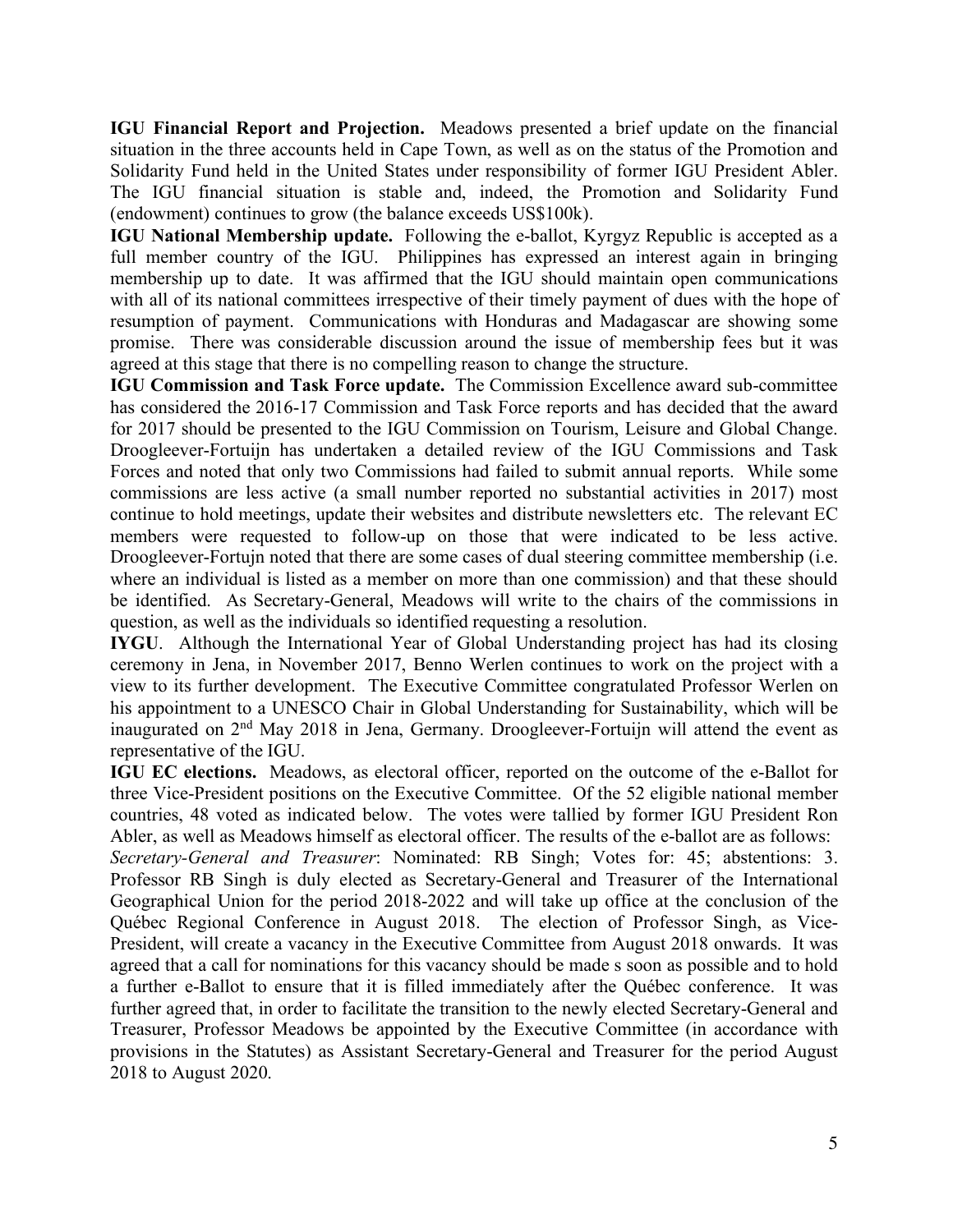*Vice-President* (three vacancies).

| Name of nominee          | Country           | <b>Votes</b> |
|--------------------------|-------------------|--------------|
| Prof Elena dell'Agnese   | Italy             | 34           |
| Prof Bojie Fu            | China-<br>Beijing | 21           |
| Prof Iain Hay            | Australia         | 34           |
| Prof Rubén Lois-Gonzalez | Spain             | 20           |
| Prof Negrete-Sepúlveda   | Chile             | 14           |

Accordingly, Professors dell' Agnese, Hay and Fu are elected as Vice-Presidents of the International Geographical Union for the period 2018-2022 and will take up office at the conclusion of the Québec Regional Conference in August 2018. The Executive Committee congratulated the successful candidates and thanked all nominees for being willing to stand.

**IGU Website and social media.** The IGU website continues to be updated periodically. Both the Facebook and Twitter social media links are regularly utilised. There remains a need to update the list of Congresses on the website (Meadows). Lemarchand noted that further improvements are needed in the French and Spanish versions of the website. Meadows agreed to address some of the structural changes required and that the assistance of the French and Spanish national committees could prove helpful in this regard.

**IGU Bulletin.** Volume 59-60 (for the years 2015 and 2016) has been printed and distributed by surface mail. There will be an opportunity for manual circulation at the 2018 Québec Regional Conference. A pdf of the volume will be posted on the IGU website, alongside all the others. The availability of the *Bulletin* in electronic form via the website indicates that the number of printed copies can be reduced in future.

**IGU** *eNewsletter*. The consistent efforts of former Vice-President Bellezza were again noted with much appreciation. The latest edition (Volume NS25) was published and circulated in January 2018. It is hoped that he will continue to produce the *e-Newsletter* and update the Home of Geography website.

*OurSus*. Ton Dietz is now retired but continues to work in this project; he has commenced work on extending *OurSus* activities with examples from African cities.

**Partner publishing proposal.** Edward Elgar have undertaken to support the IGU financially but the detailed nature of this still needs to be effected. Elgar has agreed to the publication of a new IGU book series (IGU Contemporary Geographies) edited by Hay and Meadows; suggested topics and authors have been communicated to Edward Elgar and representatives are at the AAG promoting the new series. The suggestion was made to approach the Commissions regarding further topics and authors and the point was made strongly that the author list should be inclusive of the multipole diversities of international geographies.

**Summer School proposal**. The idea of running publishing workshops aimed at younger and low income country geographers was introduced by dell'Agnese. There is an identified need for such activities and it was suggested that they could be held initially in association with major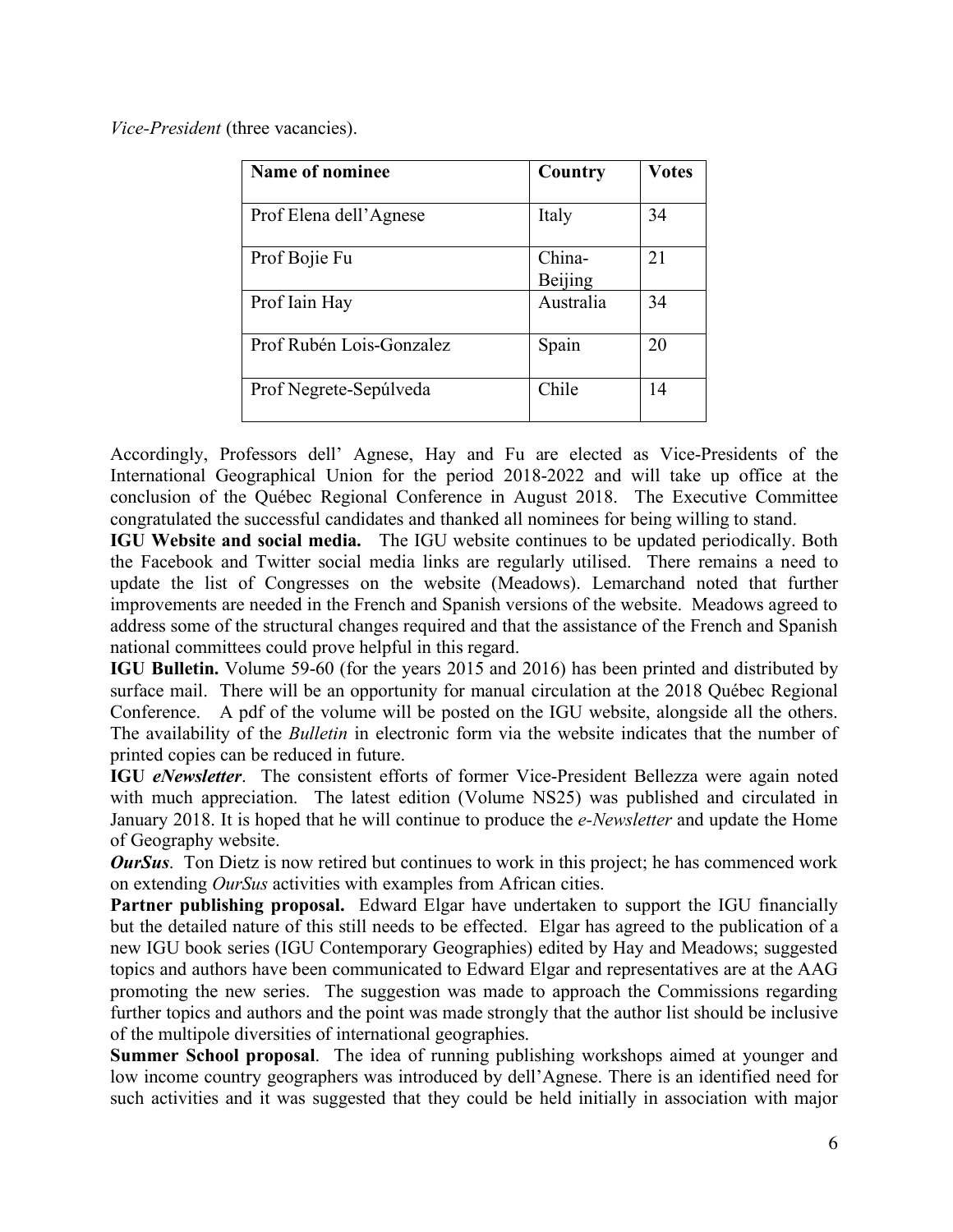IGU events. Funding is the obvious constraint but if these are streamed or recorded, then the participation can be broadened. The Young and Early Career Task Force is already active in this regard and can be approached with a view to taking the initiative forward.

### **Cooperation and Outreach**

**Festival International de Géographie (FIG).** Lemarchand tabled a report on the latest FIG (September 2017). The roundtable discussion organized with the CNFG on "the new challenges of training in geography" held at the city hall, Saturday morning, ahead of the awards ceremony. With IGU and CNFG, three geographers 'associations participated, French Geographers Association (AGF), Association of History and Geography Teachers (APHG) and the National Federation of Students in Geography (AFNEG). About 40 people attended and debates focused on geography training, teacher training and IGU action. Many topics were discussed, including the link between high school and university, improvements in pedagogy at university and jobs in geography, etc. Despite changes in the structure of the organization and the fact that less money is available, the link between FIG and the IGU is regarded as important

**IGU Representatives on International Bodies**. A brief report was received from IGU nominee on CROP (Professor Etienne Nel who is now chair of its Scientific Committee) about its activities. The IGU will be nominating candidates for membership of the ICSU Regional Office for Asia and the Pacific.

**ICSU (incl. GeoUnions) and ISSC.** The legalities underlying the merger of the two bodies into the International Science Council (ISC) are underway and will be finalized in time for the inaugural General Assembly in Paris in early July. Meadows has been shortlisted for the position of Secretary and former V-P Fincher is shortlisted for a position on the board. Himiyama agreed to draft a letter to Commission and National Committee chairs with a view to their lobbying their relevant ISC national representatives to support Meadows and Fincher as it is important for geographers to be represented on the board of the ISC.

**CODATA and WDS.** Gönençgil had attended the CODATA meeting at the Royal Society in London. The issue of how to remain connected with CODATA was raised. IGU wishes to nominate an individual for one of the vacant Executive Committee meetings but attempts to contact this individual have so far proved unsuccessful. Gönençgil and Singh were nominated to explore the possibility of establishing a Task Force and will report back at the next EC meeting.

**WSSF.** Benno Werlen is organising a session at the World Social Science Forum to be held at Fukuoka from 25th to 28th September 2018.

**CIPSH.** Kolosov is still awaiting further news from the Secretary.

**EUGEO.** IGU continues to develop a special relationship with EUGEO. EUGEO will be represented in Québec and IGU members will be present at their next major meeting in Ireland. The possibility of a plurilingual, open access journal was again raised.

**EGAL/UGAL**. dell' Agnese reported that the next EGAL will be in Quito Ecuador, April 2019. The Commission on Latin American Studies is in discussion about the possibility of a postconference seminar under the IGU banner.

**Relations with other organizations (e.g. AAG, RGS, ICA (All).** ICA Conference is in Tokyo on 2019; Himiyama and RB Singh will attend and represent IGU. Relations with RGS continue to be very cordial. An invitation has been received from ISCU to attend the third Science Technology and Innovation (STI) multi-stakeholder forum in New York on  $5<sup>th</sup>$  to  $6<sup>th</sup>$  June 2018. IGU should be prepared to participate fully in this event in 2019.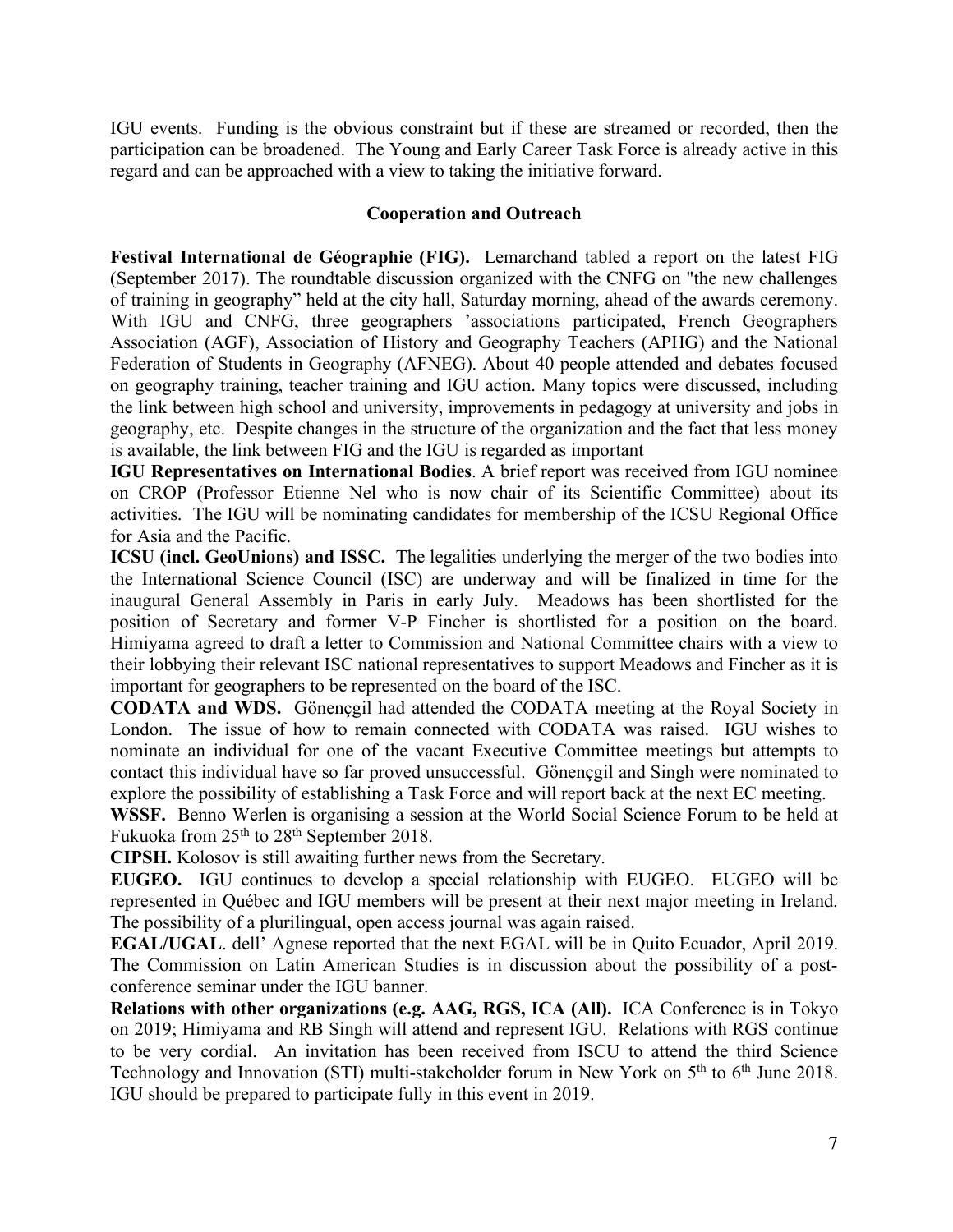**UNESCO-Japan prize.** UNESCO has launched the fourth edition of the UNESCO-Japan Prize on Education for Sustainable Development (ESD). Funded by the Government of Japan, the Prize annually rewards three outstanding ESD projects and programmes with US\$ 50,000 each. There being insufficient time to nominate for the 2018 award it was agreed to consider this when the 2019 prize is announced and ensure that the IGU Commissions and Task Forces are consulted regarding projects suitable for nomination.

#### **International Geographical Congresses, IGU Regional Conferences and Thematic Conferences**

**Regional Conference, Québec, Canada, 2018.** The Local Organizing Committee has all arrangements in hand and registrations appear to indicate good attendance. The number of travel grant applications is less than in previous conferences, although there is a strong indication of interest from Africa, including Francophone countries.

**IGU Congress 2020 Istanbul.** Gönençgil presented a brief progress report on the 2020 International Geographical Congress and the associated Olympiad. The Scientific, Local Organizing and Honorary Committees are all in progress. There is a clear action plan involving increasing visibility but much of the work will only begin after the Québec Regional Conference. The website is fully operational and the suggested timeline of activities is realistic. The appropriate marketing channels have been considered; the financial model is based on the estimate of 1700 participants (although it is hoped that there will be more).

**IGU Extraordinary Congress, Paris 2022**.Antoine le Blanc submitted a brief report on progress, which is proceeding on several fronts, including selection of a commercial conference organizing company and the next step will be to sign the contract. Lemarchand emphasized some elements of the report and noted that there will be a Paris 2022 presence at the Québec Regional Conference. The intention is that 2022 will be the 'Year of Geography' in France. 'La Nuit de la Géographie' event was held again on 6<sup>th</sup> April and was regarded as a resounding success and there were activities in dozens of European cities. UNESCO is very interested in developing this further as a fully international project.

Kolosov reported briefly on the two meetings of the Centennial Task Force, in Lille in 2017 and in Paris in March 2018. Two volumes of the centenary volume are planned and prospective chapters and possible authors have been identified, although the list remains work in progress. The incompleteness of the IGU archives (most especially prior to 1956) is a challenge; the suggestion has been made to contact the National Committees of different countries with a view to exploring their own archives in relation to IGU activities. The next meeting of the Task Force will be held in association with the Québec Regional Conference.

**IGU Congress Dublin 2024.** There is nothing further to report at this stage.

**Thematic conferences. Moscow, June 2018.** Kolosov reported that more than 1000 abstracts have been submitted and it is expected now that the number of registrations will ultimately exceed 600, rather more than originally anticipated. Ten IGU Commissions and Task Forces have proposed sessions. There will be a special day on geographical education and a programme for teachers.

**Koper, Slovenia, September 2019.** A proposal has been received from the Chair of the IGU National Committee for Slovenia regarding a Thematic Conference with the theme: Transformation of Traditional Cultural Landscapes, to be held at the University of Primorska, Faculty of Humanities, Koper. The proposal indicates the involvement of four IGU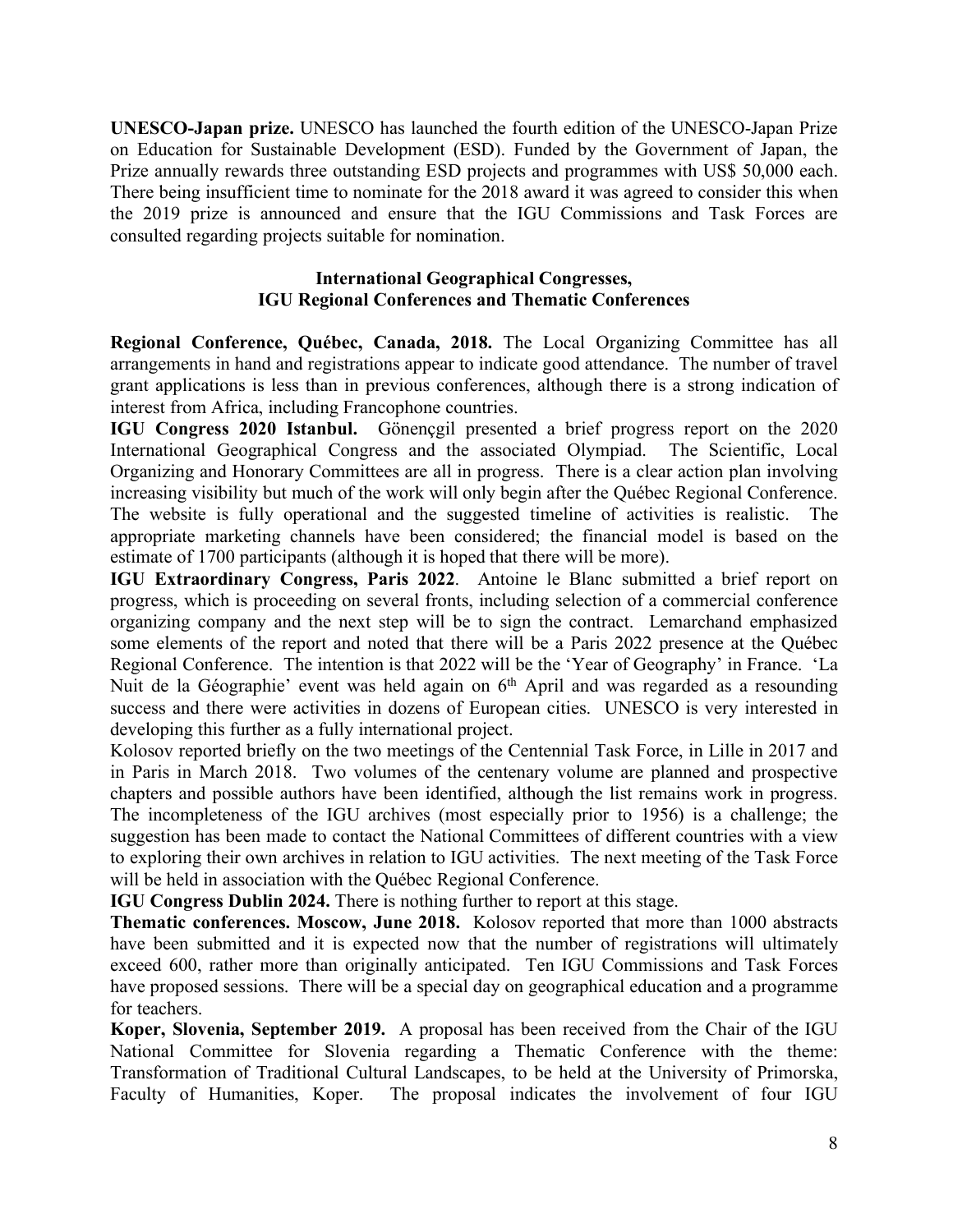Commissions, *viz*. Land Use and Land Cover Change, Biogeography and Biodiversity, Local and Regional Development, and Mediterranean Basin. This was approved as a Thematic Conference of the IGU. The publicity documentation should be in French and English. Meadows will communicate this decision to the proposers. There was further discussion around the criteria for IGU 'Thematic Conference'; the minutes of the Québec meeting were referred to, in particular the fact that such proposals should reach the EC not less than 18 months in advance. It was agreed to change this wording to '12 to 18 months' in advance.

#### **Other Business**

A recently received communication from geographers in Belgium indicates that as part of the reformation of compulsory education in the French-speaking part of Belgium it has been decided to remove Geography from the third year of secondary school onwards. Belgian colleagues are naturally very concerned about this and have asked if IGU would support their petition. Individuals can of course endorse the petition as individuals, but it was further agreed to ask the Belgian colleagues to prepare a draft letter, referring to the International Declaration of Geographical Education adopted jointly in 2016 by the IGU, EUGEO and Eurogeo, to be sent by the IGU President to the appropriate authorities.

Gönençgil tabled the invitation from the University of Eastern Mediterranean, Northern Cyprus, seeking support from IGU for a meeting under the theme of Women's Studies. It was agreed to put the proposers in contact with the chairs of relevant IGU Commissions, *inter alia.* Gender, Political Geography, Population Geography, Urban Geography, Cultural Approach, Sustainability of Rural Systems, Education, Mediterranean.

#### **Adjourn**

The meeting adjourned at 12h20 on 11<sup>th</sup> April 2018. Himiyama was congratulated and thanked warmly for his fine arrangements and warm hospitality in facilitating the meeting.

|  | <b>IGU</b> | <b>IGU</b> | <b>IGU</b> | <b>IGU</b> |
|--|------------|------------|------------|------------|
|  | UGI        | UGI        | <b>UGI</b> | UGI        |
|  | $-$        |            | .          |            |

#### **3) BALLOT FOR THE USUAL PARTIAL BIENNIAL IGU EC RENEWAL**

*ADVICE: Ballot had to be returned to the Secretary-General (michael.meadows@uct.ac.za) by 12h00 GMT on 6th April 2018*

*Only the Chair of National Committees and of the IGU Commissions were aware of this. All votes have been expressed by e-mail, and I am posting the results in the IGU Newsletter to make the Geographers Community informed as much as I can about the complete curricula of all the persons elected. In any event, complete curricula, including the ones of the non-elected candidates, were already downloadable from the first notice appeared some weeks ago in the HofG website, News 2018. March.*

*G.B. Editor.*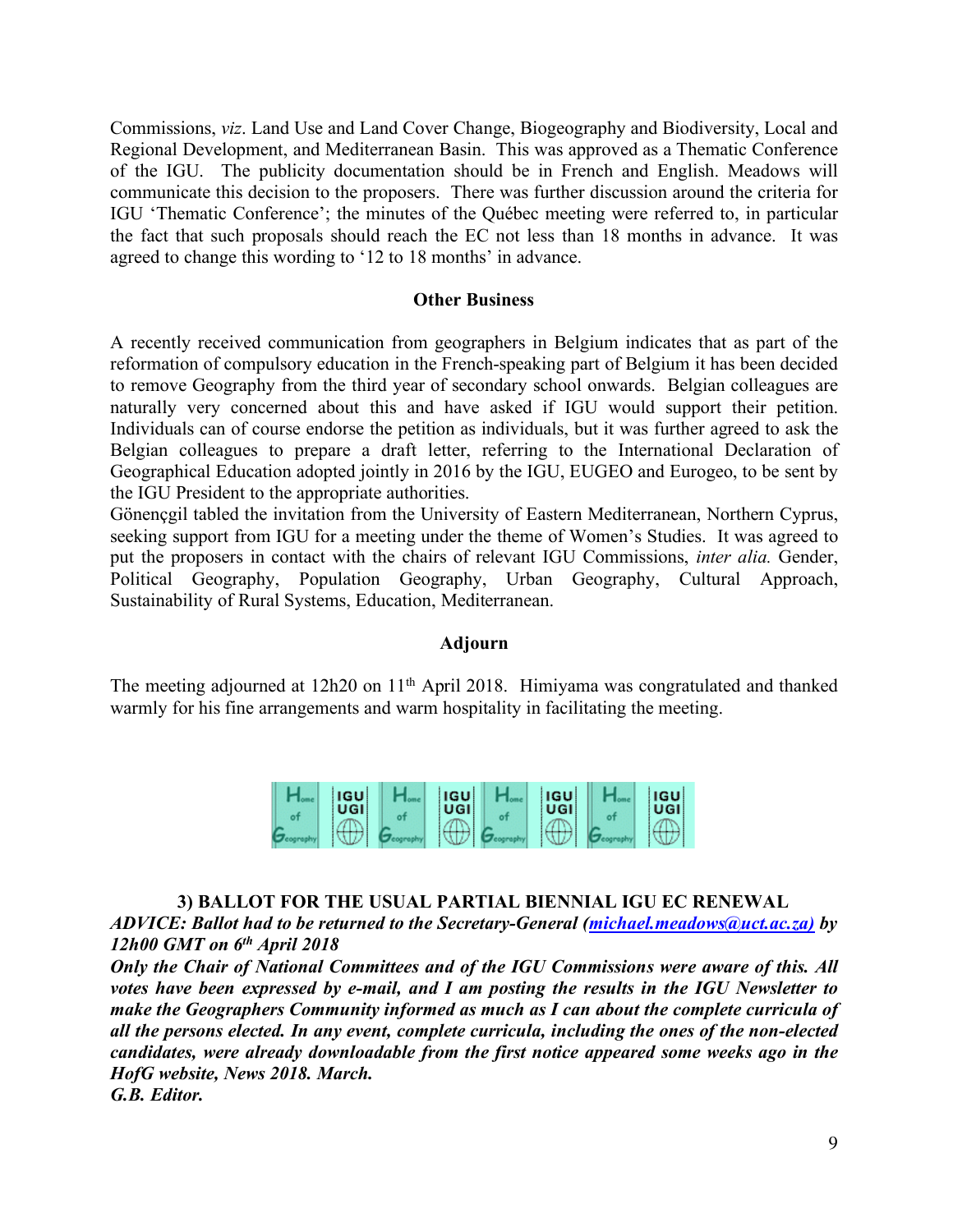# **Final Message of the IGU Secretary General Mike Meadows**

Dear IGU Community

As electoral officer, I am pleased to report on the outcome of the General Assembly e-Ballot for the position of Secretary-General and three Vice-President positions on the IGU Executive Committee. Of the 52 eligible national member countries, 48 voted as indicated below. The votes were tallied by former IGU President Ron Abler, as well as myself as electoral officer. The results of the General Assembly e-Ballot are as follows:

*Secretary-General and Treasurer*: Nominated: RB Singh Votes for: 45; abstentions: 3. **Professor RB Singh is accordingly elected Secretary-General and Treasurer of the International Geographical Union for the period 2018-2022** and will take up office at the conclusion of the Quebec Regional Conference in August 2018. The election of Professor Singh, as Vice-President, will create a vacancy in the Executive Committee from August 2018 onwards. It was agreed to call for nominations for this vacancy as soon as possible and to hold a further e-Ballot to ensure that it is filled immediately following the Quebec conference. It was further agreed that, in order to facilitate the transition to the newly elected Secretary-General and Treasurer, Mike Meadows be appointed by the Executive Committee (in accordance with provisions in the Statutes) as Assistant Secretary-General and Treasurer for the period August 2018 to August 2020.

| Name of nominee          | Country           | <b>Votes</b> |
|--------------------------|-------------------|--------------|
| Prof Elena dell'Agnese   | Italy             | 34           |
| Prof Bojie Fu            | China-<br>Beijing | 21           |
| Prof Iain Hay            | Australia         | 34           |
| Prof Rubén Lois-Gonzalez | Spain             | 20           |
| Prof Negrete-Sepúlveda   | Chile             | 14           |

*Vice-President* (three vacancies).

**Accordingly, Professors dell'Agnese, Hay and Fu are elected as Vice-Presidents of the International Geographical Union for the period 2018-2022 and will take up office at the conclusion of the Quebec Regional Conference in August 2018**. The Executive Committee congratulates the successful candidates and warmly thanks all nominees for their willingness to stand for office.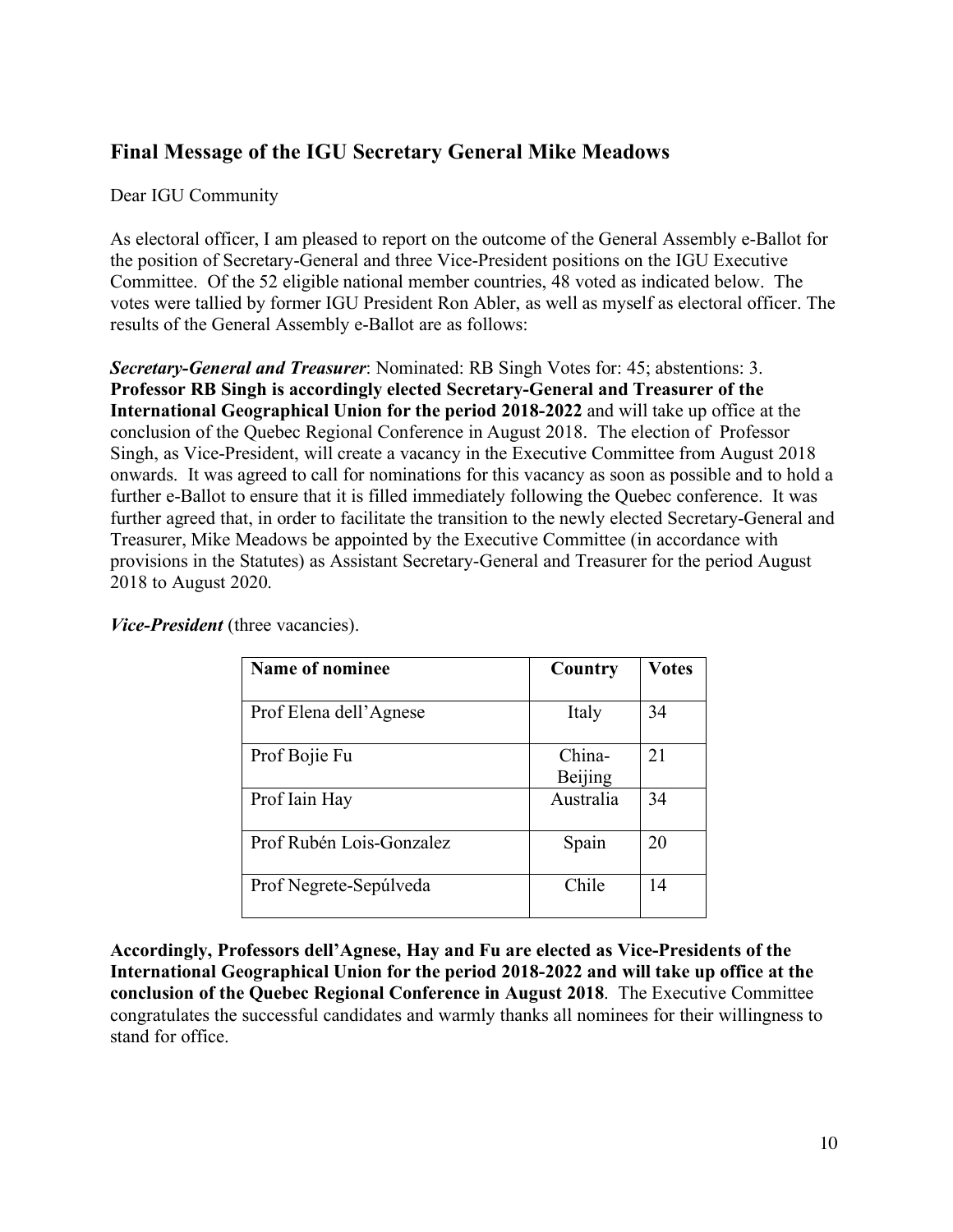The General Assembly e-Ballot also included a proposal from geographers of the Kyrgyz Republic as full member country of the IGU. The result was as follows: Votes for: 45; abstentions 3.

## Accordingly, we congratulate the **Kyrgyz Republic as a new full member country of the International Geographical Union**

Yours sincerely Professor Mike Meadows Secretary-General and Treasurer, International Geographical Union Department of Environmental & Geographical Science University of Cape Town, Rondebosch 7701 - South Africa

#### **CANDIDATES PRESENTATIONS**

### **A) ELECTED FOR THE POSITION OF IGU SECRETARY GENERAL: CURRICULUM**

#### **R.B. SINGH**

Brief Curriculum Vitae and Statement of Intent for the Post of IGU Secretary-General Institutional Affiliation: R.B. Singh is presently Professor and Co-ordinator UGC-SAP DRS III Program, Department of Geography, Delhi School of Economics, University of Delhi, India; Since 1983 served as CSIR Scientist's Pool, Lecturer, UGC Research Scientist-B (Reader), UGC Research Scientist- C (Professor), and Professor and Deputy Coordinator, UGCSAP–DRS Program. E-mail: rbsgeo@hotmail.com.



Education: M.A. in 1977, Ph.D. in 1981 (Geography), Diploma in Statistics in 1979 (all from the Banaras Hindu University), UNITAR Training in GIS Technology in the Field of Environment during 1988-89 from UNITAR/UNEP-GRID-Geneva and EPFL, Lausanne (Switzerland).

Professional Experience: R.B. Singh is presently Vice-President, International Geographical Union (IGU); Member, IUGG-IGU National Committee of the Indian National Science Academy; Chair, Research Council: CSIR-Central Food Technological Institute, Government of India; Springer Series Editor Advances in Geographical and Environmental Sciences; SDGs. He is

representing IAP–Global Network of Science Academies in the UNISDR Science and Technology Conference, Geneva; Associate Faculty, Global Earth System Governance Project of ESSP, The Netherlands since 2008.

He was awarded prestigious JSPS Research Fellowship, Japan in 2013. He has also served as Secretary General of the National Association of Geographers, India, (NAGI) (2001-11) and Managing Editor of its Journal-Annals of NAGI; Vice-Chair-IGU Commission on Biogeography and Biodiversity; Special Representative-World Association of Soil and Water Conservation; Member, Study Group for Preparation of NCR Plan-2021; Ex South Asian Representative in Commonwealth Geographical Bureau (1992-2000); Member, ICAR Program on Indo-Gangetic Plains - Land use/Cover Change and Food Security; Nominated Member, Curriculum Development for Geoinformatics jointly nominated by UGC and Department of Space, Govt. of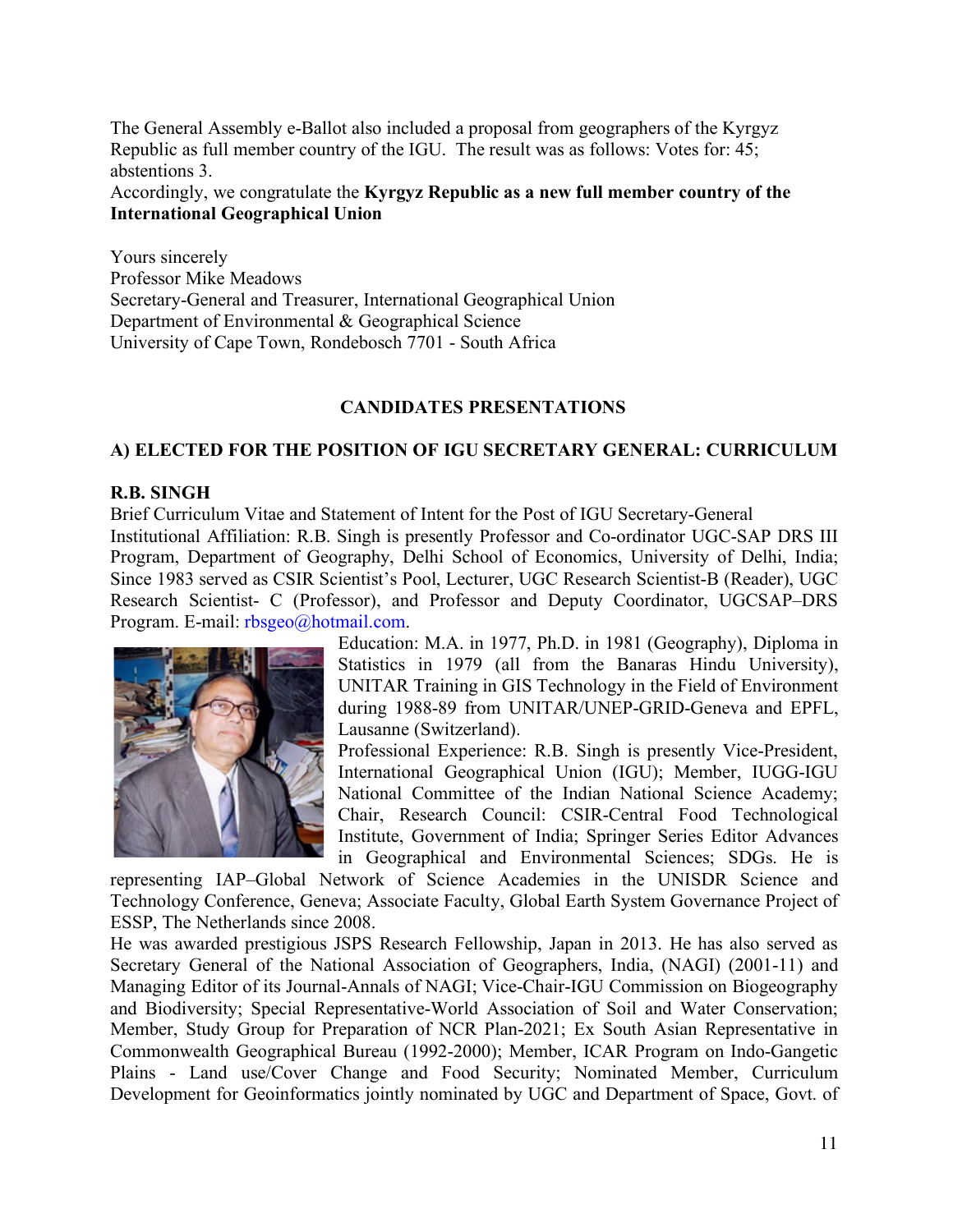India; President, Geography Section, Indian Academy of Social Sciences; Ex Provost, Gwyer Hall, University of Delhi and Ex-Recorder-Indian Science Congress Association (ISCA).

Dr. Singh has specialized in Environmental Studies, Disaster Management, Remote Sensing and GIS, Climate Change, Urban Regional Development. He received UNEPUNITAR Fellowship for Training in GIS Technology in the Field of Environment, at EPFLLausanne and GRID-Geneva. He has to his credit 13 authored books, 33 research volumes/books and more than 200 research papers published in international journals with few having high impact factor (i.e. Climate Dynamics, Atmospheric Science Letters, Climate, Environmental Science and Policies, Energies, Theoretical and Applied Climatology, Journal of Stochastic Environmental Research and Risk Assessment, Physical Geography, Advances in Meteorology, Physics and Chemistry of the Earth, Agriculture, Ecosystem and Environment, Hydrological Processes, Mountain Research and Development, Journal of Mountain Science, Environments, Geographia Polonica, Advances in Earth Science, Advances in Limnology, Geography, Environment and Sustainability, Asian Geographer, Environmental Economics, Tourism Recreation Research, Front. Earth Science, IAHS Red Books, Geographica, Acta hydrotechnica, Indonesian Jl. of Geography, Journal of Geography Education, AOGS Pub., Annals of NAGI, Transactions of IIG, The Geographer, HSOA Jl.of Community Medicine and Public Health Care, The Indian Geographical Jl.etc.). In 1988 the UNESCO/ISSC (Paris) awarded him Research and Study Grants Award in Social and Human Sciences.

He has supervised 33 Ph.D. and 78 M.Phil. students. He was also associated with Nordic Inst. of Asian Studies, Copenhagen (Denmark) in 1998 and Visiting Professor for delivering invited Lectures at the University of Turku (Finland) in 2008 and 2010. He was also one of the contributors in the famous-The World Atlas-Earth Concise, Millennium House Ltd., Australia. He is widely travelled and received several Fellowships/ Support from UNEP, UNITAR, UNU, UNCRD, WCRP, IAHS, IGU, NASDA, INSA, UGC, SICI, and MAIRS etc. for participating and presenting papers, Chairing session and discussing research projects in more than 40 countries from all continents of the world. He has been invited to serve as Special Issue Editor of famous International Journals like Advances in Meteorology, World Focus and Physics and Chemistry of the Earth. He is also Editorial Board Member of the famous Journals like Journal of Mountain Science, Peer J, Jl. Of Ecology and Natural Resources, Jl. Of Water and Land Use Management, World Focus, The open Atmospheric Science Journal International Collaborative Research Projects: He has completed a number of prestigious international collaborative research programs such as ICSSR-IDPAD Project with University of Groningen, The Netherlands as Project Director on Environmental Degradation and its Socio-economic Implications in the Rural -Urban Fringe of Delhi; CIDA-SICI Project with University of Manitoba, Canada as Chief Coinvestigator on Sustainable Development of Mountain Environments and Urban Development and Environmental Impacts in Mountain Context; SHARP Research Project on Role of Public, Private and Civil Sectors in Environmental Management; DFID Res. Project with Imperial College, London on Enhancing Food Chain Integrity: Quality Assurance Mechanisms for Air Pollution Impacts on Vegetable Systems in India; Finish Academy of Sciences Research Project with University of Turku, Finland on Livelihood Security in Changing Socio-Economic Environment in Himachal Pradesh and Ministry of Agriculture, Government of India on Perspective plan on land Resources etc..

#### **Major Publications**:

**A. Recent Published Books**: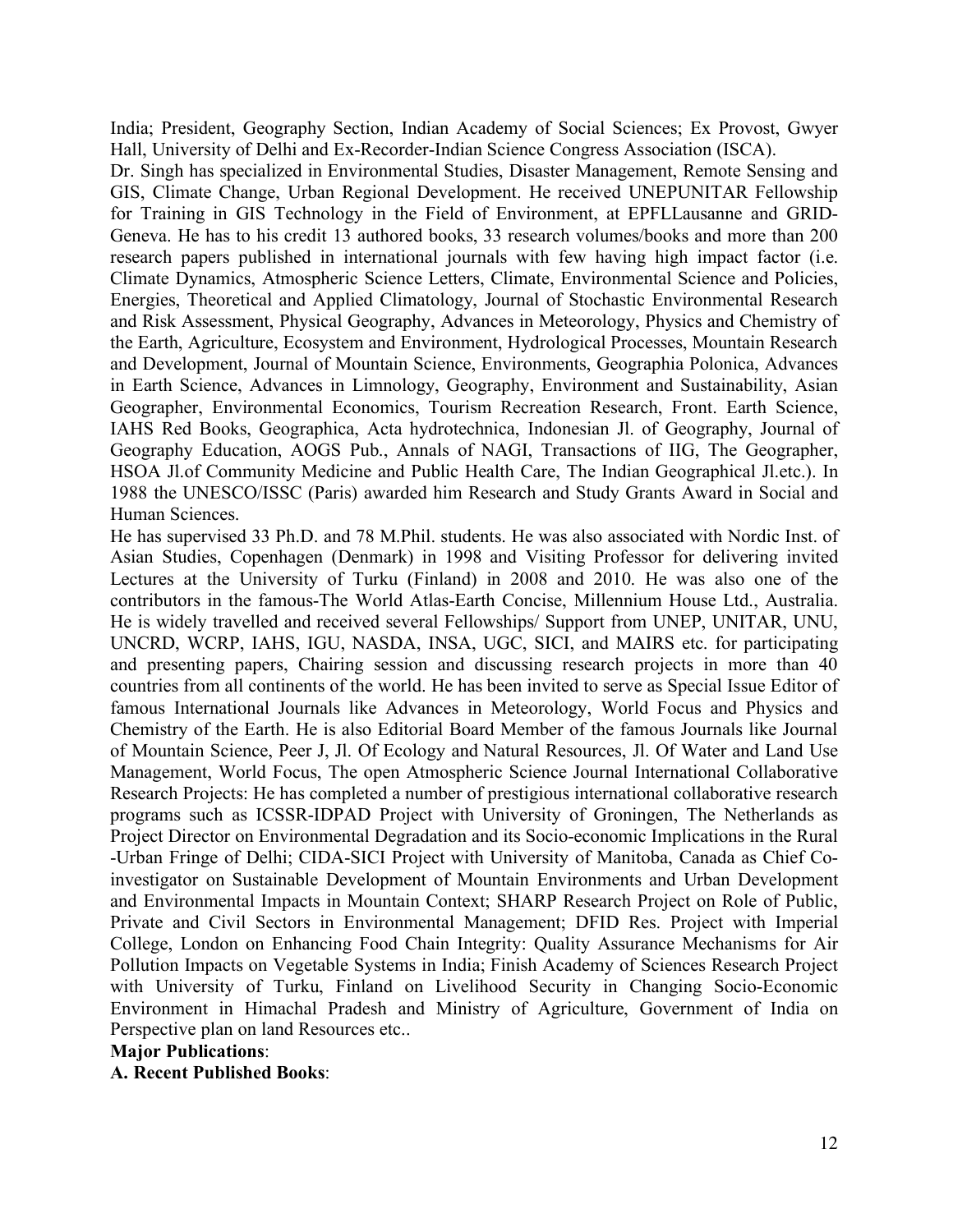1. Singh, R.B. : Urban Sustainability, Health and Wellbeing and Disaster Risk Reduction, Prof.R.N.Dubey Foundation, Allahabad, Pages 80, 2015.

2. Panwar, M., Sharma, S.K. and Singh, R.B.: Medicinal Plants and Sustainable Livelihood, R.K.Books, New Delhi, Pages 342, 2010. (ISBN: 978-81-9100-591-2)

3. Singh, R.B. and Mal, Suraj: Environmental Change and Biodiversity, Rawat Publication, Jaipur, 2009 (ISBN: 81-316-0301-6).

4. Singh, R.B.: Risk Assessment and Vulnerability Analysis, IGNOU PG Diploma in Disaster Management- MPA-003, New Delhi., pages 355, 2005.

5. Kumar, B. and Singh, R.B: Urban Development and Anthropogenic Climate Change-Experience in Indian Metropolitan Cities, Manak Pub., New Delhi, pages 216, 2003 (ISBN: 81-7827-063-3).

6. Sen Roy, S. And Singh, R.B.: Climate Variability, Extreme Events and Agricultural Productivity in Mountain Regions, Oxford & IBH Pub., New Delhi, pages 232, 2002 (ISBN: 81-204-1565-5).

7. Singh, R.B.: Space Technology for Disaster Monitoring and Mitigation in India, INCEDE, Inst. Of Industrial Science, University of Tokyo, Pages 58, 1994.

8. Singh, R.B.: Geography of Rural Development, New Delhi, Inter India Publisher, 1986.

### **B. Recent Edited Research Volumes**:

9. Mal, Suraj, Singh, R.B. and Huggel, Christian: Climate Change, Extreme Events and Disaster Risk Reduction, Springer, Switzerland, pages 309, 2018.

10. Singh, R.B., Schickhoff and Suraj Mal: Climate Change, Glacier Response, and Vegetation Dynamics in the Himalaya, Springer, Switzerland, pages 399, 2016.

11. Singh, R.B.: Progress in Indian Geography, A Country Report for IGU Beijing 2016, INSA, New Delhi, pages 214, 2016.

12. Singh, R.B. and Prokop, P.: Environmental Geography of South Asia-Contributions Towards a Future Earth Initiative, Springer, Tokyo, 2016 (ISBN: 978-4-431-55740-1).

13. Singh, R.B. : Urban Development Challenges, Risk and Resilience in Asian Mega Cities-Sustainable Urban Future of Emerging Asian Mega Region, Springer, Tokyo, 2015 (ISBN 978- 4-431-55042-6).

14. Singh, R.B. and Hietala, R. : Livelihood Security in Northwestern Himalaya, Springer, Tokyo, Pages 258, 2014 (ISBN: 978-4-431-54867-6).

15. Singh, Mehtab, Singh, R.B. and M.I.Hasan : Climate Change and Biodiversity, Springer, Tokyo, 2014 (ISBN:978-4-431-54837-9).

16. Singh, R.B.: Progress in Indian Geography-A Country report for IGU, Indian National Science Academy, New Delhi, Pages 198, 2012.

17. Himiyama, Y., Kanda, F., Singh, R.B. and Hindson, J.: Glocal Environmental Education, Rawat Publications, Jaipur, Pages 246, 2010.(ISBN: 81-316-0363-6).

18. Gritzner, Charles F. et al.: The World Atlas-Earth Concise (with several other Contributors including R.B. Singh), Millennium House Ltd., NSW, Australia, pages 576, 2008 .

19. Park, Namsik, Nakakita, E., Yoo, C. and Singh, R.B.: Advances of Geosciences: Vol. 4: Hydrological Sciences (HS), Ed., World Scientific Publishing Co., Singapore, Pages 295, 2006 (ISBN: 981-256-982-0).

20. Singh, R.B.: Urban Sustainability in the Context of Global Change, Science Pub., Inc., Enfield (NH), USA and Oxford & IBH Pub., New Delhi, Pages 282, 2001(ISBN: 1- 57808-166-1).

#### **C. Recent Peer Reviewed Research Publications with few high Impact Factor**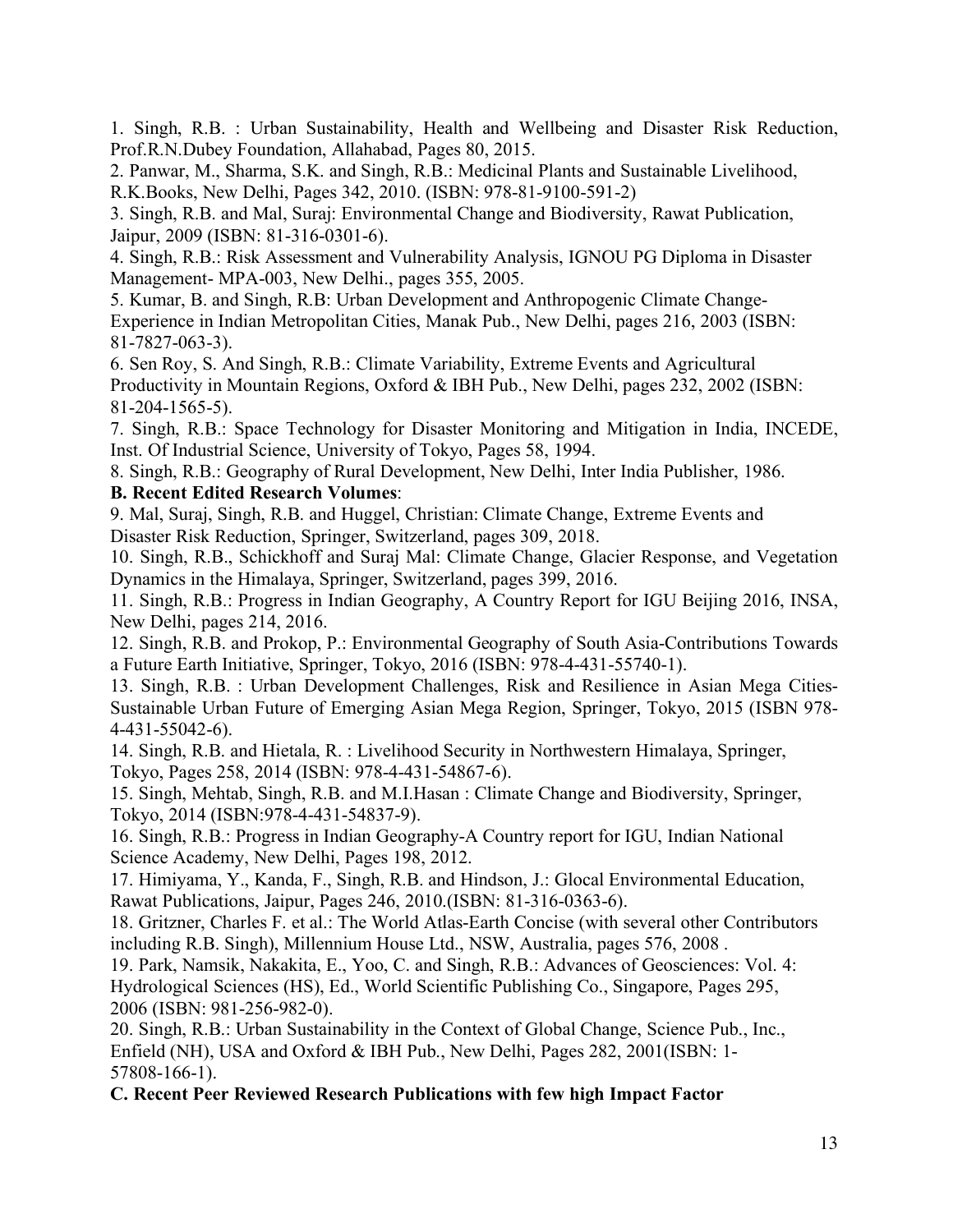1. Haque, Senaul and Singh, R.B. (2017) Air pollution and human health in Kolkata, India: A case study, Climate, 5, 77; doi:10.3390/cli5040077, 2-16. (Scopus)

2. Nigam, G. K., Sahu, R. K., Sinha, M. K., Deng, X., Singh, R.B and Kumar, P.(2017) Field assessment of surface runoff, sediment yield and soil erosion in opencast mines in Chirimiri area, Chhattisgarh, India, Journal of Physics and Chemistry of Earth.DOI 10.1016/j.pce.2017.07.001 (Impact factor:2.237, scopus).

3. Manish Kumar, R.B.Sngh, Ram Pravesh, Pankaj Kumar, Dinesh Kumar Tripathi and Netrananda Sahu, (2017) Urban Growth Dynamics and Modeling using Remote Sensing Data and Multivariate Statistical Techniques, Current Science, In press.

4. Sahu N, Robertson A, Boer R,Behera S, DeWitt DG, Kaoru T, Kumar M, Singh RB (2016) : Probabilistic Seasonal Streamflow Forecasts of the Citarum River, Indonesia, Based on General Circulation Models,Journal of Stochastic Environmental Research and

Risk Assessment, 2016, doi 10.1007/s00477-016-1297-4, (Impact factor:2.237, scopus).

5. Goswami, Nitu and Singh, R.B. (2017). Health Seeking Behaviour in Stress

Management: A Case Study of French Tourist Community in Kangra, Himachal

Pradesh, HSOA Jl.of Community Medicine and Public Health Care, 4:024

6. Singh,R.B., Janmaijaya, Dhaka,S.K. and Kumar, V. (2015). Study on the association of green house gas (CO2) with monsoon rainfall using AIRS and TRMM satellite observations, Physics and Chemistry of Earth, 89-90

(2015),dx.doi.org./10.1016/j.pce.2015.04.004, 65-72. (Impact factor:2.237, scopus)

7. O'Shea, P. M., Roy, S. S., & Singh, R. B. (2015). Diurnal variations in the spatial patterns of air pollution across Delhi. Theoretical and Applied Climatology, 1-12. DOI: 10.1007/s00704- 015-1441-y (Impact factor: 2.43)

8. Singh, R.B. and Kumar, Ajay (2015). Climate variability and water resource scarcity in drylands of Rajasthan, India, Geoenvironmental Disasters, 2:7, DOI 10.1186/s40677-015-0018- 5, 1-10.

9. Singh, R.B. and Grover, Aakriti (2015). Analysis of urban heat island (UHI) in relation to Normalized Difference Vegetation Index (NDVI): A comparative study of Delhi and Mumbai. Environments, 2, 125-138; doi:10.3390/environments 2020125.

10. Singh, R.B., Grover, Aakriti and Zhan, Jinyan (2014). Inter-Seasonal Variations of Surface Temperature in the Urbanized Environment of Delhi Using Landsat Thermal Data, Energies 7, doi:10.33901en7031811.

11. Singh, R.B. and Shi, C.: Advances in Observation and Estimation of Land Use Impact on Climate Changes: Improved Data, Upgraded Models and Case Studies, Advances in Meteorology DX. DOI.org/10.1155/2014/748169.

12. Singh, R.B. and Suraj Mal: Trends and Variability of Monsoon and other Rainfall Seasons in W. Himalaya, Atmospheric Science Letters, DOI: 10.1002/asl2.494, 2014.

13. Sahu, N., Singh, R.B., Kumar, Pankaj, Da Silva, R.V. and Behera, S.K: La Nina Impacts on Austral Summer Extremely High-Streamflow Events in the Paranaiba River in Brazil, Advances in Meteorology DX. DOI.org/10.1155/2013/461693, 2013.

14. Sahu, N., Behera, S.K., Ratnam, J.V., Da Silva, R.V., Parhi, P., Duan, W., Takara, K., Singh, R.B. and Yamagata, T.: El Nino Modoki Connection to Extremely-Low Streamflow of the Paranaiba River of Brazil, Climate Dynamics, DOI 10.1007/s00382-013-2006-3, 2014.

15. Ma, Maohua, Haapanen, Toni, Singh, R.B. and Hietala, R.: Integrating Ecological Restoration into CDM Forestry Projects, Environmental Sc.and Policy, Vol. 30, 2013.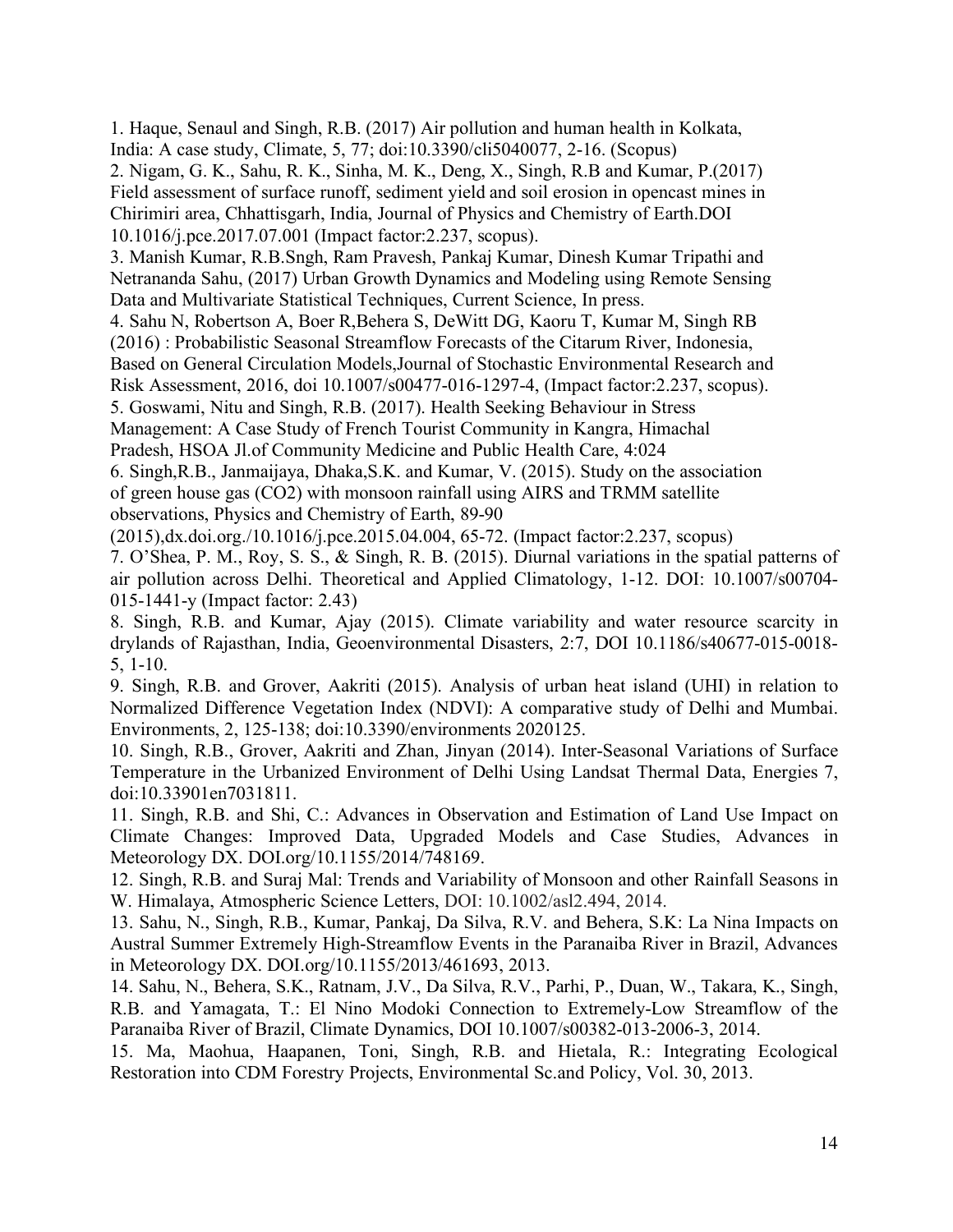16. Anand, Anupam, Chandan, Pankaj and Singh, R.B.: Homestays at Korzok: Supplementing Rural Livelihoods and Supporting Green Tourism in the Indian Himalayas, Mountain Research and Development, 32(2), 2012:pp.126-36.

17. Sen Roy,S., Singh, R.B. and Kumar, Manoj: An Analysis of Local Spatial Temperature Patterns in the Delhi Metropolitan Area, Physical Geography, Vol. 32, pp. 114-38, 2011.

18. Singh, R.B., Mal, Suraj and Kala, C.P.: Community Response to Mountain Tourism-A case in Bhyundar Valley, Indian Himalaya, Journal of Mountain Science, Vol.6, No.4, December, pp.394-404, 2009.

19. Singh, R.B.: Environmental Consequences of Agricultural Development: A Case study from the Green Revolution State of Haryana, India, In Agriculture, Ecosystem and Environment, 1637, 2000, 1-7. ISSN: 0167-8809

20. Singh, R.B.: Land Use/Cover Changes, Extreme Events and Ecohydrological Responses in the Himalayan Region, in Hydrological Processes, 12, 1998. pp 2043-2055. DOI: 10.1002/(SICI)1099-1085(19981030)12:13/14<2043::AID-HYP718>3.0.CO;2-0.

#### **Statement of Intent and Priorities as IGU Secretary-General**

As IGU Vice President, I started Springer Series on Advances in Geographical and Environmental Sciences for publishing and disseminating IGU related research results (8 volumes released). Recently, a new Springer Series on Sustainable Development Goals (1 volume released) was initiated. I am able to do extensive mobilization of geography communities in the Asian region in general and South Asia in particular through Annual IGU India International Conferences in different parts of the country. The 12<sup>th</sup> Conference will be held at Panchkula during February 22-24, 2019. In India, we organized two IGU EC Meetings in March 2013 and 2016. I helped in establishing S. Asian focal point of the IGU initiated IYGU programme.

I have contributed for developing research linkages with International organizations like ICSU Urban Health and Well-Being; organize Future Earth Initiative for South Asia Meeting in 2015; representing IAP–Global Network of Science Academies in the UNISDR Science and Technology Conference for implementing Sendai Framework of DRR, Geneva in 2016; strengthened linkages with USA, China, Canada, Russia, Japan, the Netherlands, Poland, UK, Germany, Denmark, Switzerland, South Africa and Finland in terms of international research and collaboration. I am invited by ICSU official Prof. Daya Reddy to attend General Assembly in South Africa for contributing to IAP Panel-Disaster Emergency Response. Science Council of Japan together with UNISDR invited for Tokyo Global Forum on Disaster Resilience, November 23-25, 2017 for contributing towards Disaster Risk Mapping. I contributed to prepare and release IAP Global Network of Science Academies-Statement on Science and Technology for Disaster Risk Reduction with Representative of Science Academies from Japan, Australia, Iran, Albania, USA, South Africa, China, Georgia, Canada, Brazil, Italy, UK, and Mexico.

Since 1984 IGU Paris Congress, I have attended all Main Congresses and most of the

IGU Regional Conferences and have been actively participating in the academic programs of various IGU Commissions and Working Groups. My previous assignments as Full Member in the IGU Commissions/Study Groups include Mountain Geoecology and Resource Management (1988-92), Development Issues in Marginal Lands (1992- 1996), Land Use and Cover Change (1996-2004) and Biogeography and Biodiversity (2004-2008); Vice Chair of the IGU Commission on Biogeography and Biodiversity (2008-2012). As a geographer, I strongly believe in demonstrating interdisciplinary orientation and professionalism in the use of geographical knowledge and skills. In 1991, I had also organized an interdisciplinary IGU Seminar at Delhi in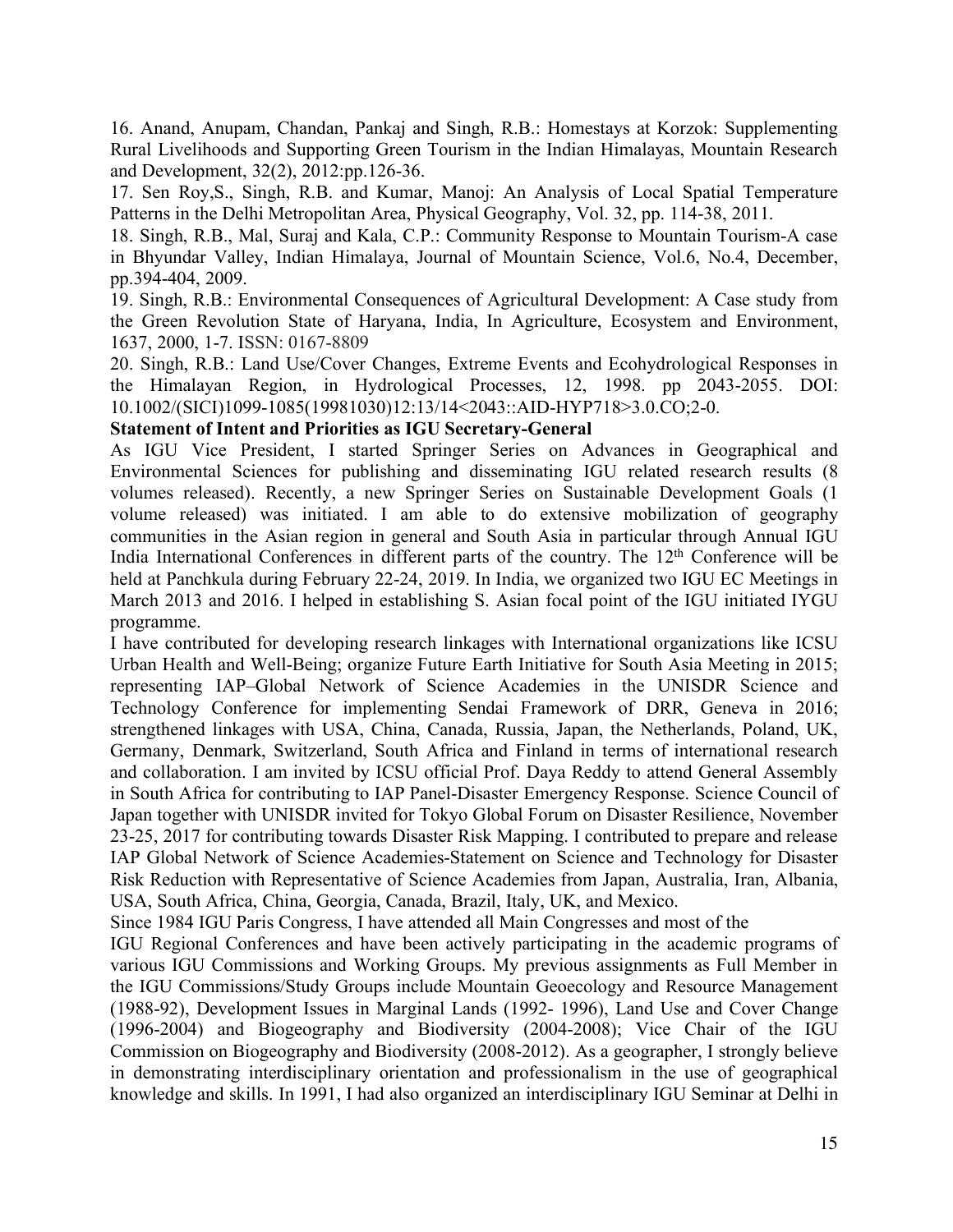which 4 IGU Commissions/Groups participated. As Head of the Indian Delegation to IGU Tunis (2008), I contributed in the IGU Finance Committee during General Assembly. I also Represented IGU as Vice President at a number of international events including CODATA General Assembly. Since establishment of IGU in 1922, India has not occupied the post of the Secretary-General and Treasurer. I will continue to engage various other nations for similar initiatives under the umbrella of IGU.

Future professional focus will include:

1.Organizing annual IGU events at regional levels like South Asia for communicating research results to various cross sections of the society.

2.Establishing a Global Open Day for Geography at National Level particularly in developing countries to promote interactions between geography with allied disciplines,

national and international research organizations.

3.Suggesting national committees to help regular curriculum revision incorporating fundamental and modern techniques and contemporary paradigms such as climate change, Disaster Risk Reduction, Urban Health and Wellbeing and Sustainable

Development Goals. There is a need for an IGU Manual on Curriculum Development.

4.As I have been collaborating with Indian Science bodies like Council for Scientific and Industrial Research (CSIR) and Social Science bodies like Indian Council for Social Science Research (ICSSR), I am well equipped to promote Trans-disciplinary ways to connect IGU with Academies and Developing Communication Modules for Education.

5.Established Museum of Geographical Heritage at Delhi which was inaugurated by IGU President. I will assist different countries to establish such Museum.

6. As Successfully collaborated and provided leadership in International Collaborative Research with prestigious organizations from Finland, UK, Japan, Canada, The Netherlands, Poland, China, Germany and Switzerland, I shall create enabling environment to encourage fellow academies to seek collaborative research together with world leading Universities on contemporary paradigms.

7.Apart from serving second term as the Vice President of the IGU, I am Scientific Committee member of the ICSU. I served three years term as the Head, and led the Geography Department as Second best within Delhi University for showcasing best practices (2014). Looking global development in recent years, I will assist IGU to Contribute Towards Academy Outreach Activities linking SDGs, Paris Climate Action, Disaster Risk Reduction & Habitat III. 8.Promote IGU Congress to become a platform for dialogue and collaborative research programs on contemporary thematic areas and critical regions by bridging gaps between geographers, policy makers and community leaders in order to promote Science-Policy Interface.

9. For improving academic orientation of the IGU, organizing Side events on Publishing Practices, Youth Platform and Ethics in Future in order to maintain professional standards in the IGU.

10.Developing strategies for communication, focusing on geographers from developing countries for increasing their participation in Congress to make IGU more participatory together with involving them in my Springer Series-Advances in Geographical and Environmental Sciences and Sustainable Development Goals.

I would like to assure all IGU office bearers, national committees and Chairs of IGU Commissions and Task Force to keep up with their expectations if re-elected as Secretary General.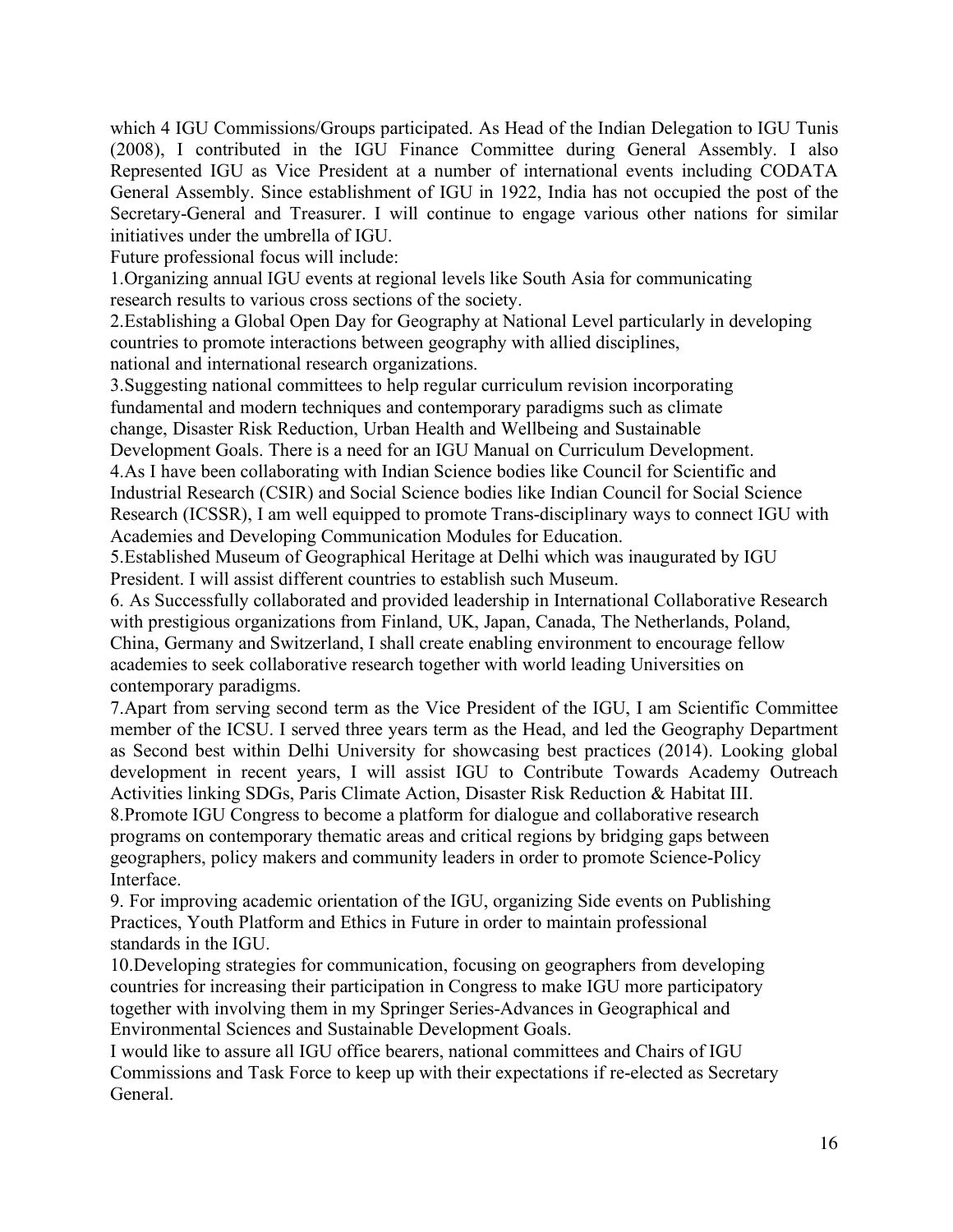# **B) CANDIDATES FOR A POSITION OF IGU SECRETARY GENERAL: CURRICULA**

# **1) ELENA DELL'AGNESE**

Dear IGU Colleagues and friends,

On behalf of Italian National Committee, I warmly and strongly propose the reelection of Elena dell'Agnese for Vice Presidency of the International Geographical Union.

Elena dell'Agnese is full professor at the University of Milano-Bicocca, where sheis also Director of the Centre for Visual Research. She is a member of theExecutive Board of the prestigious Società Geografica Italiana. She is one of themost prominent Italian geographers, thanks to her engagement in both scientific research and academic issues. Since 2014, she has taken part in the delicate task of scientific evaluation. The National Agency for University and Research Evaluation (Agenzia Nazionale di Valutazione del Sistema Universitario e della Ricerca - ANVUR) has later nominated her as a member of GEV (Group of Evaluation Experts). As such, she has been responsible for the evaluation of geographical research in Italy (2011- 2014).

In the International Geographical Union, she has been most active inside the Commission of Political Geography (CPG), and she has had continuous contacts with other commissions, like those working on tourism and gender. In 2004, she was nominated member of the Board of the CPG (2004-2012) and then she was elected its Chair. In 2014, she was elected Vice-President of the IGU.

Upon her first election, she promised to engage in the expansion of participation to IGU activities in a growing number of countries, thus enhancing the IGU as a global community. On this perspective, she acted as a trait d'union between IGU and EGAL and organized a thematic conference of the IGU in La Paz, with the active collaboration of seven IGU commissions, and the active participation of delegates from every corner of the world. The La Paz conference, focused on the contribution that geography, as a scientific approach, can bring to the promotion of peace. This conference presented a model for the format of IGU 'thematic conferences', a new kind of conferences organized by at least four IGU Commissions on a common theme.

In her first term, Elena dell'Agnese has undertaken the challenge of revitalizing some commissions, which have been less active than others have, but pertaining to essential aspects of the geographical research.

Me personally, as well as all of us at the National Community of Italian Geographers firmly believe that Elena dell'Agnese, if elected for the second term as Vice President of the IGU, will bring useful ideas and energy to keep on the advancing of the IGU into a global platform for scientific advancements, cultural exchanges, and intellectual debates.

Yours sincerely,

## **Maria Paradiso**

Chair, Italian National Committee

#### **To IGU Secretary General and Treasurer**

Professor Michael Meadows University of Cape Town, Private Bag X3 Department of Environmental and Geographical Science South Lane, Upper Campus Rondebosch 7701 South Africa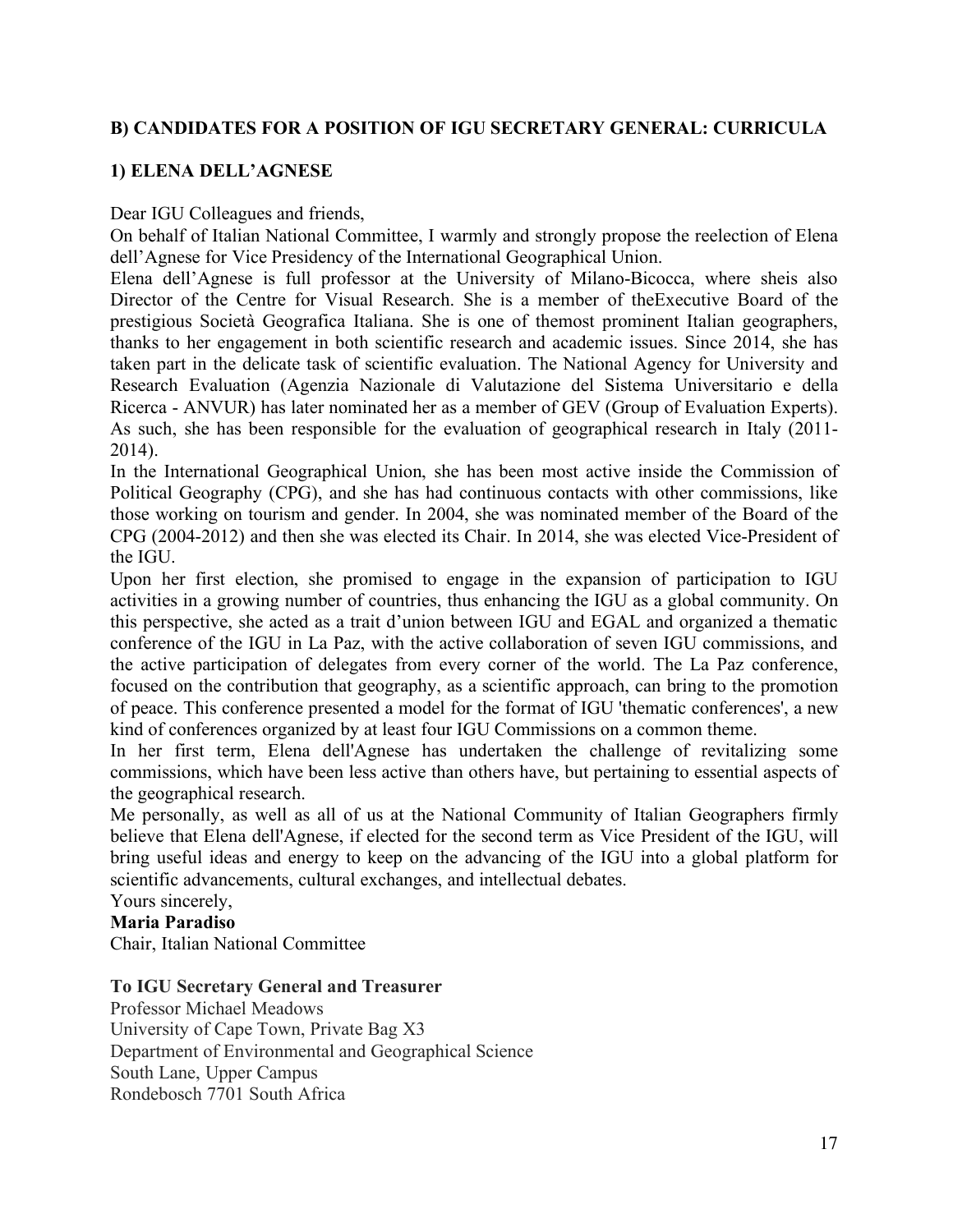#### **Dear Professor Meadows,**

The National Committee of Russian Geographers nominates **Prof. Elena dell'Agnese (Italy)** for re-election to the position of IGU Vice-President. She is a well-known specialist in cultural and political geography and is Professor at the University of Milano-Bicocca. Since a long time Elena dell'Agnese participates at the acititvity of International Geographical Union: first as member and then as Co-Chair of the Commission on Political Geography, one of the most active in IGU. During her first mandate as IGU Vice-President she initiated and organized the first Thematic conference on Geography of Peace in La Paz which was marked by undoubted success. She has made an important contribution in re-establishing cooperation between IGU and the Latin American geographical community, and has successfully served as liaison between IGU and EUGEO, IGU and ISSC. Professor dell'Agnese accumulated a rich experience of international cooperation and scientific communication.

The National Committee of Russian Geographers believes that Elena dell'Agnese could develop the best traditions of our Union and adapt its activities to new challenges.

Moscow, 3 February 2018

### **Vladimir M. Kotlyakov**

Chair of the National Committee of Russian Geographers International Geographical Union, Academician of the Russian Academy of Sciences

#### **Elena dell'Agnese** elena.dellagnese@unimib.it - **Curriculum**

Born in Milano, Italy, in 1958. She is Full Professor at the University of Milano-Bicocca, where she teaches Cultural Geography, Political Geography and Political Geography of the Sea at Master Courses and PhD Programs. Since 2007, she has also been the Director of the Centre for Visual Research, at the same University.



In 2012 she was elected Chair of the International Geographical Union's Commission on Political Geography, after being a member of the Executive Committee of the Commission from 2004 to 2012. In these functions she coordinated and organized the sessions of the IGU Regional Conference in Kyoto, 2013, and Moscow, 2015. The constant commitment within the International Geographical Union allowed her to be nominated as a candidate for the vice-presidency and to be elected in that role for the term 2014-2018.

In 2013 she was elected as a member of the Executive Committee of Società Geografica Italiana; in 2017 she has been re-elected and appointed as delegate for Società Geografica Italiana international

research programs and activities, with the responsibility of the relationships between Società Geografica Italiana and all international geographical societies and association, included EuGeo and IGU-UGI.

**Former academic positions**: Tenured Assistant Professor, Università Cattolica del Sacro Cuore, Milano. Associate Professor, Università di Milano-Bicocca. Director, Master Degree in Tourism, Territory and Local Development, University of Milano-Bicocca. Director, Master in Cultural Tourism and Local Systems, University of Milano-Bicocca. Visiting professor, temporary professor or visiting fellow, at the University of Trento, Italy; School of Journalism of Regione Lombardia, Italy; Università degli Studi di Milano, Italy, University of Australia, Canberra: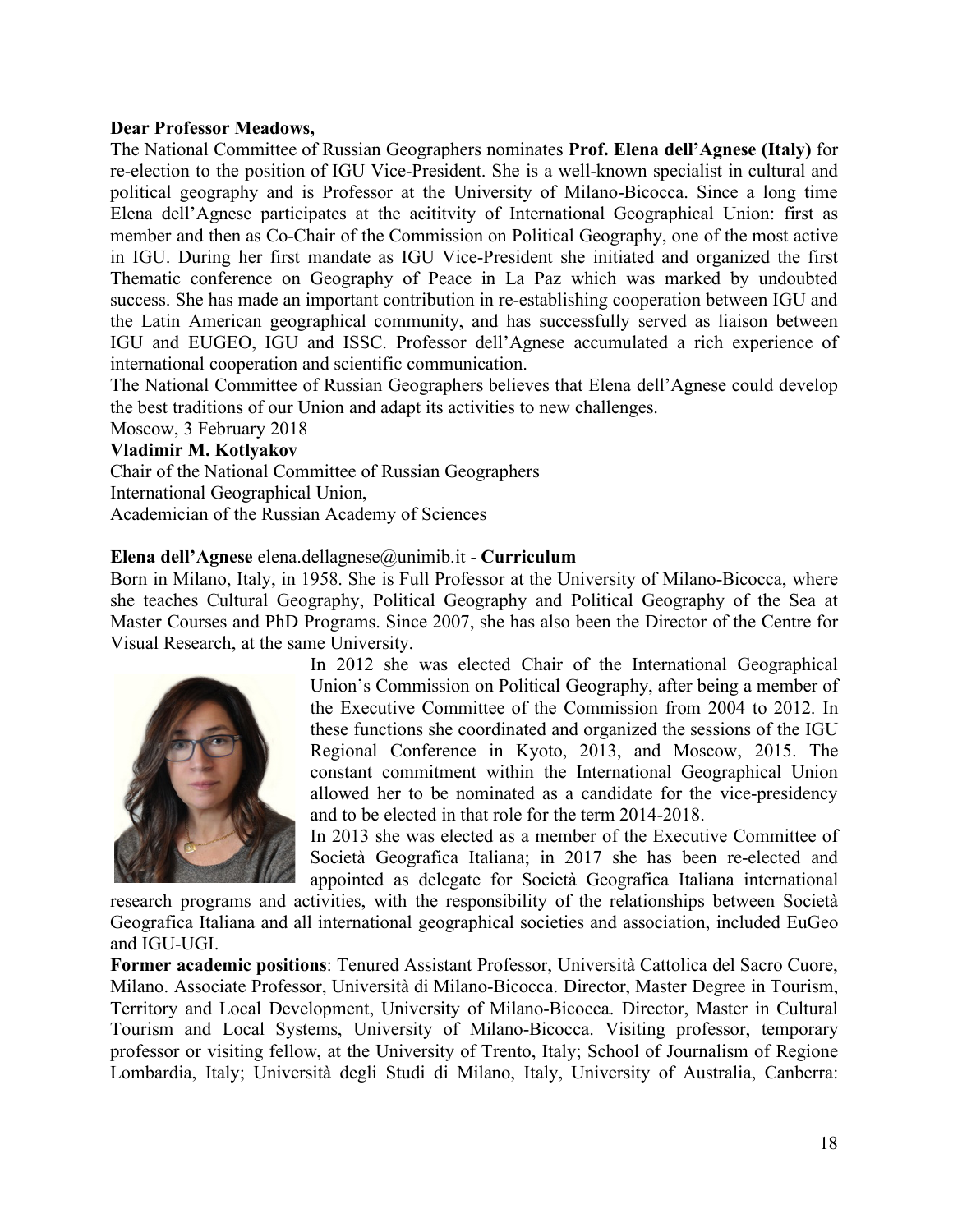Universitas of Indonesia, Jakarta; University of Hawai'i at Manoa; University of Colorado, Boulder.

**Activities of Scientific Evaluation**: 2014-2015, Research Group of the National Agency for University and Research Evaluation (Agenzia Nazionale di Valutazione del Sistema Universitario e della Ricerca - ANVUR). 2015-2016, member of the GEV (Group of Evaluation Experts) appointed by ANVUR for the periodic evaluation of the quality of Italian research (Valutazione Qualità della Ricerca – VQR), as responsible for the evaluation of geographical research. Since 2017, member of the ANVUR Research Group for the Evaluation of Journals, with the responsibility for geographical and anthropological journals.

### **Editorial activities**

Editor in Chief, Book Series Studi e Ricerche sul Territorio, Unicopli, Milano.

Scientific board: Book Series *Geographica* (Università Europea di Roma); Book Series *Spazi*  (Guerini, Milano); *Journal of Geographical Research* (National Taiwan Normal University); *Geotema* (Associazione Geografi Italiani, AGeI); *Geopolitics* (Taylor & Francis); *Studia z Geografii Politycnej i Historyczne*j (University of Lodz); *GeoJournal* (Springer), *Geographia Polonica*

### **Research Groups**

Italian Association of Geographers-AGeI Working Group on "Small Islands and Archipelago States", Chair (2015-)

Italian Association of Geographers-AGeI Working Group "Media and Geography", Chair (2009- 2015)

Association of American Geographers, Political Geography Specialty Group, Member Association of American Geographers, Media and Geography Specialty Group, Member Association of American Geographers, Geographical Perspectives on Women Specialty Group, Member

2006-2010, ACRE Accommodating Creative Knowledge: Competitiveness of European Metropolitan Regions within the Enlarged Union - 6th EU Framework, Milan research team, senior researcher

# **Publications**

Author or of 3 monographic volumes, and co-author of 3 textbooks; editor or co-editor of 10 edited books and of 2 journals special issues; author of 26 articles in peer-reviewed journals, of 90 book chapters, and of 16 research reports and other publications.

#### **Conferences**

Elena dell'Agnese has been involved in the organisation of about 20 international and national conferences and seminars, and, in the last 15 years, has provided 61 communications/lectures/plenary lectures in national and international conferences and seminars.

#### **Statement of intents**

In my first statement, which I wrote as a candidate Vice President of IGU in 2014, I pledged to promote the objectives of the International Geographical Union, as set in its Statutes, and to work in this direction with the other members of the Executive Committee. Indeed, I believe that only implementing exchanges among researchers who represent different schools of thoughts, methodologies, and approaches to the discipline; geography can become what it "ought to be", that is a powerful instrument to implement peace and global understanding. Specifically, I wanted to engage in advancing the participation of geographers from every part of the world in international meetings and events organized by the IGU and by other organizations in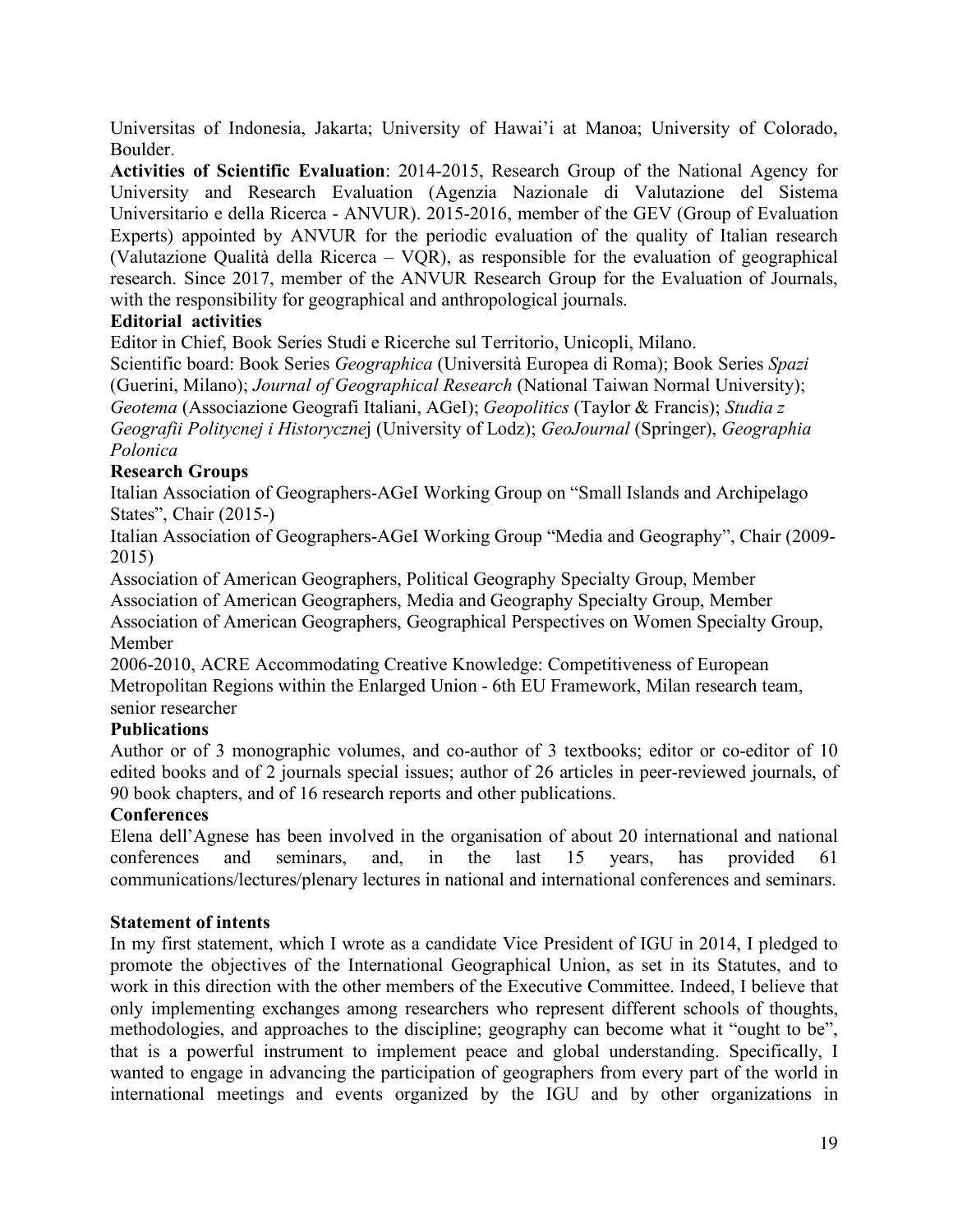collaboration with the IGU. I wanted to encourage the exchange of perspectives and the circulation of ideas and to enlarge the participation to IGU activities in a growing number of countries.

On this perspective, in my first term, I acted as a trait d'union between IGU and EGAL, the Encuentro de Geógrafos de América Latina. So, at first I participated to the meeting in Cuba, 2015, and then I organized a thematic conference of the IGU in La Paz, as a pre-conference of the EGAL meeting in La Paz, 2017.

The Thematic Conference was organized with the collaboration of 7 IGU Commissions and the active participation of delegates from every continent of the world. The La Paz thematic conference was focused on the contribution that geography as a scientific approach can bring to the conquest of peace.

It provided not only a scientific contribution to the topic, and a common ground for international delegates and IGU commissions; it also worked as a model for a new format of IGU Conference, the "thematic conference", an international conference organized on a relevant topic, by at least four IGU Commissions.

If elected for a second term, my efforts will be again concentrated in these directions. Specifically, I will try to

1. Enhance geographical research, promoting sub-disciplinary and interdisciplinary meetings, seminars, summer schools and conferences, aimed at coordinating efforts in the direction of international cooperation. In this perspective, my endeavors will be aimed at stimulating the collaboration between the IGU and other geographical associations, both in the Anglophone world and outside. Such a purpose is still my primary objective.

2. Promote the participation in IGU activities of geographers from every part of the world: in this lies the strength of the IGU, which is genuinely global in outlook. From this perspective, the Union organizes activities that are worldwide in scope and are attended by geographers from every corner of the planet. Working in this direction means not only maximizing the Union's contacts with geographers throughout the world but also encouraging the involvement of researchers from every country. In this perspective, my primary goal will be to attempt of finding a possible way for overcoming the difficulties that can be caused by gender, income and language inequalities. Therefore, I believe it is necessary to act in connection with scientific foundations and international organizations, to mobilize resources to implement the IGU "Geography Promotion and Solidarity Fund", aimed at furthering geography and supporting geographers, especially those experiencing the inequalities mentioned above. A specific project should be devoted to the worldwide organization of Research and Methodological Summer Schools, to provide to young scholars and early careers researchers the possibilities to publish in major journals, to promote their ideas and perspectives at the global scale.

3. Undertake the challenge of revitalizing some commissions, which have been less active than others, but pertain to essential aspects of geographical research. Specifically, I would like to address my efforts in the reorganization of the commission relating to indigenous knowledge, a topic of primary importance, which I believe deserves our utmost efforts.

# **2) BOJIE FU**

Dear President Yukio Himiyama And Secretary General Michael Meadows, Following the consensus of the Geographical Society of China (GSC), I herewith would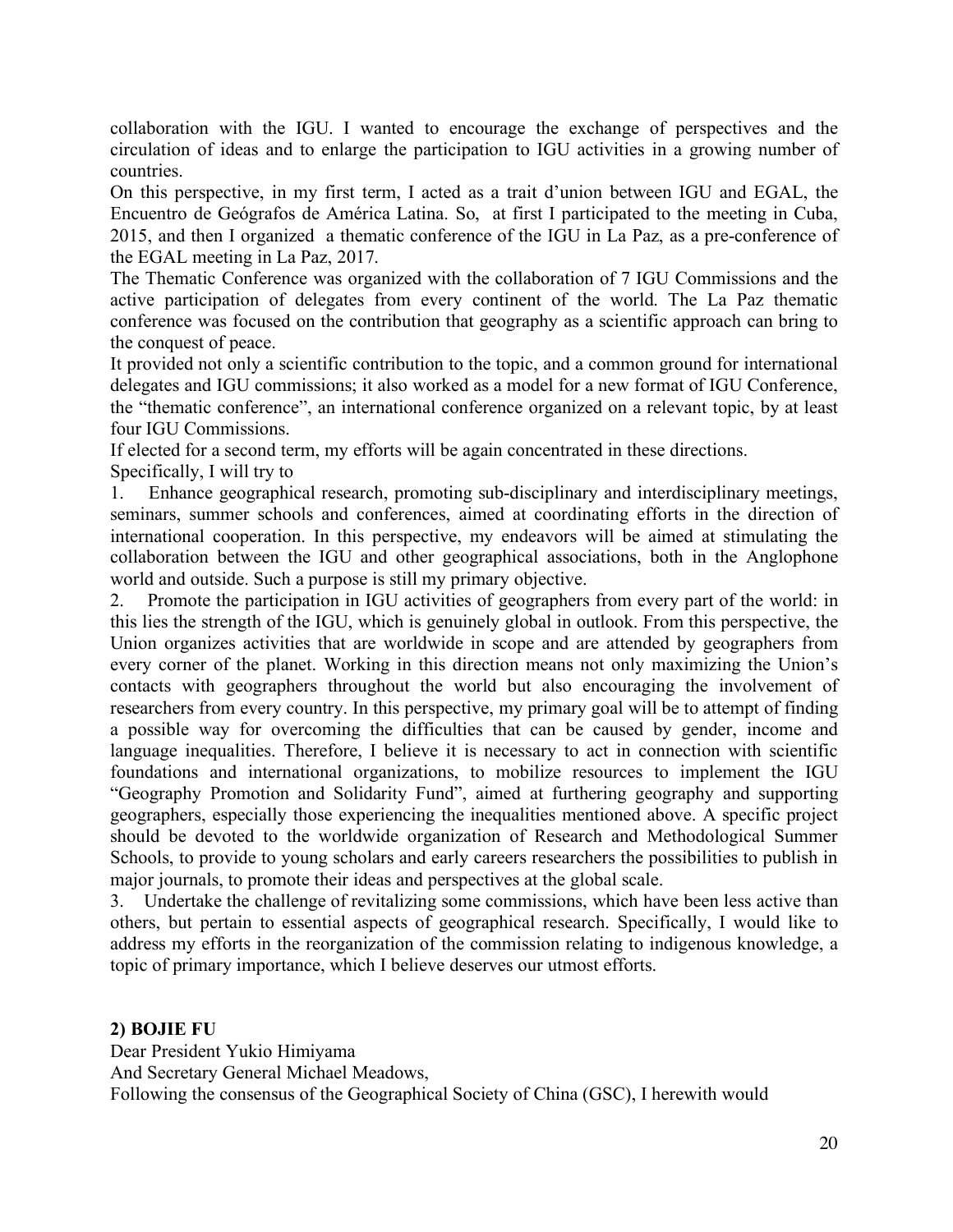like to nominate Prof. Bojie Fu to be our Chinese candidate for the coming election of IGU Vice-President.



Prof. Bojie Fu is the Academician of the Chinese Academy of Sciences, Fellow of the Academy of Sciences for Developing World (TWAS) and Corresponding Fellow of the Royal Society Edinburgh UK. Since 2014 he was elected President of the Geographical

Society of China. He worked as co-chair of the Organizing Committee of the 33rd International Geographical Congress, held in Beijing in 2016. Last year the Commission on Geography for Future Earth: Coupled Human-Earth Systems for Sustainability he promoted was approved by IGU and he serves as the commission chair.

Prof. Fu is a professor of physical geography and landscape ecology at the State Key Lab.of Urban and Regional Ecology, Research Centre for Eco-Environmental Sciences, Chinese Academy of Sciences. His research areas are land use and land cover change,

landscape pattern and ecological processes, ecosystem services and management. He has Distinguished himself by winning more than 20 national prizes and international awards,

including China National Natural Science Prize and Award of Distinguished Service from the International Association of Landscape Ecology. So far he has published more than 500 scientific papers and 9 books, including *Science* and *Nature Geoscience*.

We strongly support his candidacy and think he would be a suitable person for this position.

We believe if elected, he will play an active role in encouraging more Chinese geographers as well as more scholars from developing countries to get involved in IGU activities. Based on his highlighted contributions to the development of geographical study and collaboration, we sincerely hope IGU community could kindly consider Prof. Fu's nomination.

Yours sincerely, Professor Guoyou Zhang Vice President & Executive Director Geographical Society of China

**Prof. Bojie Fu's Curriculum Vitae Bojie Fu bfu@rcees.ac.cn**

Distinguished Professor at Beijing Normal University and Chinese Academy of Sciences; President of Geographical Society of China; Academician of Chinese Academy of Sciences, Corresponding Fellow of the Royal Society Edinburgh UK, Fellow of the Academy of Sciences for Developing World (TWAS)

#### **Education**

**PhD** P*hysical Geography*, Split PhD Programme in Peking University (Beijing, China) and University of Stirling (Stirling, United Kingdom), 1989; **MSc** *Physical Geography,* Shaanxi Normal University (Xi'an, China), 1984; **BSc** *Geography,* Shaanxi Normal University (Xi'an, China), 1982 **Research areas**: Water, Vegetation and Soil Interaction; Ecosystem Services and Management; Ecological Restoration; Landscape Pattern and Ecological Processes; Land Use Change and Environmental Effects.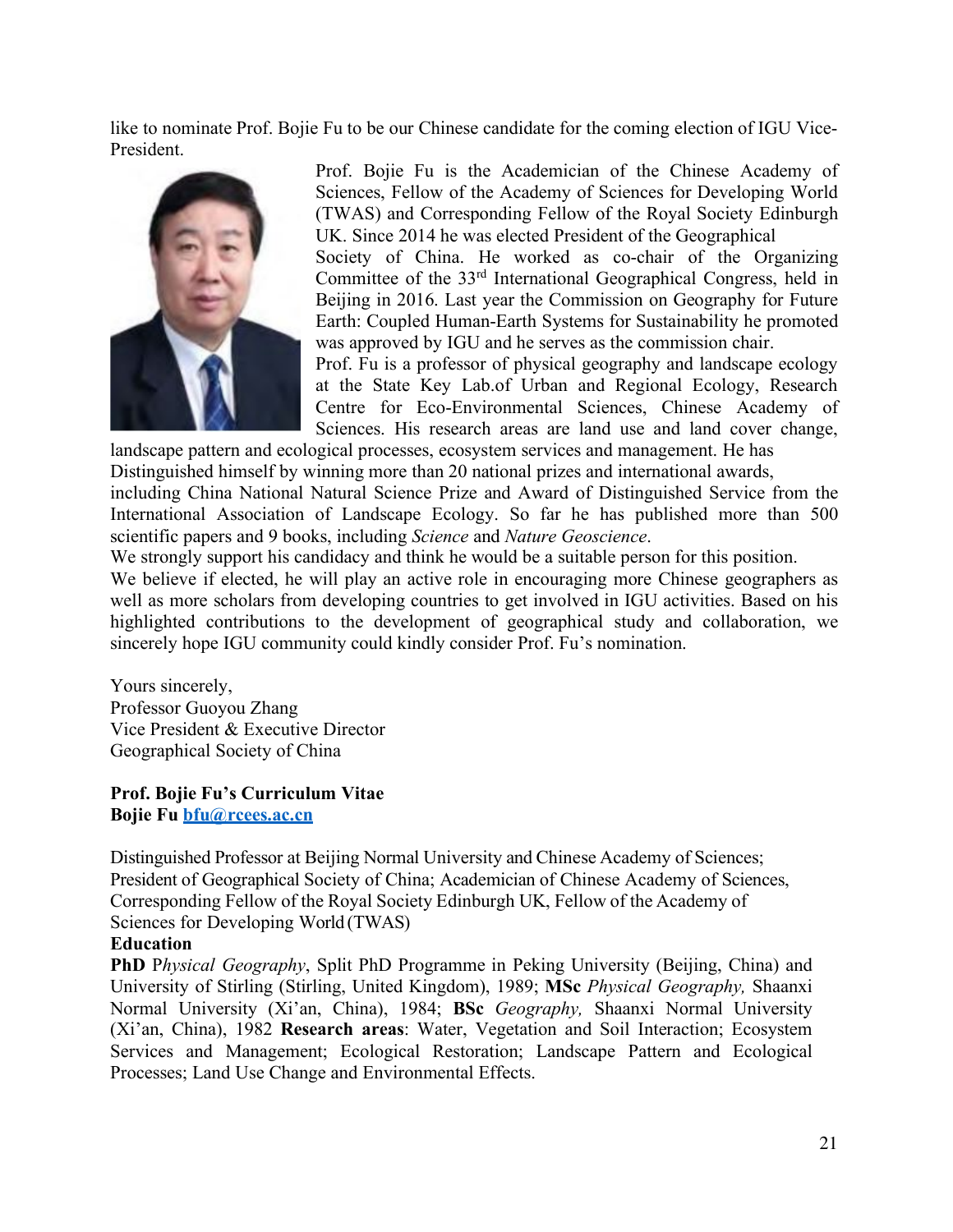# **Academic Career in Brief**

After having completed my PhD at the Peking University (Beijing, China) and University of Stirling (Stirling, UK), I started my academic career in Research Center for Eco-Environmental Sciences, Chinese Academy of Sciences in 1989. During 1992-1994, I finished my post-doctoral research program in the Institute for Land and Water Management, Catholic University of Leuven, Belgium. In 2004 and 2009 I was elected as vice president of Geographical Society of China for two terms which lasted for 10 years. In 2014, I was elected the President of the Geographical Society of China. In 2016, I worked as co-Chair of Organizing Committee of the 33rd International Geographical Congress, which was a very successful Congress with about 5000 participants. My research focuses on interactions between human beings and the environments. I have published 10 books and more than 500 scientific papers; over 260 of them are in international journals including Science, Nature Climate Change and Nature Geoscience.

### **Employment** (last 20 years)

Distinguished Professor and Dean at Faculty of Geographical Science, Beijing Normal University, 2016-present. Distinguished Professor, Academician of the Chinese Academy of Sciences, Chair of Steering Committee, Research Center for Eco-Environmental Sciences, Chinese Academy of Sciences. 2012-Present: Professor, Vice Chair of Steering Committee, Research Center for Eco-Environmental Sciences, Chinese Academy of Sciences, 2009-2011. Director-General, Professor, Bureau of Natural Resources & Environment, Chinese Academy of Sciences, 2001-2008. Deputy-Director, Professor, Research Center for Eco-Environmental Sciences, Chinese Academy of Sciences, 1996-2001.

### **Selected Professional Services and Honors**

Have been awarded 30 Chinese and international professional services and honors, some of the most recent are as follows:

Chair of IGU Commission on Geography for Future Earth: Coupled Human-Earth Systems for Sustainability,2017-present

Member of Science Advisory Committee, International Institute for Applied Systems Analysis (IIASA), 2017-2020

Director-General, Department of Geosciences, Chinese Academy of Sciences, 2016- 2020 Corresponding Fellow of the Royal Society Edinburgh UK, 2015

Chair of China National Committee for Ecological Protection and Restoration, 2016- 2020

President of the Geographical Society of China, 2014-2019

Member of Science Advisory Committee, Future-Earth Asia, 2015-2019

Director-General, Department of Earth Science, National Natural Science Foundation of China (NSFC), 2014-2022

Vice President of InternationalAssociation for Ecology (INTECOL), 2013-2017

Vice President of Future Earth China Committee (CNC-FE), 2014-2017

Fellow of the Academy of Sciences for Developing World (TWAS), 2012.

Academician of the Chinese Academy of Sciences, 2011.

#### **Editorial Service**

# **Editor in Chief:**

Chinese Geographical Science (Springer), 2009-current; Acta Ecologica Sinica, 2015-current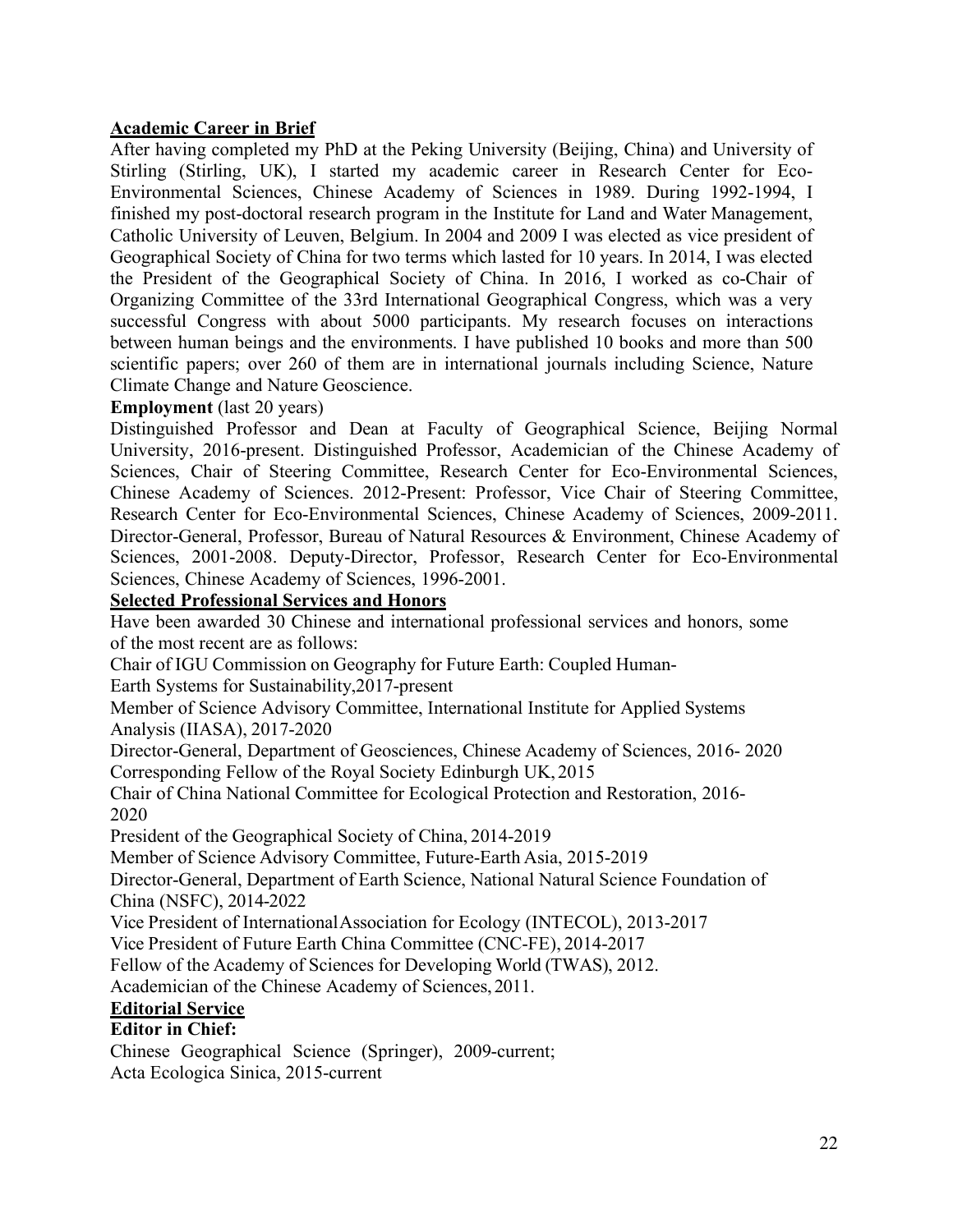# **Editorial Board Member**

Landscape and Urban Planning (Elsevier), 2006- Landscape

Ecology (Springer) 2006-

Current Opinion in Environmental Sustainability (Elsevier), 2015-

# **Academic Prizes and Awards**

Won more than 20 national prizes and international awards. The selected are as follows: The Ho Leung Ho Lee Science and Technology Prize-Geosciences, The Ho Leung Ho Lee Foundation, 2017

Outstanding Science and Technology Achievement Prize, Chinese Academy of Sciences, 2016

National Natural Sciences Prize, the State Council, 2005

National Sciences & Technology Advanced Prize, the State Council, 2012

Award of Distinguished Service, International Association for Landscape Ecology, 2011 **Publications**

Published more than 500 articles on ecosystem services, landscape ecology, land use, land evaluation, and eco-hydrology, 261 of them are published on peer-reviewed international journals, including 9 peer-reviewed books and book chapters in English. The selected publications are as follows:

**Fu Bojie\***, Wang Shuai, Liu Yu, Liu Jianbo, Liang Wei, Miao Chiyuan. 2017. Hydrogeomorphic-Ecosystem Responses to Natural and Anthropogenic Changes in the Loess Plateau of China. Annual Review of Earth and Planetary Sciences, 45, 223-243.

**Fu Bojie**\*, Li Yan. 2016. Bidirectional coupling between the earth and human systems is essential for modeling sustainability. National Science Review, 3, 397-398.

Feng Xiaoming, **Fu Bojie**\*, Piao Shilong, Wang Shuai, Ciais Philippe, Zeng Zhenzhong, Lü Yihe, Zeng Yuan, Li Yue, Jiang Xiaohui, Wu Bingfang. 2016. Revegetation in China's Loess Plateau is approaching sustainable water resource limits. Nature Climate Change, 6, 1019- 1024.

Wang Shuai, **Fu Bojie**\*, Piao Shilong, Lü Yihe, Ciais Philippe, Feng Xiaoming, Wang Yafeng. 2016. Reduced sediment transport in the Yellow River due to anthropogenic changes. Nature Geoscience, 9, 38-42.

**Fu Bojie**\*. 2008. Blue Skies for China. Science, 321(5889), 611.

**Plenary and Keynote Speeches on International Conferences**

Fu Bojie. Understanding China's Geography: Linking Science and Society. 2016, the 33rd International Geographical Congress, Beijing, China. (Plenary)

Fu Bojie. Ecosystem Services in Changing Landscapes. 2013, XI INTECOL International Congress of Ecology, London, UK. (Plenary)

Fu Bojie. Major Terrestrial Ecosystem Services and Eco-security in China. 2009, Conference of International Long-term Ecological Research Network, Brisbane, Australia (Plenary)

Fu Bojie. Land Degradation and its Restoration in China, 2005, The 17th World Conference on Ecological Restoration. Zaragoza, Spain. (Plenary)

Fu Bojie. Chinese Environmental Protection and Challenges in the 21st Century. 2005, The 55th Canadian Chemical Engineering Conference. Toronto, Canada. (Keynote)

# **Prof. Bojie Fu's Statement of Intent**

*Beijing, February 10, 2018*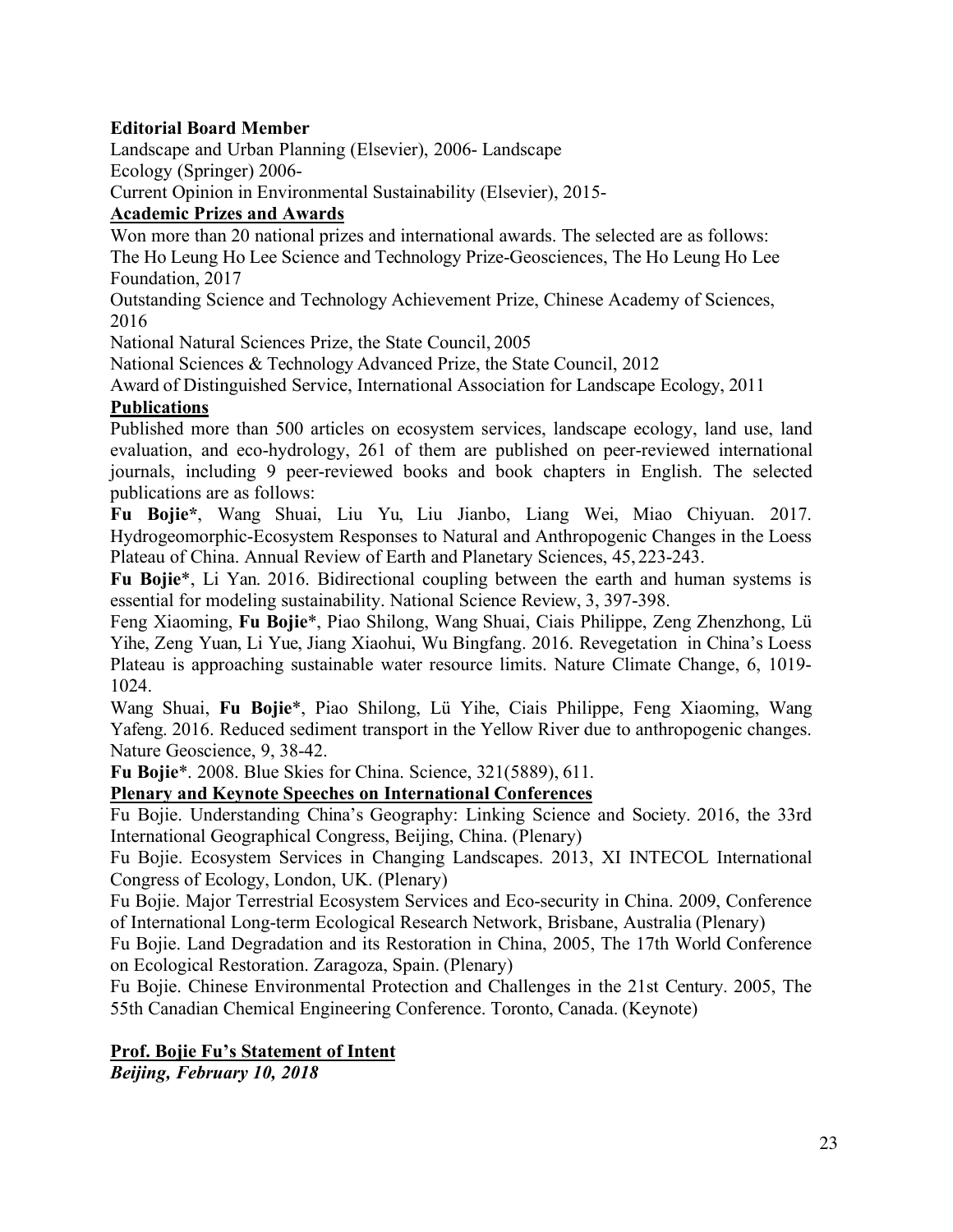Dear colleagues,

I am expressing my interest to be nominated as Vice President of the International Geographical Union (IGU). If elected, I have the following commitments for your consideration:

(1) IGU needs to monitor new development and contribute to global geographical research. I would like to promote geography to play greater roles for future earth by initiating international research programs, holding regular conferences and workshops on geography and future earth. The theme of the program will seek harmony between the earth, human and the environment, which focuses on the underlying mechanisms of interaction between human and environment.

(2) IGU needs to promote the importance of geography for sustainable world. I am eager to disseminate the concept of Global Understanding to both developed and developing countries by emphasizing the importance of our personal choices to the environment. Global Understanding will help to overcome the knowledge- action gap and support policy decisions that promote sustainability. With the support from IGU and the Geographical Society of China, I would like to integrate sustainability into the curriculum and promote sustainable activities in the community.

(3) IGU needs to partner with other associations. I would like to promote cooperation and expand the influence of IGU, particularly in Asia. Asia has a growing influence on the global issues and consequently, an integrated research across the region is necessary to sustainably maintain region-wide growth. As Asia's largest economy, China in collaboration with IGU, can take the lead in supporting exchange between students and scholars across different universities and institutes, as well as organizing professional scientific meetings and research projects with Asia as the focus. (4)IGU needs to unite and to lead global scientists to carry out geographical research. So far Geographical Society of China has about 20,000 members, who will contribute a lot to the development of future earth. I'd like to build platforms to facilitate Chinesespeaking scientists' collaboration with international geographers and make more contributions to global geographical research.

I really appreciate your consideration and best wishes,

Yours sincerely,

#### **Bojie Fu**

Distinguished Professor

Dean of Faculty of Geographical Science, Beijing Normal University Research Center for Eco-Environmental Sciences, Chinese Academy of Sciences Email: bfu@rcees.ac.cn

# **3) IAIN HAY**

# **Nomination of Distinguished Professor Iain Hay for position of Vice-President IGU**

Professor Iain Hay is eligible for re-election as Vice-President of the IGU Executive Committee (2018-2022). I have spoken with Professor Hay and he informs that he is very keen to secure a second and final term as Vice-President. The National Committee for Geographical Sciences of the Australian Academy of Science has voted unanimously to support Professor Hay's nomination for a second term.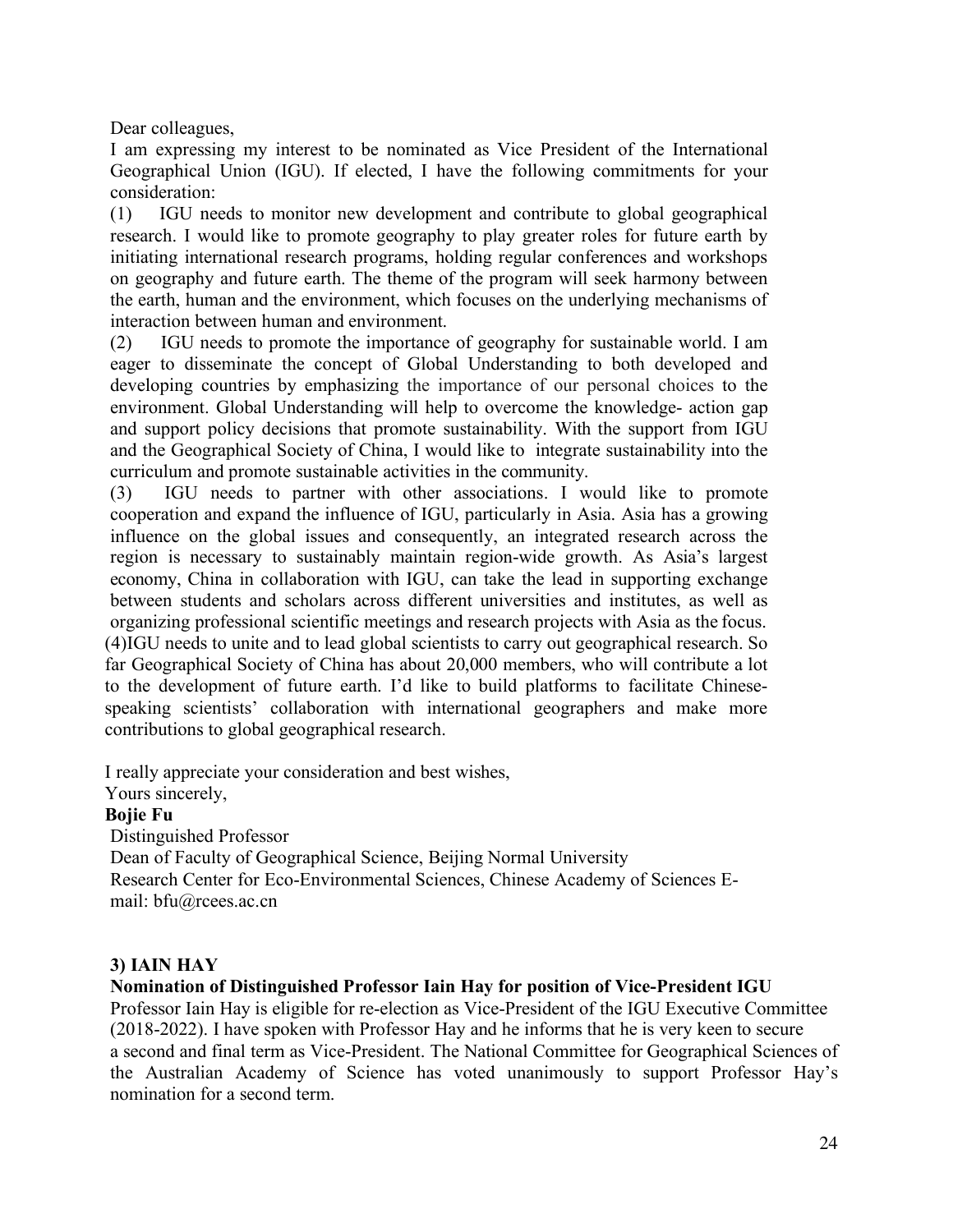Over the past four years as Vice-President, Professor Hay has made important contributions to the work of IGU. For example, he offered strong – but judicious – support for the Melbourne/New Zealand bid to host an IGC; he has encouraged Samoa to join the IGU as a full member and continues to work with Fiji to secure their full membership status. Iain is presently leading efforts to secure substantial corporate support for IGU activities and is working with international publishers to initiate two book series and, if possible, a new high-profile open access scholarly journal.

The National Committee for Geographical Sciences strongly endorses Professor Hay's nomination for re-election to the position of Vice-President, so that he may continue with this important work for IGU.

Yours sincerely,

Professor Stephen Turton DFIAG

**Chair, National Committee for Geographical Sciences** Australian Academy of Science

### **Biographical Sketch of Professor Iain HAY**

Iain Hay is Matthew Flinders Distinguished Professor of Geography and Dean (Education) in the College of Humanities, Arts and Social Sciences at Flinders University, South Australia. He is the former Australian Learning and Teaching Discipline Scholar for the Arts, Social Sciences and Humanities (2009- 2011). Over the period 2000-2006 he was Head of the School of Geography, Population and Environmental Management at Flinders University.

He was born in New Zealand and received a BSc (1st class Hons) from the University of Canterbury (1982) and an MA (with Distinction) from Massey University (1985). He completed a PhD at the University of Washington (Seattle, USA) in 1989 as a Fulbright Scholar and has a LittD from the University of Canterbury for 20+ years of postdoctoral work on geographies of



domination and oppression. He also has postgraduate qualifications in education. Iain has dedicated his career to supporting geographical research and education in Australia and beyond. Over and above his recent work as Vice-President of IGU he has encouraged Antipodean geographers' engagements with the Anglo-American core of much contemporary geography by leading collaborative

publications, founding international journals, and establishing international networks. For example, Iain co-founded the International Network for Learning and Teaching Geography in higher education (INLT) in 1999. He served as one of the founding Directors, helping to establish INLT as a successful network dedicated to improving the quality and status of learning and teaching of geography in higher education internationally. He co-founded the journal Ethics, Place and Environment (now Ethics, Policy and Environment) and served as its first Commissioning Editor for the Asia-Pacific (1997-2005). He also maintains a long association with Journal of Geography in Higher Education, having worked as its foundation Australasian Editor from 1995-2005.

Professor Hay's service to the discipline been expressed further through leadership roles such as President, Vice President, and Secretary of the Institute of Australian Geographers and as a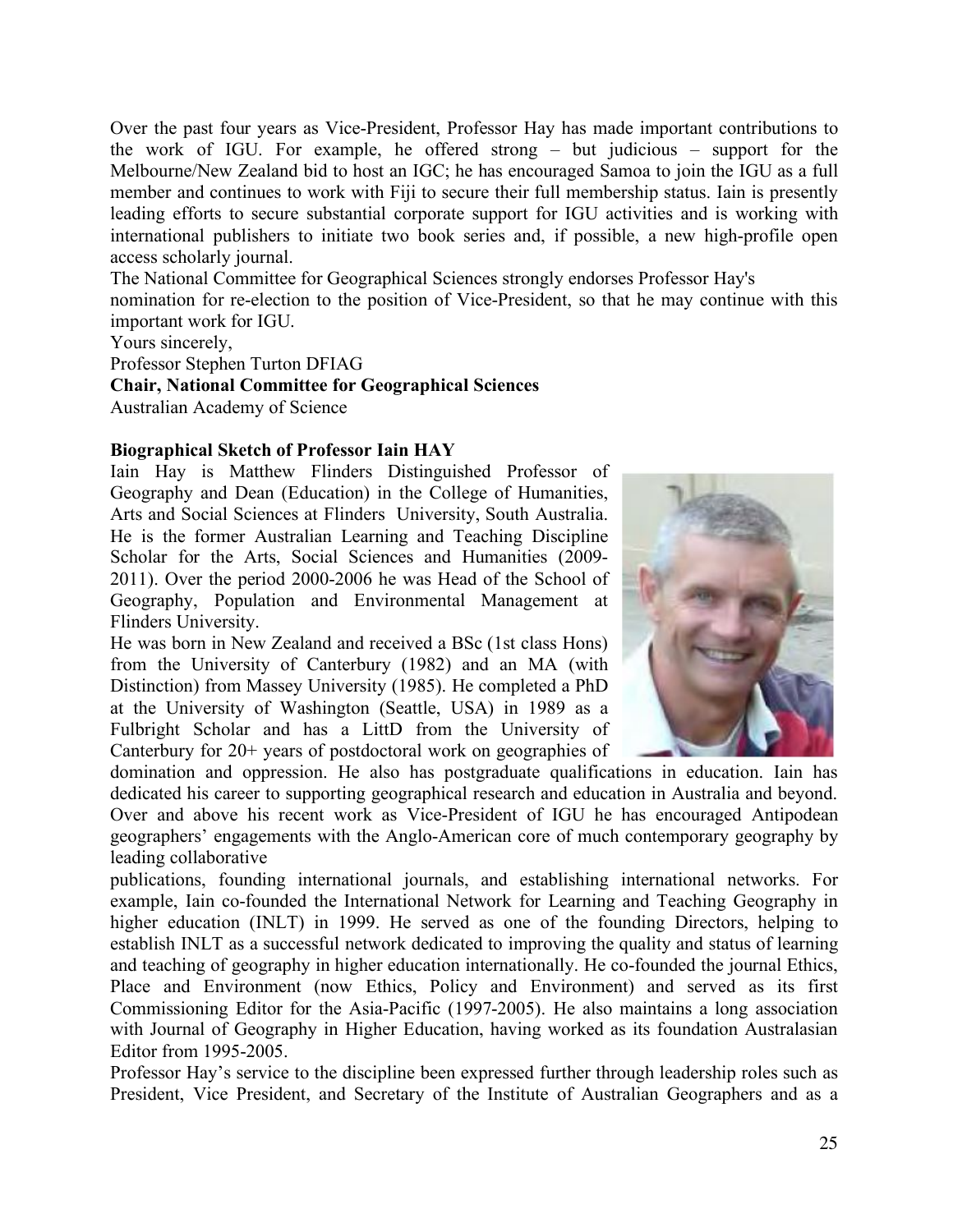former member and Chair of the Australian National Committee for Geography. As the Australian Federal Government's Discipline Scholar for the Arts, Social Sciences and Humanities he worked determinedly with colleagues to place Geography strategically within government regulatory reforms.

Iain has written over 175 papers and chapters and is author or editor of fourteen books including Money, Medicine and Malpractice in American Society (Praeger 1992); Qualitative Research Methods in Human Geography (4th edn Oxford 2016); and Handbook on Wealth and the Super-Rich (Elgar 2016). He is immediate-past Editor-in-Chief of Geographical Research (Wiley-Blackwell) and has had editorial roles with such journals as ACME, Applied Geography, Erdkunde, Norsk Geografisk Tidsskrift-Norwegian Journal of Geography, New Zealand Geographer and Social and Cultural Geography.

Iain has always sought to maintain vibrant, productive relationships between research, teaching and service. That this has been successful is evidenced by a number of awards from several geographical and other organisations. In 2006, he received the Prime Minister's Award for Australian University Teacher of the Year. He later received the 2009 Taylor and Francis Award of the Royal Geographical Society (with the Institute of British Geographers); the 2010 inaugural Association of American Geographers' E. Willard and Ruby S. Miller Award for 'outstanding contributions to the discipline of

geography'; and more recently was awarded the NZ Geographical Society's Distinguished New Zealand Geographer Medal. In 2013 he was admitted as a Principal Fellow of the Higher Education Academy (UK) and in 2014 as a Fellow of the Academy of Social Sciences (UK). Aside from a broad range of scholarly and leadership experiences, Professor Iain Hay brings energy, a dedication to inclusive geographical communities, and a demonstrated commitment to international collaboration and communication that will help him continue to fulfil duties as IGU Vice President should he be re-elected.

#### **Statement of Intent – Iain HAY**

My overall approach to leadership and my role of IGU Vice President is that of a facilitator. I work on the assumption that scholars involved with IGU are already deeply motivated to advance the Union's interests. Therefore a fundamental role of the Union's leaders is to enable and enhance opportunities for those individual talents, energies and ambitions to be strengthened and intensified through respectful co-operation. A second important role is to shape the IGU in ways that attract diverse new groups of outstanding and enthusiastic geographers to its activities. If re-elected as a Vice President of IGU my work – about which I am passionate – will continue to be dedicated to the following six areas.

1) Promoting the participation in IGU of all geographers irrespective of race, citizenship,

language, political stance, wealth, or gender. In particular, I seek to raise the global profile of IGU, enhance North-South connections by encouraging Commissions and Task Forces to convene meetings in a wider variety of places, and (re)integrate those countries and geography colleagues who are outside the Union. As Vice President, I have, for example, worked to recruit nations of the Pacific (e.g. Fiji, Samoa) to the IGU.

2) Facilitating interaction and scholarly collaborations (e.g., joint research and collaborative curriculum development and exchange) across regions, sub-disciplines and geography's cognate disciplines, being sure to embrace appropriate technologies and ways of engaging with one another at the global scale. Notwithstanding challenges of the 'digital divide', I have actively supported continuing development of the IGU website as a vital collaborative resource and as an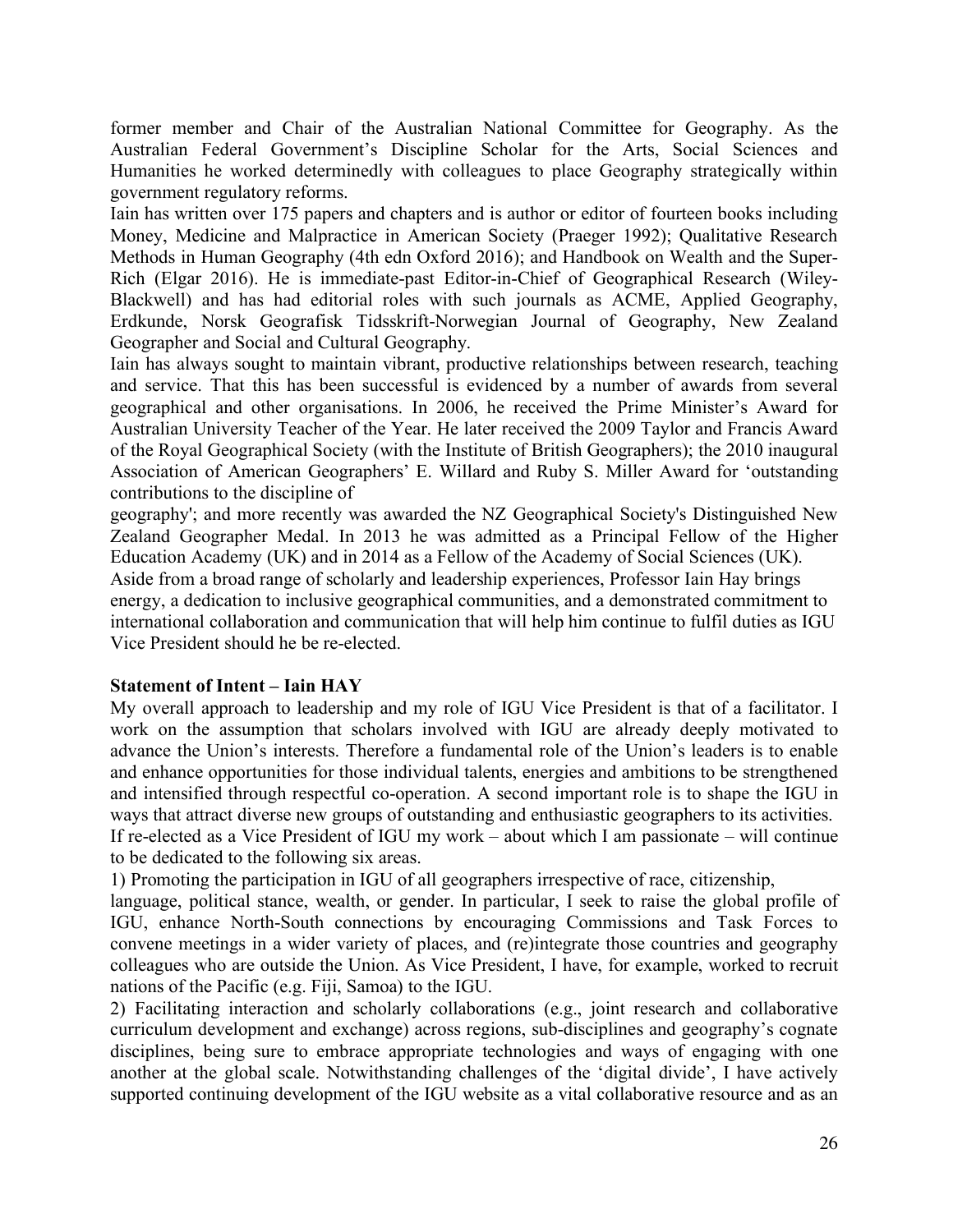important means of propagating geographical information (e.g. journals, Commissions and Task Forces, national committee activities).

3) Nurturing talent and building geographical research capacities by, for example,

supporting multilingual research and publication and increasing the involvement of early career scholars (e.g. post-doctoral geographers) and women geographers. These ends are achieved by demonstrating the value of participation in IGU activities, promoting special sessions at IGU conferences, and developing awards for early career scholars. During my term as Vice President I have been working very actively to this end with publishers to develop two new IGU book series and a high quality Open-Access journal.

4) Connecting research, policy and practice by supporting and enhancing the IGU's capacity to provide trusted and respected contributions to other members of the (social) scientific community, governments, civil society, and the private sector. I am especially keen to ensure robust relationships between IGU and the newly launched International Science Council (formerly the Council for Science [ICSU] and the International Social Science Council [ISSC]).

5) Contributing resources for international research priorities by, for example, providing to interested parties uncomplicated access to global geographical expertise, resources an

networks. My leadership of IGU work with book series and journal publishers is a key part of this endeavour.

6) Improving IGU's financial position by seeking out new and innovative funding sources. As Vice President I have been especially active initiating work to secure significant corporate funding.

Over and above this specific six-point agenda, I will work closely and collaboratively with the other executives to advance the objectives of the Union, as prescribed in its Statutes.



# **4) GREAT NEWS FROM IYGU**

*In the last week, while the period for finalizing and diffusing this Newsletter was beginning to be more and more hectic, I received from Benno Werlen some wonderful new: the International Year of Global Understanding is now officially being transformed in a Decade. Perhaps somebody remembers that the initiative began in the second half of 2005, when the decision was taken as conclusion of a Workshop held in Roma by the IGU President Adalberto Vallega (namely: the International Workshop on* Cultures and Civilizations for Human Development, *Rome, Home of Geography, October 12-14, 2005). Attended by 98 individuals from 26 countries, it had been designed as a follow up of a three-days brain storming of the Cultures and Civilizations Steering Committee, held in Rome, October 5-7.*

*As Member of the Steering Committee and Director of the HofG, I took care of organising both events. The following year, after the untimely demise of IGU President Adalberto Vallega, Benno Werlen, Chair of the Commission on Cultural Approach in Geography, took the baton: he somehow changed sails and led the initiative to what I consider as the IGU major success ever. And the effectiveness of my judgement is confirmed in President Himiyama's last lines opening this Newsletter:* "UNESCO honours the discipline of Geography with a Chair in Global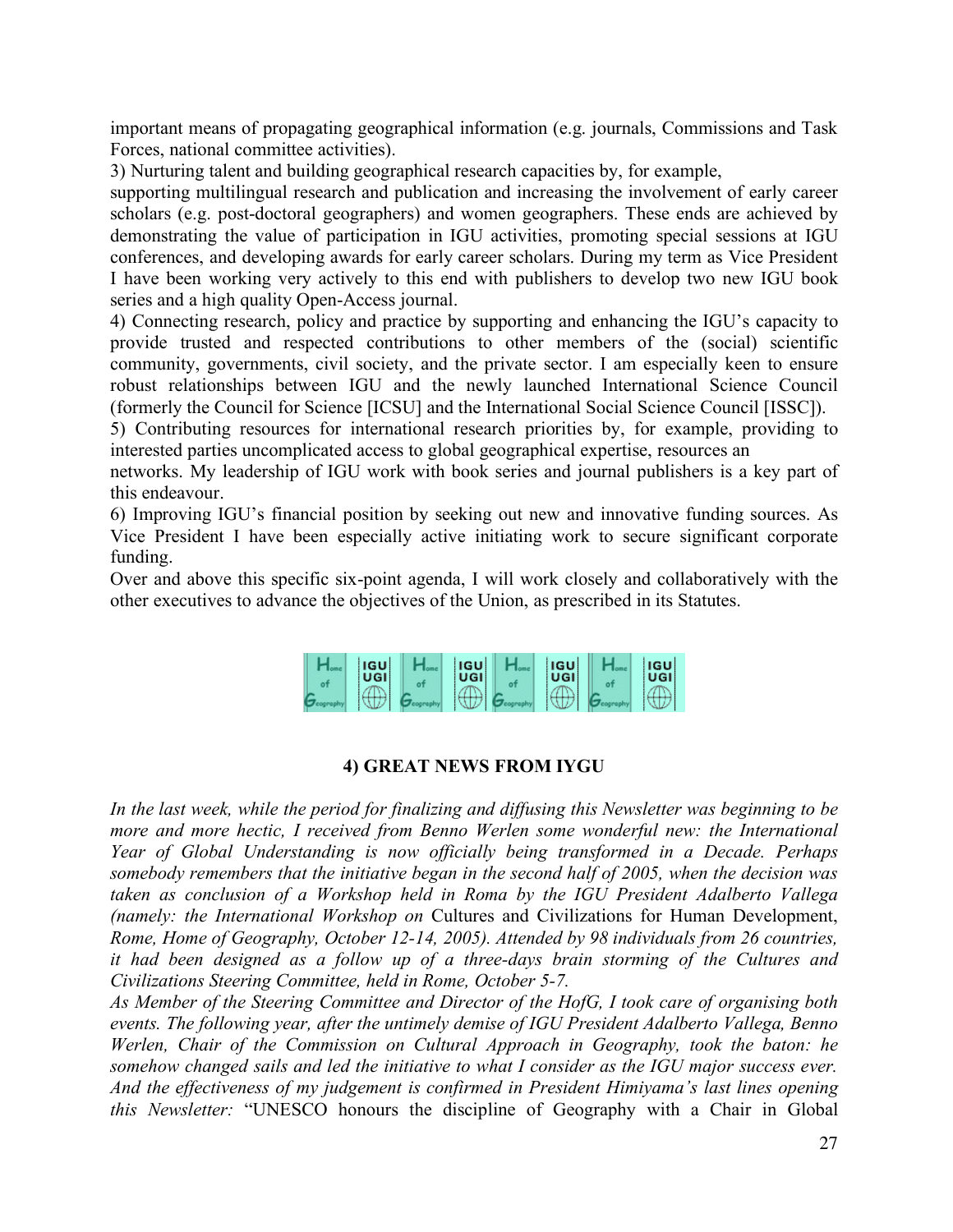

Understanding for Sustainability. It will form part of worldwide network of over 700 UNESCO chairs to support the teaching and research goals of the world cultural organization. The social geographer Prof. Benno Werlen, will hold the chair at the Friedrich Schiller University Jena (Germany)." For detail, please see: https://iguonline.org/unesco-

honours-geography-and-establishes-the-unesco-chair-in-global-understanding-for-sustainability/. *And I strongly invite all the readers to click on this link.*

*Now let me, please, come back to the news I received directly from Benno on 21st April, in less than half an hour: I ordered the mails in in their chronological sequence, opening with the one he had written to Joanne Kauffman, Advisor, IR3S in The University of Tokyo:*

Dear Joanne Kauffman,

Hope this email finds you well!

About two years ago we met briefly at the Inception Symposium on Broadening the Application of the Sustainability Science Approach in support of 2030 Agenda for Sustainable Development in April 2016. At that occasion I gave – as it's Executive Director and founder - a program overwiew of the International Year of Global Understanding (IYGU). You contributed to the symposium regarding the history of the evolution of the sustainability science approach and therein commented about the International Year of Global Understanding. Due to another presentation in Manchester I could not attend fully the first day. So, unfortunately, I missed your presentation. As reported by Luiz Oosterbeek, in your address you also mentioned the APHELEIA and the IYGU with something along the lines that it is "a highly (or even most?) innovative program in sustainability research oft he last years". It is in search of these words that I am emailing you.

As you are a key adviser for sustainability for UNESCO, your words have weight in two manners for the future of the IYGU program. First, as promoted by the UNESCO World Science Day in 2016 "Science for Global Understanding", the IYGU, and its stakeholders are pushing to proclaim the "2020's Science Decade for Global Understanding (SDGU)", taking the objectives, network, and successes of the IYGU and furthering it beyond only a year.

Second, the executive-directors of the International Science Councils (ICSU, ISSC and CIPSH) have suggested to recommend the IYGU for the UNESCO-Japan Prize on Education for Sustainable Development (ESD). This prestigious prize would provide a number of outstanding contributions to the IYGU, from further support, spread of the program, to financial support for furthering the agenda of the IYGU to the Science Decade for Understanding. Herein, for both future endeavors of the IYGU, I am asking if you would be so kind as to reply to my email, recollecting your comment and/or thoughts about the IYGU.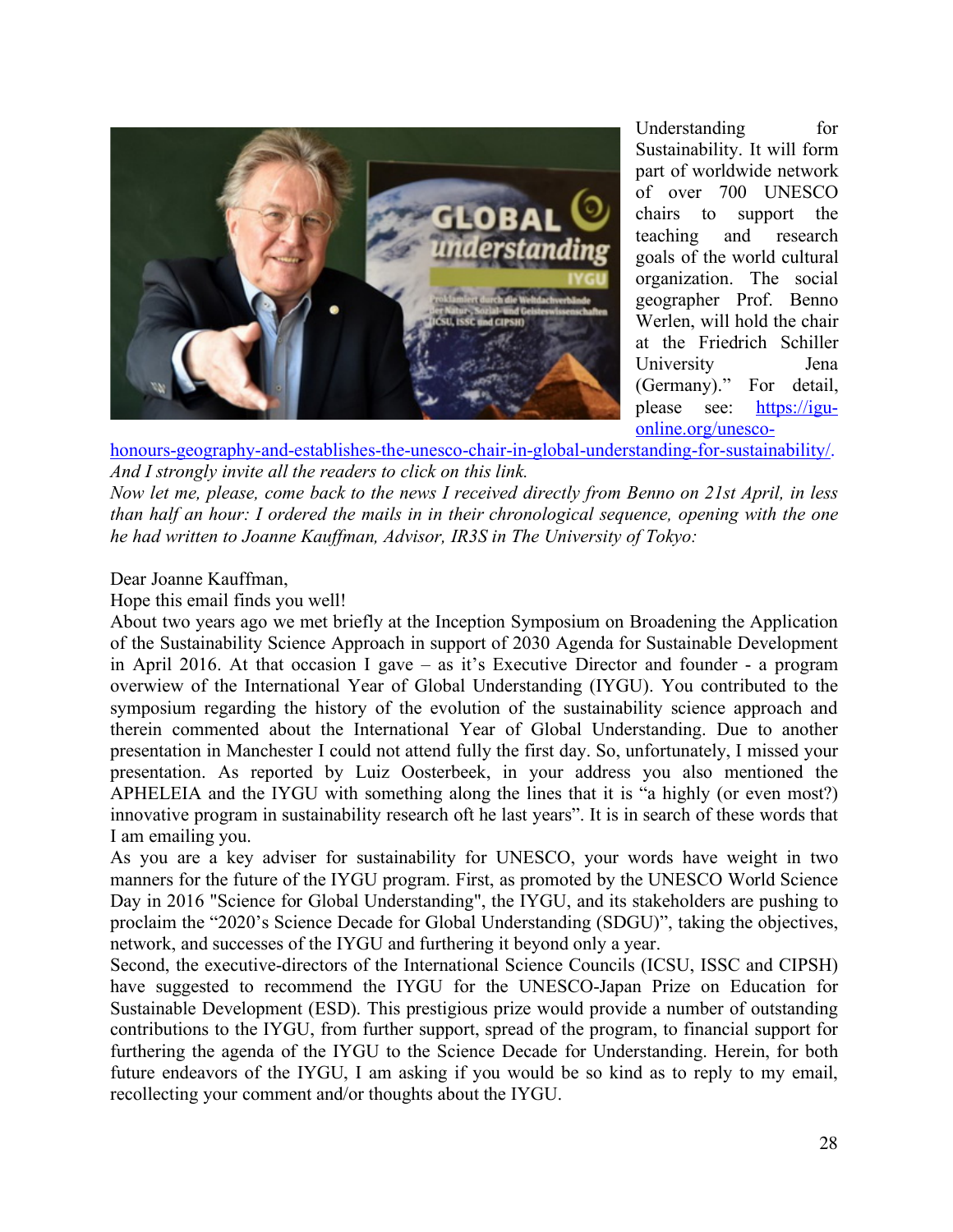Any words of acclamation you could put forward would be greatly appreciated and further support the call for a Global Decade of Understanding. The application and documentation for both causes of the IYGU's next steps (decade and prize) are due in quite soon; I must submit everything until the middle of next week. Therefore, if you would be so kind as to send me a short email with a quotation until the beginning of next week, I would greatly appreciate it.

I thank you in advance for your work in sustainability, your support for the IYGU, and I look forward to further collaboration in the spirit of Global Sustainability. As mentioned briefly at our short meeting in Paris, it would be really great if you could become a patron of the IYGU and its potential successor SDGU – together with Prof. Yuan Tseh Lee, Dr. h.c. Eliezer Batista, Dr. h.c. Jack Dangermond, HE José Manuel Ramos-Horta, and Prof. Klaus Toepfer. This would be really great.

Best regards,

**Benno Werlen**

*On 21 April a very rewarding answer arrived:*

Dear Professor Werlen,

In response to your recent inquiry, I am pleased to reinforce my support for the efforts of the International Year of Global Understanding (IYGU) to increase global understanding of the challenges all of humanity faces to achieve a sustainable and just planet. As an advisor to the UNESCO initiative on sustainability science, I emphasized the innovative ways in which the IYGU worked to build such understanding by linking local (even individual) actions to global consequences. Each and every one of us has the potential to move societies in the direction of change for a better, more sustainable world. And as noted by renowned psychotherapist Nathaniel Branden "the first step toward change is awareness". What today could be more important than continuing to raise such awareness of the global sustainability challenges that plague planet Earth and how we can contribute to meeting them? I congratulate IYGU on touching the lives of millions through its support of initiatives to do just that around the world from scientific conferences to the provision of educational materials to festivals –from scholarship to play. And I fervently hope that this work will continue for the benefit of humanity and its precious natural world.

I would be honored to accept your invitation to support the IYGU as a patron of your continuing efforts. Best wishes, and I look forward to hearing from you on the successful outcome of future initiatives.

Very kind regards,

Joanne Kauffman, Ph.D.

Massachusetts Institute of Technology (retired)

Advisor, IR3S, The University of Tokyo

book series: *Science for Sustainable Societies* (Springer)

*Here follows the third new sent us by Benno: but one example of the diffusing concept of Global Understanding in geographical terms.* Dear all.

The book "Geography Education for Global Understanding" -initiated by the former president of the AAG, Sarah Bednarz- is out now. This is a very important step, done in cooperation with the IGU commission for Geographical education.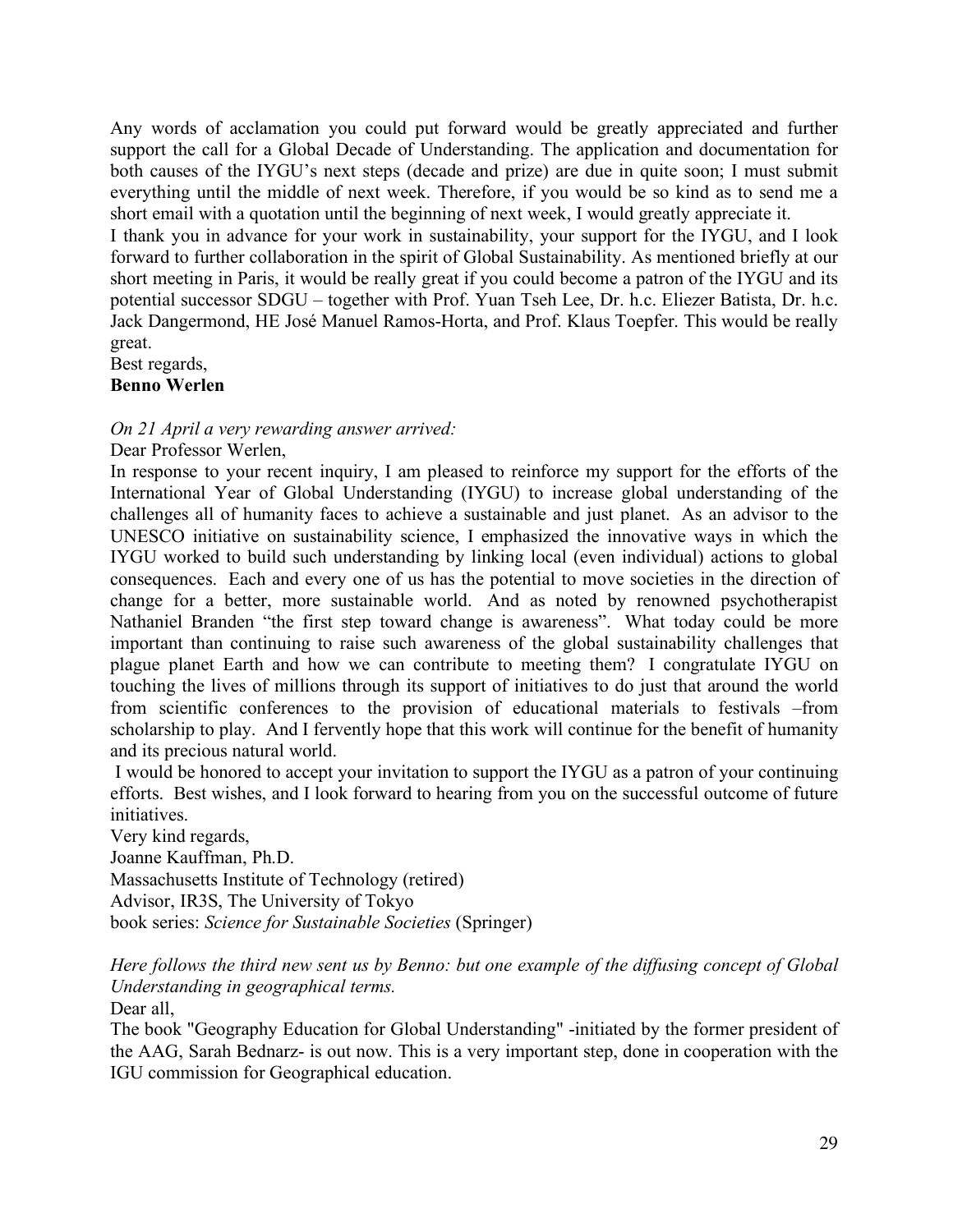My preface is describing the connection of the book with the IYGU program. It would be great if you could make the book known in your professional networks.



Together with the UNESCO Chair, the nomination for UNESCO-Japan prize on education for sustainable development by ICSU, ISSC and CIPSH, the support from Joanne Kauffman (key adviser for sustainability for UNESCO, and hopefully soon a new patron of the IYGU), the conditions to call for the "2020's Science Decade for Global Understanding (SDGU" and the sustainable establishment of "Global Understanding" as a global brand (as Vladimir called it at the WHC in Liège), have been taken some important steps further.

The opening ceremonies of the UNESCO chair will be attended by an important number of high profile persons. According to the German UNESCO commission so far never such an opening ceremony was attend by such a high representative of the German ministry for Foreign Affairs, nearly all German UNESCO Chairs and high ranked representatives of International Sciences

organizations, including UNESCO itself. This is a strong booster for geography. The list of the most important VIP's is attached.

In addition, I'm now in close touch via social media with Kofi Annan and António Manuel Oliveira Guterres. I wrote to them, after they responded positively to my first message:

"Thank you so much for your prompt reply. I feel very honored! As the UNESCO chair "Global Understanding for Sustainability" I'm right now preparing in cooperation with the international councils of sciences (natural, social and human sciences) the "2020's Science Decade for Global Understanding (SDGU)". It would be fantastic if you could support us with your advice. I'm a professor of geography, based at the Friedrich Schiller University Jean (Germany). Yours, Benno Werlen".

The former UN General Secretary Kofi Annan already responded positively. To the current General Secretary I wrote just last night.

We will see.

Hope that all this will lead to a highly positive outcome for geography and beyond. Best wishes,

Benno

| <b>IGU</b><br>UGI | <b>IGU</b><br>UGI | <b>IGU</b><br><b>UGI</b> | <b>IGU</b><br>UGI |
|-------------------|-------------------|--------------------------|-------------------|
| -----             |                   |                          |                   |

# **5) REPORTS FROM RECENT GEOGAPHIC INITIATIVES**

# **LA 2EME NUIT DE LA GEOGRAPHIE EN EUROPE, POUR UNE 3EME NUIT DE LA GEOGRAPHIE DANS LE MONDE**

Le 6 avril 2018 s'est tenue la 2eme Nuit de la géographie dans toute l'Europe. Près de 80 événements ont eu lieu. En ce qui concerne la France et le Comité National Français de Géographie qui avaient initié la première Nuit de la géographie en 2017, 25 manifestations se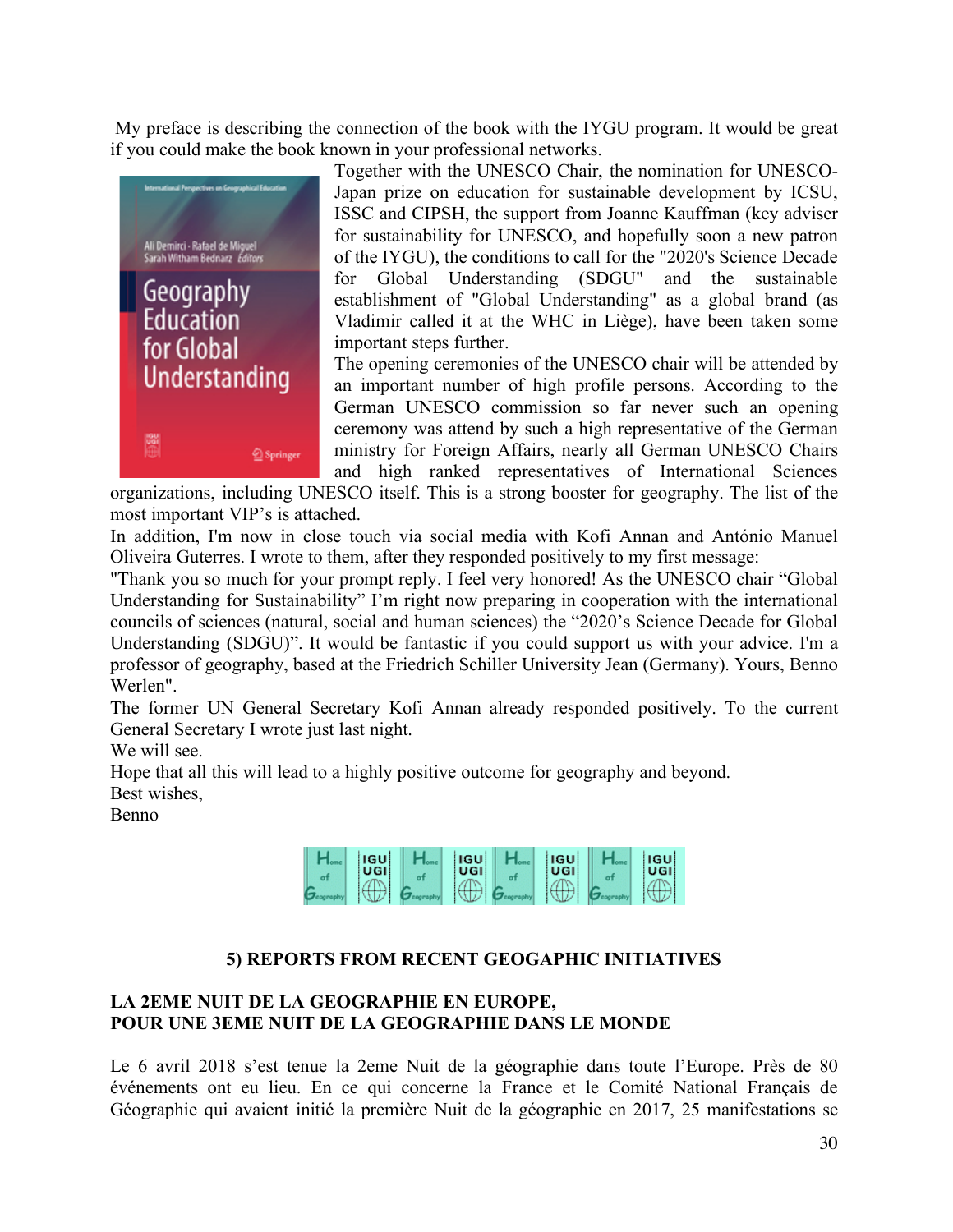sont réparties dans toute la France (http://www.eugeo.eu/nuitgeo-geonight.html) mais aussi 37 en Italie, 12 en Hongrie, sans parler des autres villes et associations au Portugal, en Espagne, en Grèce, en Pologne.

L'objectif de cette manifestation est de mieux faire connaître et de mettre en valeur la géographie et les géographes. Pour cela, diverses manifestations ont été proposées pour présenter les regards du géographe sur le monde. Dans la mesure du possible, les manifestations ont été gratuites et ouvertes au grand public. Les événements ont eu lieu le soir et la nuit de manière à accueillir un public varié et non seulement académique, et pour mettre l'accent sur les aspects insolites, parfois ludiques, sans doute méconnus, de la géographie.

Cette année, les géographes et leur public se sont réunis dans des lieux variés, à l'université bien sûr, dans les halls et dans les salles de cours, dans des équipements culturels ou de l'ESS, dans des cafés et aussi dans la rue. Les comités d'organisation étaient très variés et spécifiques à chaque lieu. Parfois, l'évènement était organisé par une association d'étudiants de licence ou master, parfois par des enseignants du secondaire ou du supérieur, des laboratoires de recherche, le plus souvent par des partenariats combinant étudiants, enseignants du secondaire et du supérieur, personnels administratif ou de recherche, tous bénévoles et engagés dans la promotion de la géographie. Les activités proposées ont été très nombreuses et parfois surprenantes, en tout cas avec à chaque fois un grand succès : il faut citer le karaoké géographique ou le *comedy club* pour la géographie-spectacle, le *mémory* ou les quizz pour la géographie-connaissance, la nécessaire synthèse de la thèse en 3 images. Mais il y a eu aussi de nombreuses conférences soit spécialisées sur un thème pour toute la soirée, soit au contraire très différentes pour exprimer la diversité de la géographie. En appui, les visuels ont été beaucoup sollicités à travers les photographies et les films sous forme de clips ou de films de recherche de 20 minutes. La plupart des sites ont hébergé des expositions photo avec parfois un concours thématique (Bouge la Nuit ou Capture la Nuit). Une véritable géographie multi sensorielle a été aussi mise en place en travaillant l'odorat, l'ouïe et le toucher dans plusieurs villes. De nombreux ateliers ont été aussi élaborés autour de la cartographie participative ou non, de formations rapides en géomatique ou de modèles de simulation dans l'espace à travers les épidémies ou les catastrophes naturelles. Des ateliers ont été aussi organisés autour de la gastronomie donnant lieu à de véritables buffets internationaux et même à un gâteau volcanique. Dans tous ces ateliers, il s'agissait bien de mettre en pratique une géographie active, ludique et à la portée de tous. Mais la géographie a été aussi ouverte sur la société contemporaine à travers la présentation des biffins, les carnets de voyages des étudiants emprisonnés ou le repérage dans la ville des lieux des migrations internationales ; ou des débats sur l'engagement du géographe ou l'enseignement de la géographie. Enfin, les nombreuses balades de nuit à pied ou en vélo ont attiré un large public à travers les 25 villes françaises notamment alors qu'en Italie la reconnaissance du terrain a été faite par un survol de drone.

Le public, plusieurs milliers de personnes à travers l'Europe, composé notamment de jeunes et de très jeunes géographes a donc répondu présent indiquant ainsi qu'il y a une véritable demande sociale pour une géographie ouverte sur le monde à l'instar de cette 2eme Nuit de la géographie et en attendant le 3eme qui se déroulera **au printemps 2019**.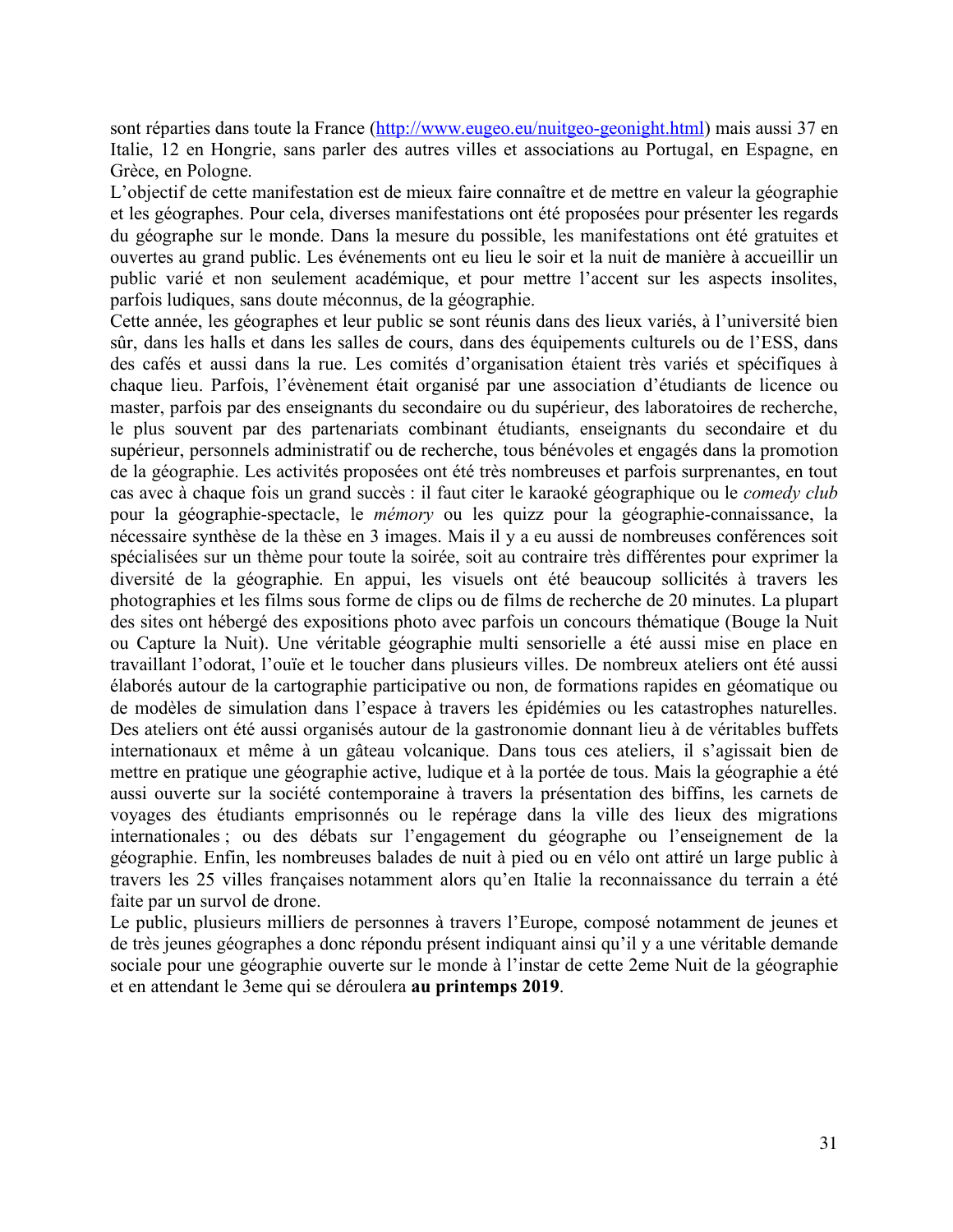

**Left: one of many posters. Right: European cities organizing events** 

### **3rd "Geography Night" Worldwide**

The second "Geography Night" was held across all of Europe on  $6<sup>th</sup>$  April 2018. Around 80 events took place. In France, 25 events were spread out throughout the country, as well as 37 in Italy, 12 in Hungary, without mentioning other cities and associations in Portugal, Spain, Greece, Poland, and in Ireland.

The goal of "Geography Night" is to better understand and recognise geography and geographers. Thanks to this, diverse events were proposed and they presented the facets of global geography. Whenever possible, the events were free and open to the public. These events were held in the evenings and nights for a varied and (non-necessarily) academic public in order to highlight the unique, the fun, and the sometimes unknown aspects of geography.

*AP Hellequin (VP communication et manifestations CNFG), contact : nuitdelageo@cnfg.fr*



# **6) IN MEMORIAM**

#### **6.1) Christian Mathiessen**

*Death of IGU stalwart Prof Christian Wichmann Matthiessen* 

The International Geographical Union regrets to announce the death of one of its most prominent colleagues, Professor Christian Wichmann Matthiessen, who passed away on Thursday 8 March 2018. Professor Matthiessen was Danish delegate to the International Geographical Union (1998-2012), and member of the steering committee – and subsequently Chair – of the IGU Commission on Urban Geography (2000-2012).

Christian Wichmann Matthiessen was born in Fredericia in 1945, where he spent his childhood. He matriculated from Fredericia Gymnasium in 1964, and after two years of military service, he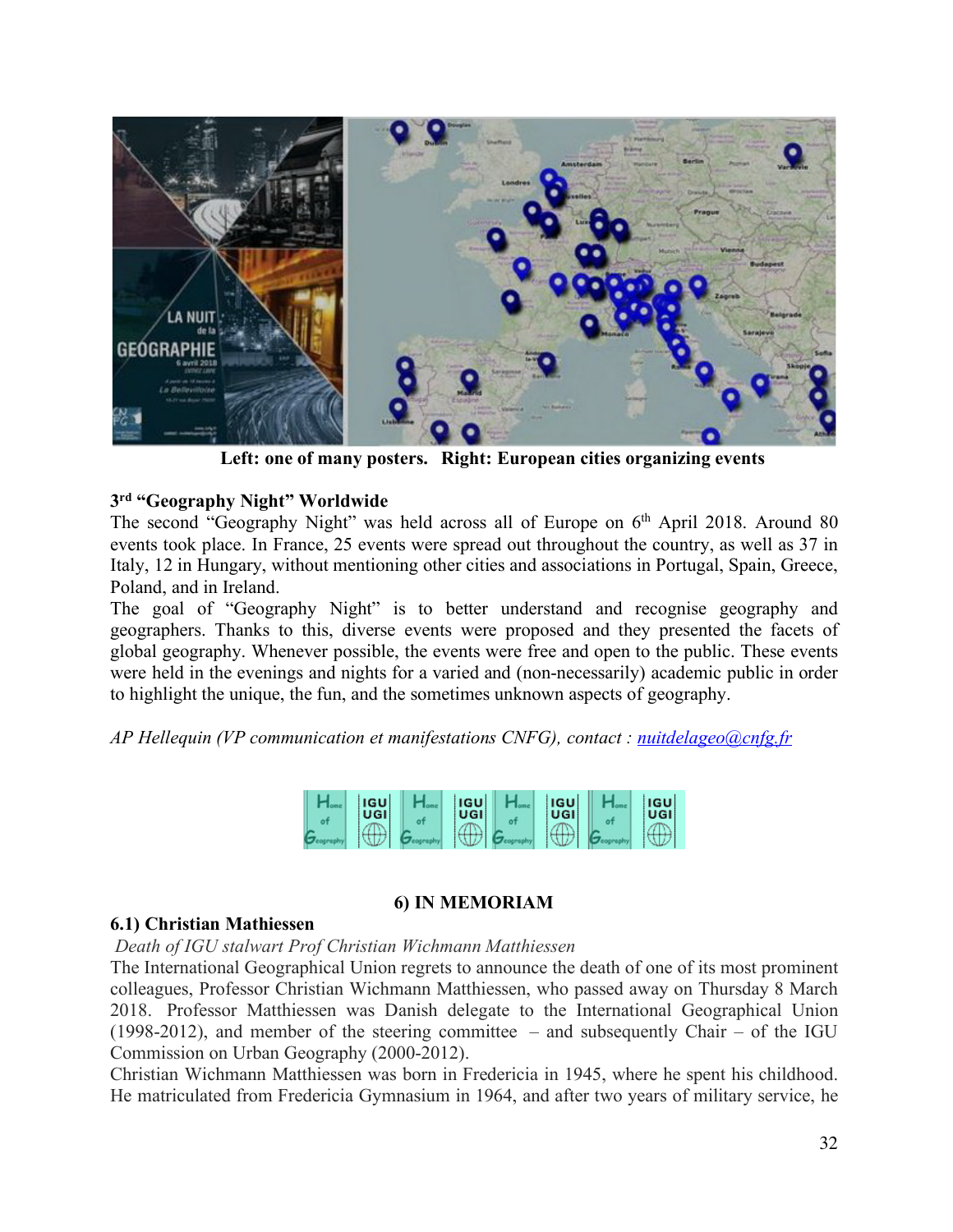

started his studies of Geography at University of Copenhagen, where in 1972, he graduated as an Msc in Geography, with a dissertation on the distribution patterns for the population and housing structures of Copenhagen. In 1974, Christian Wichmann Matthiessen was appointed assistant professor at the Department of Geography, University of Copenhagen. He remained at the Department until his retirement in 2011, as an associate professor from 1976, and subsequently as a professor from 1988. He was proud of being employed in the Department as he attached great importance to being associated with the only Danish academic geographical environment with roots far back in Denmark's university history.

Christian Wichmann Matthiessen's interest was in the field of human geography and especially in the field of urban geography. His research focused on urban and regional geographical issues and on themes relating to infrastructure, regional development, and the change of the urban system. He was interested in the Triple Helix model (binding regional interaction between the research community, businesses and public management), in cluster analysis, in cultural institutions and value creation, and in the impact of infrastructure on urban and regional growth. His research resulted in a doctoral dissertation in 1985, entitled "The growth of Danish cities", where a comprehensive and detailed analysis of the composition and development of the Danish urban system was presented for the first time.

His great interest was urban competiveness, especially the potential of Copenhagen in a globalised world that changed after the fall of the Berlin wall and later after the construction of the Øresund Bridge, linking the Øresund region. Finally, he was also interested in the development of the Copenhagen metro and its localisation, and his research resulted in a number of important books, articles and reports on the Øresund region and the Fehmarn Belt region as well as on regional development, urban competitiveness and the global urban system. Internationally, he was the Danish representative and research director of the research project "Cost of urban growth", and he participated in a large number of international projects.

Christian Wichmann Matthiessen was a member of a large number of professional groups and associations, often in a management function. For example: Member of the Danish National Committee for Geography from 1986-2013, Secretary General from 1992-1998 and President 1998-2012. Member of the council of The Royal Danish Geographical Society for 24 years, of the executive committee for 18 years, vice president from 2007-2013. Member of the executive committee of the European Institute of Comparative Urban Research, Erasmus Universiteit Rotterdam from 1993-2012. Member of the executive committee of Management of the European Metropolitan Region between 1995-2012. Member of the executive committee of the Commission on Urban Geography of the International Geographical Union for a number of years and its president from 2008-2012. Member of the board of representatives of Wonderful Copenhagen and of its executive committee from 2003-2009. Chairman of the Scientific Council of the Oresund Institute 2002-2013. In addition, Christian Wichmann Matthiessen was Head of Department at Department of Geography University of Copenhagen for two periods, 1986-1990 and 1996-1999 when he headed the development of the department into a modern university department with close ties to Danish society.

Finally, Christian Wichmann Matthiessen was awarded a number of orders and prizes in appreciation of his service. He became a Knight of the Order of Dannebrog in 1998 as well as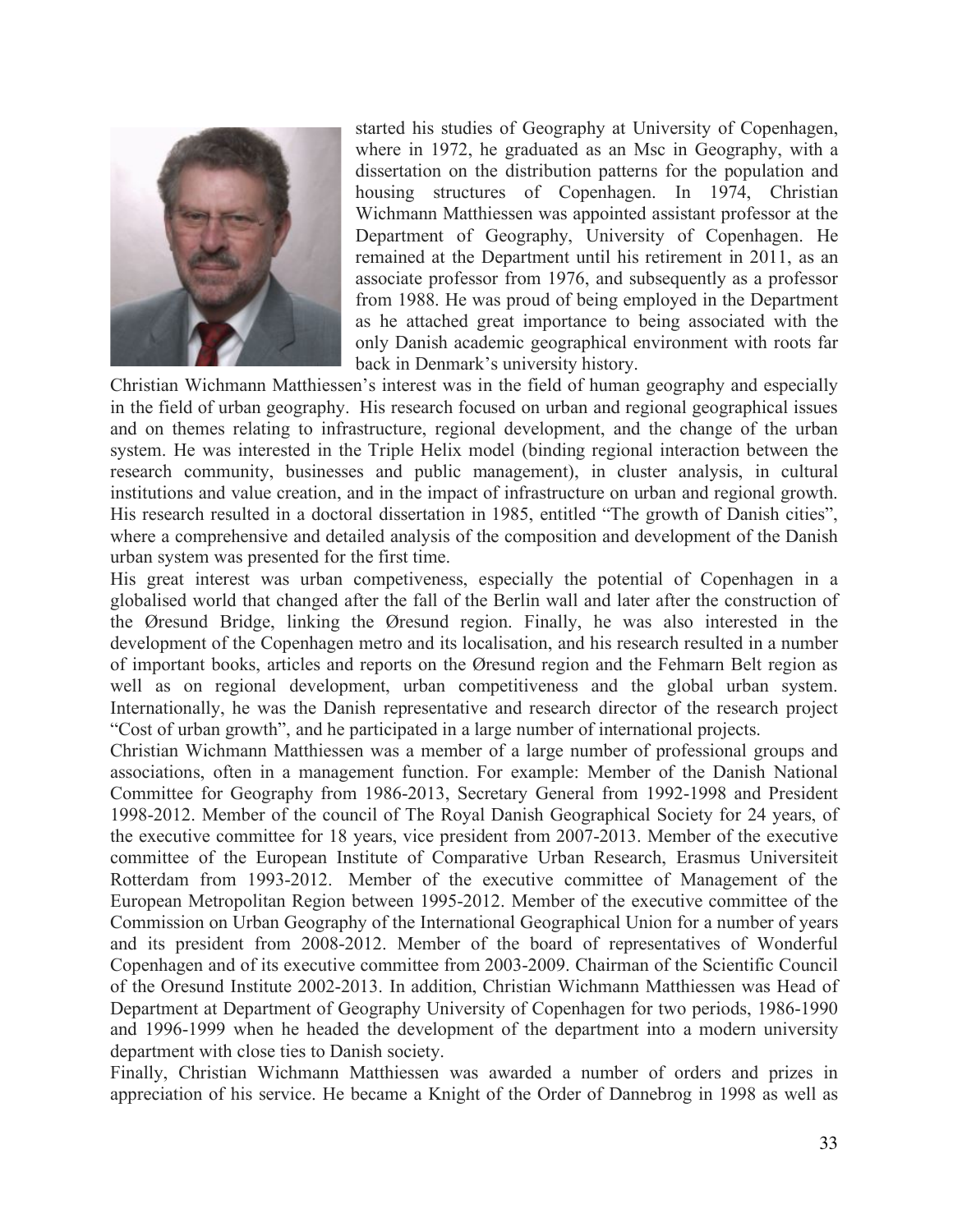Knight 1st Class of the order of the Dannebrog in 2010. He was awarded C.N.M. Christiansen's Grant in 1991 as a token of appreciation for his research into a possible stronger position for the Copenhagen area on the European scene. He received the Brobyggerprisen in 1994 and Helsinki University Medal in 1999.

Christian Wichmann Matthiessen will be remembered as a strong advocate of the role of geography research in development of society in Denmark. Through his research and his instruction of hundreds of geography students, he has played an important role in the development of urban geography in Denmark and internationally.

On behalf of the staff at Geography, University of Copenhagen. Professor Morten Pejrup, Associate Dean Professor Ole Mertz, Section Head Professor Henrik Breuning-Madsen, Vice President of The Royal Danish Geographical Society

#### **6.2) Dario César Sanchez** *GÆA - SOCIEDAD ARGENTINA DE ESTUDIOS GEOGRAFICOS* Fundada en 1922

Ciudad de Buenos Aires, 14 de abril de 2018

Estimados socios y amigos:

En mi carácter de Presidente de GÆA Sociedad Argentina de Estudios Geográficos debo comunicar la lamentable desaparición de la vida terrenal del eminente colega Prof. Dr. Darío César Sánchez. Sin duda los últimos días no han sido muy felices para la Geografía Argentina. La pérdida de este amigo de gran envergadura académica, así como de sus excepcionales condiciones humanas ha golpeado fuertemente en la comunidad geográfica. Darío se nos fue, pero la acción por él desarrollada a lo largo de muchos años en la Sociedad no ha sido vana, dedicó gran parte de su vida a enaltecer a nuestra querida Institución a la que amó con profundidad, y trabajó en ella con una dedicación incondicional y absolutamente desinteresada. Como investigador científico desarrolló una activa labor desde muy joven. Comenzó como Becario de Iniciación entre el 1º de abril de 1984 y el 31 de marzo de 1986, fue Becario de Perfeccionamiento entre 1986 y 1988, Becario de Formación Superior entre 1988 y 1991. Desde el 6 de septiembre de 1991 perteneció a la Carrera de Investigador Científico (CIC), desempeñándose en la categoría Asistente hasta el 31 de octubre de 2002, en la categoría Adjunto sin Director hasta fines de 2013, y en la categoría Independiente desde el 1º de enero de 2014. Fueron 34 años ininterrumpidos de su labor como investigador científico en el CONICET, con unas 300 publicaciones, 35 de ellas en el exterior, 35 años ininterrumpidos de docencia universitaria de grado y de posgrado, 133 conferencias en más de 50 universidades y centros de investigación de 11 países distintos, 38 de ellas en el exterior. Además fue Director de numerosos proyectos científicos y evaluador de 23 publicaciones científicas (11 en el exterior). Darío recibió 18 premios y distinciones (2 en el exterior).

Pero no reside solamente en estas facetas y en sus muchos merecimientos académicos lo singular de su personalidad, pues otras virtudes –quizá menos ostensibles- le particularizaban y moldeaban su carácter: su honorabilidad sin tachas y su acendrado culto de la amistad. Por todo ello siempre apreciaremos a Darío como un distinguido colega pero mucho más lo añoraremos por su calidez de amigo cabal. Ya se fue y no está entre nosotros. Afectados por la desazón y la pena que nos produce la desaparición de Darío, lo recordaremos con esa sonrisa que nos recibía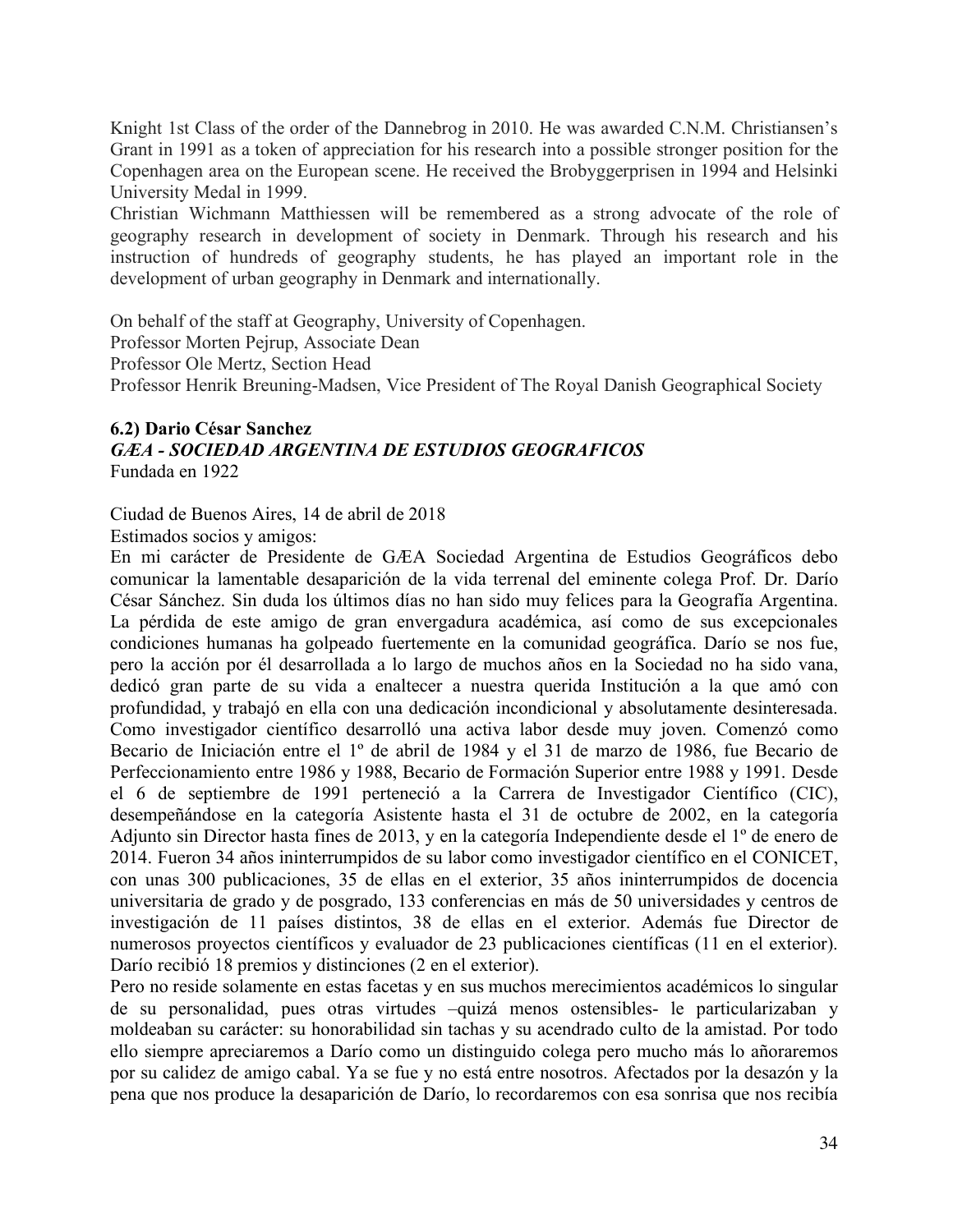siempre. Darío, consocio, colega y amigo, por nuestro intermedio, GÆA te rinde nuestro humilde y sincero homenaje y eleva al altísimo sus preces para que su alma descanse en paz y otorgue a su abnegada esposa y demás deudos cristiana resignación. Que así sea. Adiós amigo

*Cnel. Ing. Geog. Julio César Benedetti Prof. Dr. Daniel Oscar Lipp Secretario Presidente*

### **6.3) Stephen Hawking**

*.*

#### **A Tribute to Celebrity and Inspirational Scientist of this Generation**

*One of our VP sent me for publication this tribute to one of the most excellent scientists of the last decades. I am sure that all geographers will appreciate the inclusion of this memory. G.B.*

#### **A Tribute to Stephen William Hawking (January 8, 1942 to March 14, 2018)**

Ever since our childhood we have been hearing and taught the names of great scientists notably Sir Galileo, Sir Newton, Albert Einstein who left the immortal contribution to the contemporary science and society. The great privilege of our generation is that we live our life in the time of great celebrity scientist Sir Stephen Hawking (the Scientist of our generation).

#### **Inspirational for Youth**

The man, whose body was so feeble and seemed to fail his genius, did not give up. It will not be wrong to say that technology saved him. In fact, this was only the beginning to what led him to become the greatest scientist of the age. The unique life of Prof. Hawking was full of achievements that often attracted filmmakers. Various documentaries, feature films were made on his inspirational life, scientific contributions and achievements.

### **Strong Willpower and Personality who saved the future COSMOS**



At the age of 21, Hawking started to develop the first symptoms of Amyotrophic Lateral Sclerosis (a type of motor neurone disease) which would eventually cost him almost all neuromuscular control. He has been inspiration-incarnate as he survived a condition that may seem spine-breaking to many. Scientific achievements of Prof. Hawking got thicker and better and he quickly set a succession of scientific insights on his contribution towards theory of black holes.

### **Learning lessons for Disadvantageous Section of Society**

The life of Prof. Hawking will always be an inspiration for the disadvantageous section of society particularly in developing nations *(see him in the photo at left, young and smiling).* Hawking had to

aggressively face his own adversity every single day; instead, he continued his approach of living every moment of life by creating something. While remembering Swami Vivekananda Ji, I appeal to our fellow Indians to enhance the approach of explore, evolve and excel without frustrations and without degrading our will power.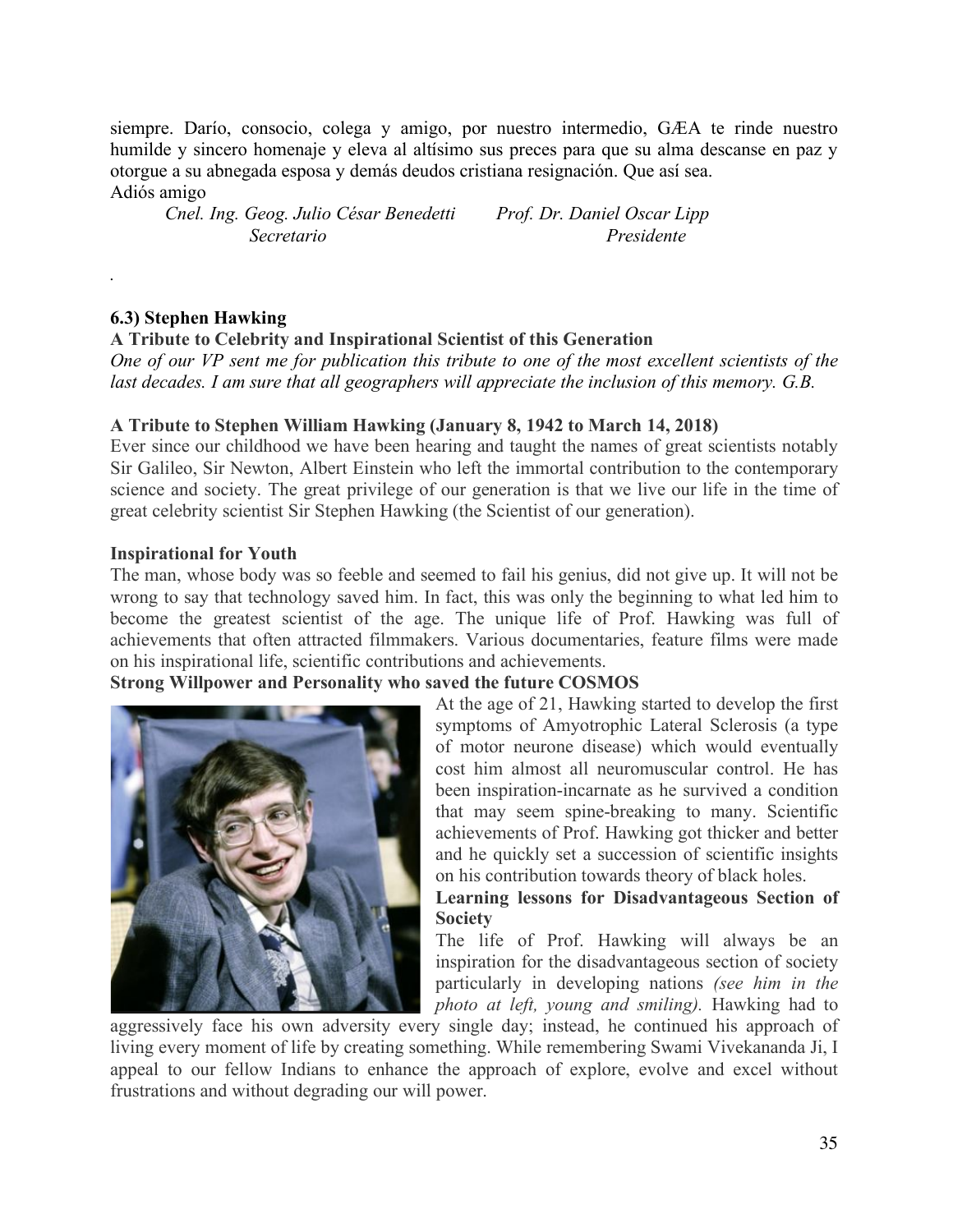#### **Educational Administrators should not forget Prof. Hawking while revising Curriculum**

Today, when the life has turned into a rat race, it's a high time to make our younger generation aware with Prof. Stephen William Hawking: An Immortal Legend. Stephen Hawking, a name that resonates with the power of the beautiful mind, an illustrious victory of intellect over adversity. It is a pressing need for the Government of India to incorporate the life-sketch of Prof. Stephen William Hawking in NCERT, CBSE and CBCS curriculum.

## **Illustrious Personality and Cosmologist Par Excellence**

The legendary British scientist Prof. Stephen William Hawking, famed for his work on black holes, died quietly at his home in Cambridge aged 76. He was widely known for his contributions to the fields of cosmology, general relativity and quantum gravity, especially in the context of black holes. The death of Prof. Hawking has left an intellectual vacuum in his wake. During the decades of 1960s and 1970s, he extensively worked on ground-breaking theorems regarding singularities within the framework of general relativity, and made the theoretical prediction that black holes should emit radiation (known today as Hawking radiation). He was also credited with several publications of popular science in which he discussed his own theories and cosmology in general, including the runaway bestseller "A Brief History of Time", and he was came to be thought of as one of the greatest minds in physics since Albert Einstein. In his own words: "My goal is simple. It is complete understanding of the universe, why it is as it is and why it exists at all". The University of Cambridge, where Prof Hawking completed his PhD and went on to become Lucasian Professor of Mathematics- a role once played by Sir Isaac Newton- described him as "an inspiration to millions of differently abled people across the world".

#### **Early Life (***Honhaar Veervaan Ke Hot Cheekney Pat***)**

Prof. Stephen William Hawking was born on 8 January 1942 in Oxford, England, in the middle of World War II. In 1950, Hawking moved with his family to St. Albans, where he attended St. Albans High School for Girls from 1950 to 1953, and from the age of 11, he attended St. Albans School, where he was a good, but not an exceptional student. In 1959, he earned a scholarship to University College, Oxford, his father's old college, where he studied physics under Prof. Robert Berman, who ignited Hawking's particular interests in thermodynamics, relativity, and quantum mechanics. In the year 1962 he graduated with a First Class BA degree. After graduating from Oxford, he spent a short time studying sunspots at Oxford University's observatory. However, he soon realized that he was more interested in theory than in observation, and left Oxford for Trinity Hall, Cambridge, where he studied for a time under Prof. Fred Hoyle, the most distinguished English astronomer of the time.

### **Prof. Hawking, Turning Points and ALS (Amyotrophic Lateral Sclerosis)**

Soon after arriving at Cambridge, at the age of 21, Hawking started to develop the first symptoms of amyotrophic lateral sclerosis (ALS or "Lou Gehrig's disease"), a type of motor neurone disease which would eventually cost him almost all neuromuscular control. Although doctors predicted (incorrectly, as it turned out) that Hawking would not survive more than two or three years, he did gradually lose the use of his arms, legs and voice, until he was almost completely paralysed and quadriplegic.

In the year 1965, an important turn came in his life when he attended a lecture by the English mathematician Roger Penrose, who had recently produced a ground-breaking paper on spacetime singularities (events in which the laws of physics seem to break down). It re-energized Hawking and he got engaged with renewed vigour in the study of theoretical astronomy and cosmology, particularly in the area of black holes and singularities. He would later collaborate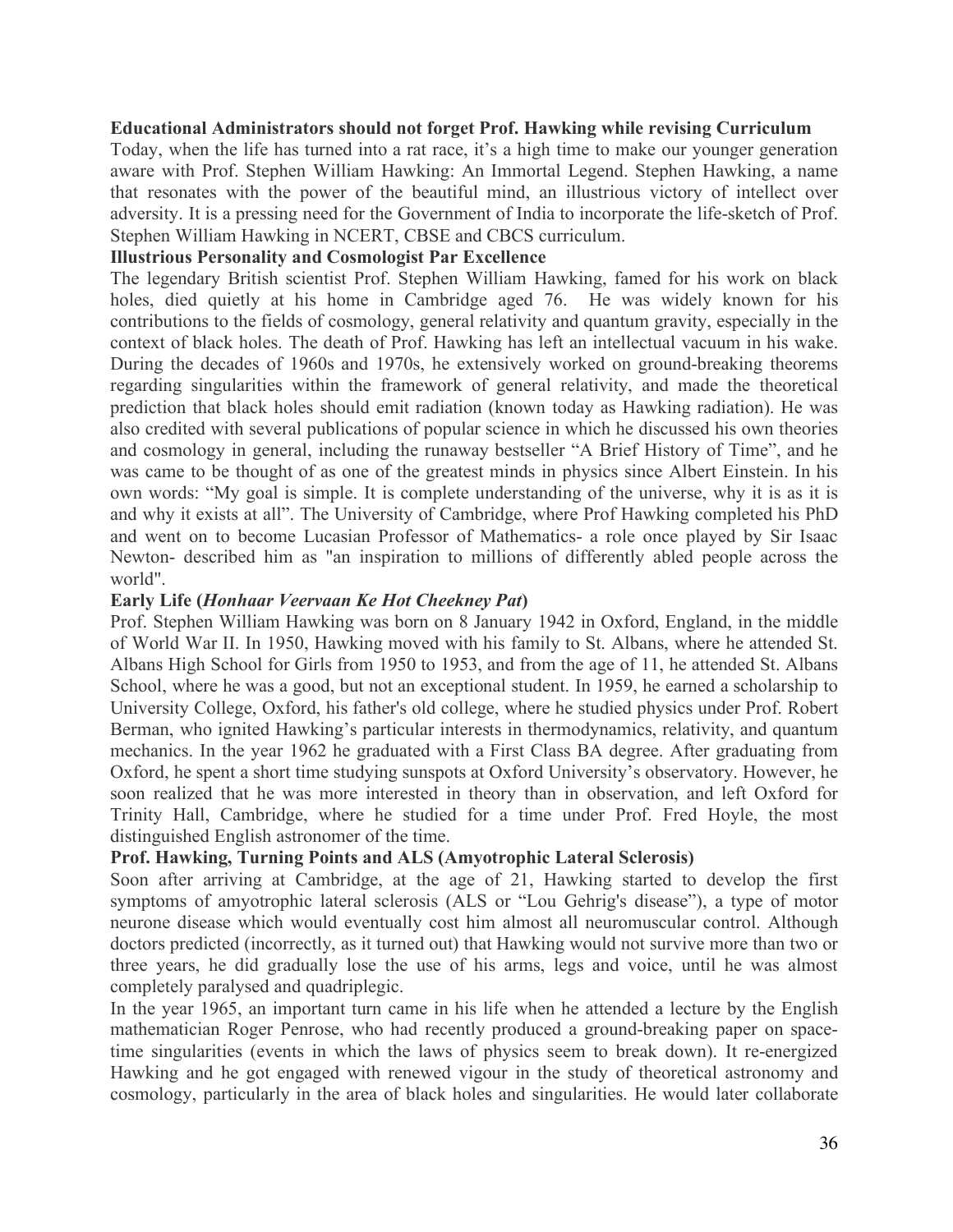with Penrose on several important papers on these subjects. Another turning point in his life also occurred in 1965, with his marriage to a language student, Jane Wilde. With her help, and that of his doctoral tutor, Dennis Sciama, Hawking went on to complete his PhD and to become a Research Fellow and, later, a Professorial Fellow at Gonville and Caius College, Cambridge.

## **Scientific Contributions of Prof. Hawking and his Evolution as Pole Star of Science**

Stephen started his research work on cosmology at the Department of Applied Mathematics and Theoretical Physics (DAMTP) at the University of Cambridge in the year 1962, there being noone was working in that area in Oxford at that time. After gaining his PhD (1965) with his thesis titled 'Properties of Expanding Universes', he became, first, a research fellow (1965) then Fellow for Distinction in Science (1969) at Gonville and Caius College. In 1966 he won the Adams Prize for his essay 'Singularities and the Geometry of Space-time'. Stephen moved to the Institute of Astronomy (1968), later moving back to DAMTP (1973), employed as a research assistant, and published his first academic book, The Large Scale Structure of Space-Time, with George Ellis. During the next few years, Stephen was elected a Fellow of the Royal Society (1974) and Sherman Fairchild Distinguished Scholar at the California Institute of Technology (1974). He became a Reader in Gravitational Physics at DAMTP (1975), progressing to Professor of Gravitational Physics (1977). He then held the position of Lucasian Professor of Mathematics (Professor Stephen Hawking had worked on the basic laws which govern the universe. With the

active contribution of Roger Penrose he attempted to show that Einstein's general theory of relativity implied space and time would have a beginning in the Big Bang and an end in black holes (1970). These results indicated that it was necessary to unify general relativity with quantum theory, the other great scientific development of the first half of the 20th century (1979-2009).



*In 2007, in the Kennedy Space Center, NASA satisfied a long time Hawkink's desire: experiencing the zero-gravity*

One consequence of such a unification that he discovered was that black holes should not be completely black, but rather should emit 'Hawking' radiation and eventually evaporate and disappear (1974). Another conjecture is that the universe has no edge or boundary in imaginary time. This would imply that the way the universe began was completely determined by the laws of science. Recently Stephen has been working with colleagues on a possible resolution to the black hole information paradox, where debate centres around the conservation of information. Publications of Prof. Hawking include, The Large Scale Structure of Spacetime with G F R Ellis, General Relativity: An Einstein Centenary Survey, with W Israel, and 300 Years of Gravitation, with W Israel. The popular books of Stephen Hawking include his best seller A Brief History of Time, Black Holes and Baby Universes and Other Essays, The Universe in a Nutshell, The Grand Design and My Brief History.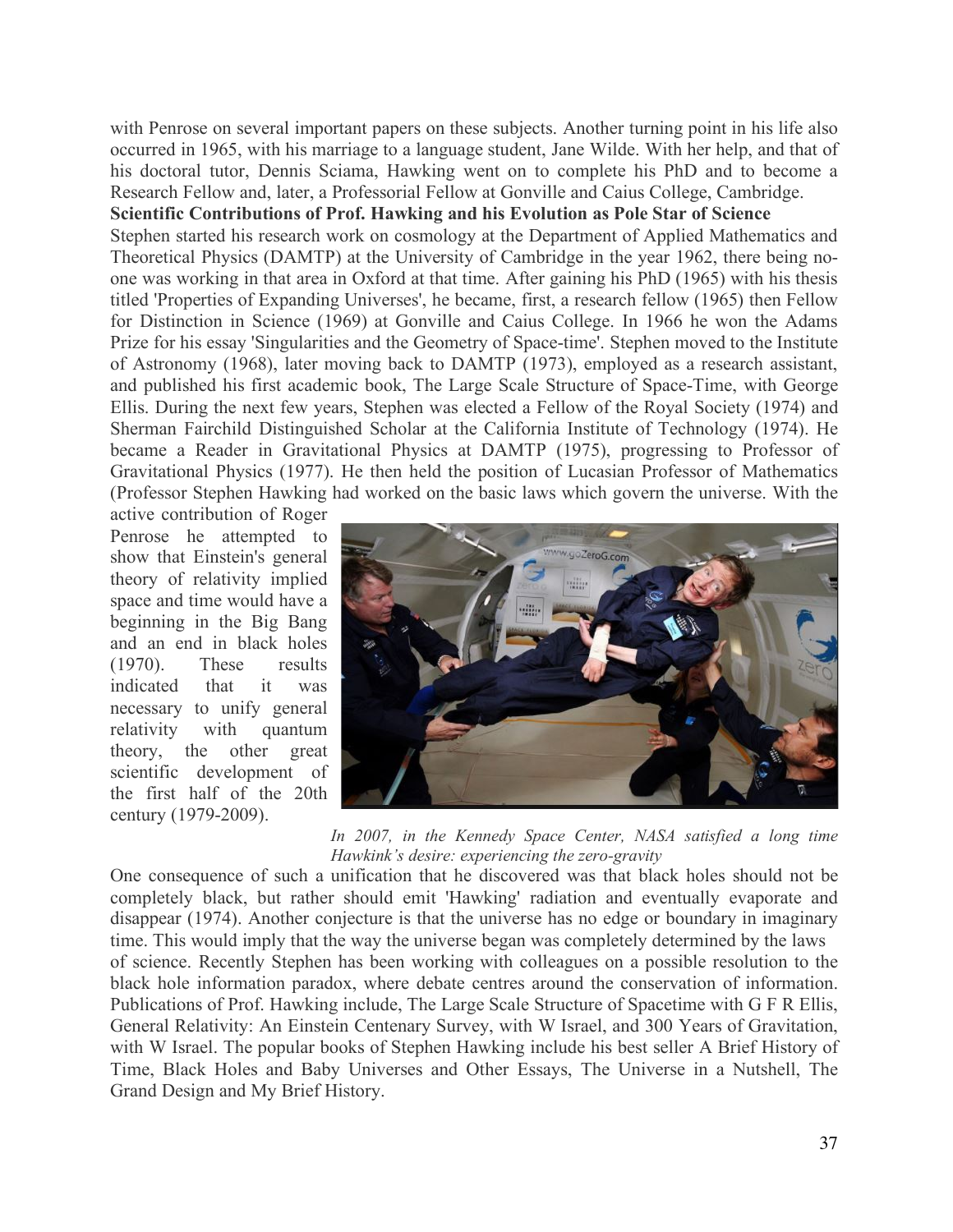Professor Stephen Hawking had thirteen honorary degrees. He was awarded CBE (1982), Companion of Honour (1989) and the Presidential Medal of Freedom (2009). He was the recipient of many awards, medals and prizes, most notably the Fundamental Physics prize (2013), Copley Medal (2006) and the Wolf Foundation prize (1988). He was also a Fellow of the Royal Society and a member of the US National Academy of Sciences and the Pontifical Academy of Sciences.

#### **Hawking's visit to India**

It was January 2001 when British physicist Stephen Hawking came to India for the first time, later describing the 16-day long tour as "magnificent". Hawking addressed an international physics seminar at the Tata Institute of Fundamental Research (TIFR) in Mumbai. He was felicitated with the first "Sarojini Damodaran Fellowship" during the "Strings 2001" conference. He inspired many Indian Physicists and Mathematicians, particularly paradox using String Theory such as by showing the consistency of Hawking Radiation with quantum mechanics. Hawking delivered several lectures during the five-day seminar, including one titled "The Universe in a Nutshell" and he also praised the Indian efforts towards the development and advancement of Physics and Mathematics.

### **A Tribute**

On behalf of the World Geographic Communities, I pay my humble tribute to Prof. Stephen William Hawking and thanks God for blessing the Universe with such a beautiful, creative and productive star scientist.

*Prof. R.B. Singh (Vice-President: International Geographical Union, rbsgeo@hotmail.com)* 

|  | <b>IGU</b> | <b>IGU</b> | <b>IGU</b> | <b>IGU</b> |
|--|------------|------------|------------|------------|
|  | UGI        | UGI        | UGI        | UGI        |
|  |            |            |            |            |

#### **7) NEWS FROM ICSU**

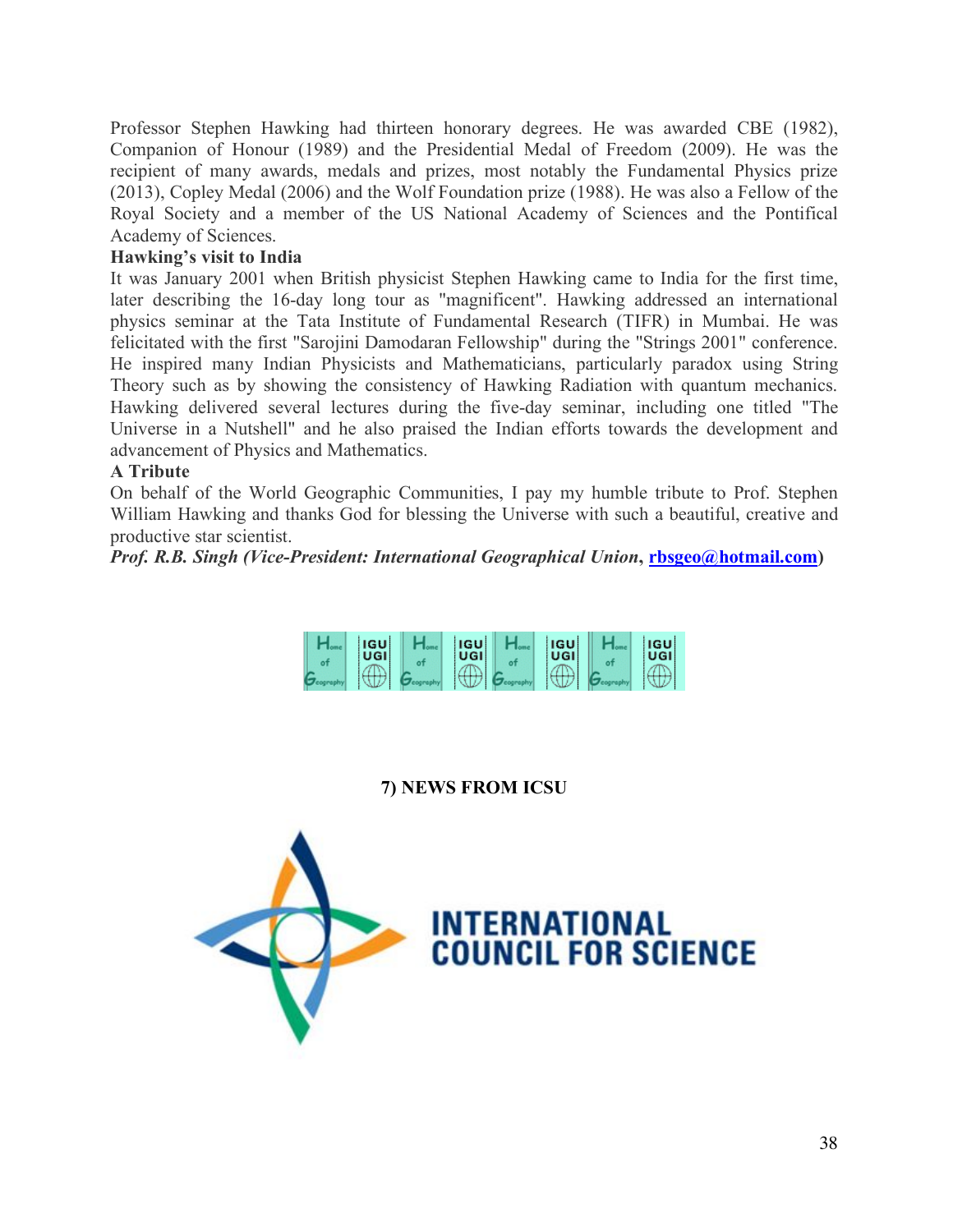21st World Conference of Soil Science (WCSS). Rio de Janeiro, Brazil. 12-17 August 2018.

30th General Assembly of the International Astronomical Union. Vienna, Austria. 20-31 August 2018.

19th International Microscopy Congress. Sydney, Australia. 9-14 September 2018.

World Social Science Forum 2018. Fukuoka, Japan. 25-28 September 2018.



# **8) FROM FUTURE EARTH**



International Science Council Founding General Assembly. Paris, France. 3-5 July 2018.

International Science Day. Paris, France. 5 July 2018.

EuroScience Open Forum 2018, Toulouse, France. 9-14 July 2018.

42nd COSPAR Scientific Assembly and Associated Events. California, USA. 14-22 July 2018.

http://futureearth.org/news/PREPdata International partnership launches new portal for climate data